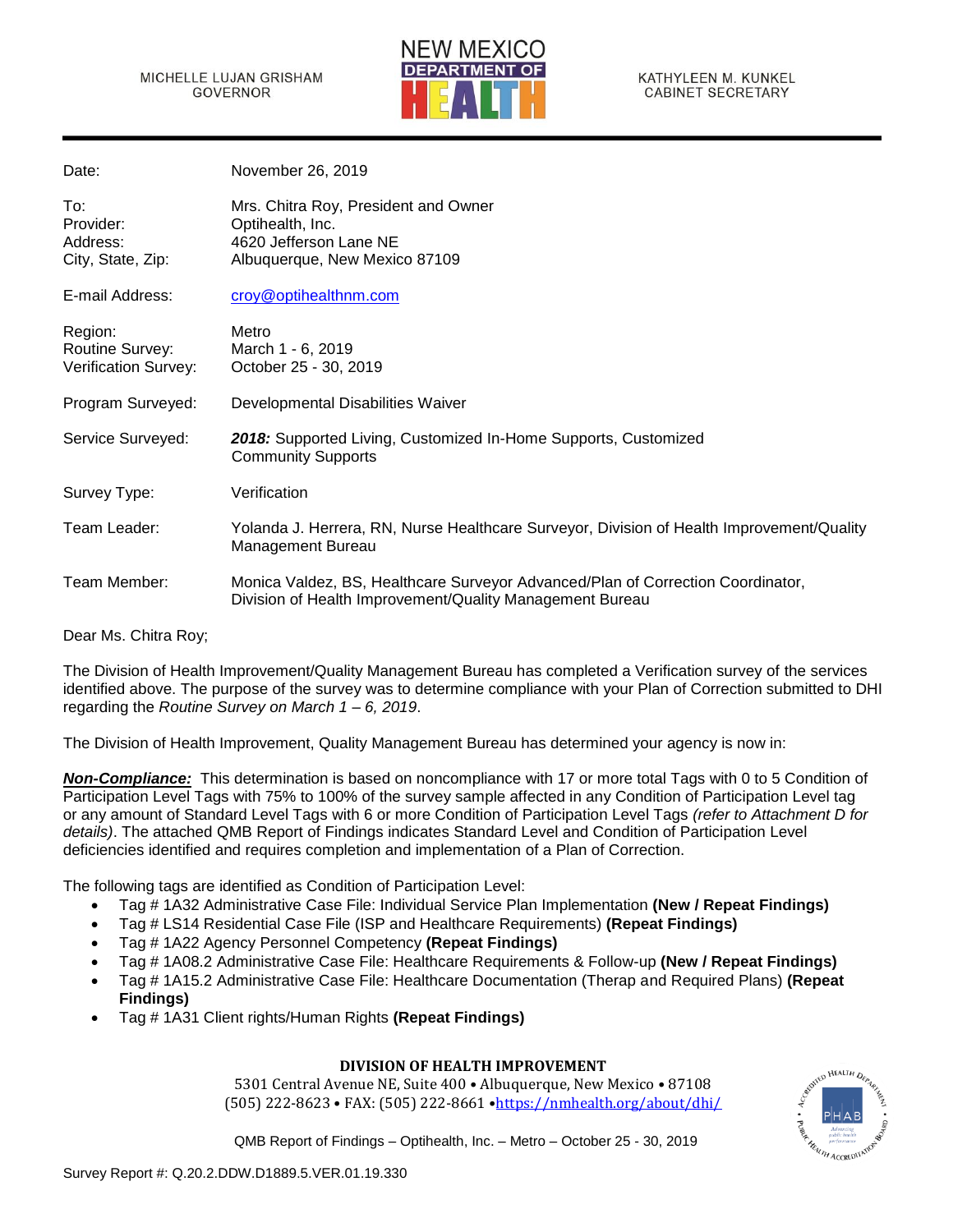The following tags are identified as Standard Level:

- Tag # 1A32.1 Administrative Case File: Individual Service Plan Implementation *(Not Completed at Frequency)* **(New / Repeat Findings)**
- Tag # 1A38 Living Care Arrangement / Community Inclusion Reporting Requirements **(New / Repeat Findings)**

However, due to the new/repeat deficiencies your agency will be referred to the Internal Review Committee (IRC). Your agency will also be required to contact your DDSD Regional Office for technical assistance and follow up and complete the Plan of Correction document attached at the end of this report. Please respond to the Plan of Correction Coordinator within 10 business days of receipt of this letter.

#### **Plan of Correction:**

The attached Report of Findings identifies the new/repeat Standard Level deficiencies found during your agency's verification compliance review. You are required to complete and implement a Plan of Correction. Your agency has a total of 10 business days from the receipt of this letter. The Plan of Correction must include the following:

- Evidence your agency has contacted your DDSD Regional Office for technical assistance;
- A Plan of Correction detailing Quality Assurance/Quality Improvement processes to prevent your agency from receiving deficiencies in the future. Please use the format provided at the end of this report;
- Documentation verifying that newly cited deficiencies have been corrected.

#### **Submission of your Plan of Correction:**

Please submit your agency's Plan of Correction and documentation verifying correction of survey deficiencies within 10 business days of receipt of this letter to the parties below:

**1. Quality Management Bureau, Attention: Plan of Correction Coordinator 5301 Central Ave. NE Suite 400, New Mexico 87108 [MonicaE.Valdez@state.nm.us](mailto:MonicaE.Valdez@state.nm.us)**

#### **2. Developmental Disabilities Supports Division Regional Office for region of service surveyed**

Failure to submit your POC within the allotted 10 business days may result in the imposition of a \$200 per day Civil Monetary Penalty until it is received, completed and/or implemented.

Please call the Plan of Correction Coordinator Monica Valdez at 505-273-1930 if you have questions about the Report of Findings or Plan of Correction. Thank you for your cooperation and for the work you perform.

Sincerely,

Yolanda J. Herrera, RN

Yolanda J. Herrera, RN Team Lead / Nurse Healthcare Surveyor Division of Health Improvement Quality Management Bureau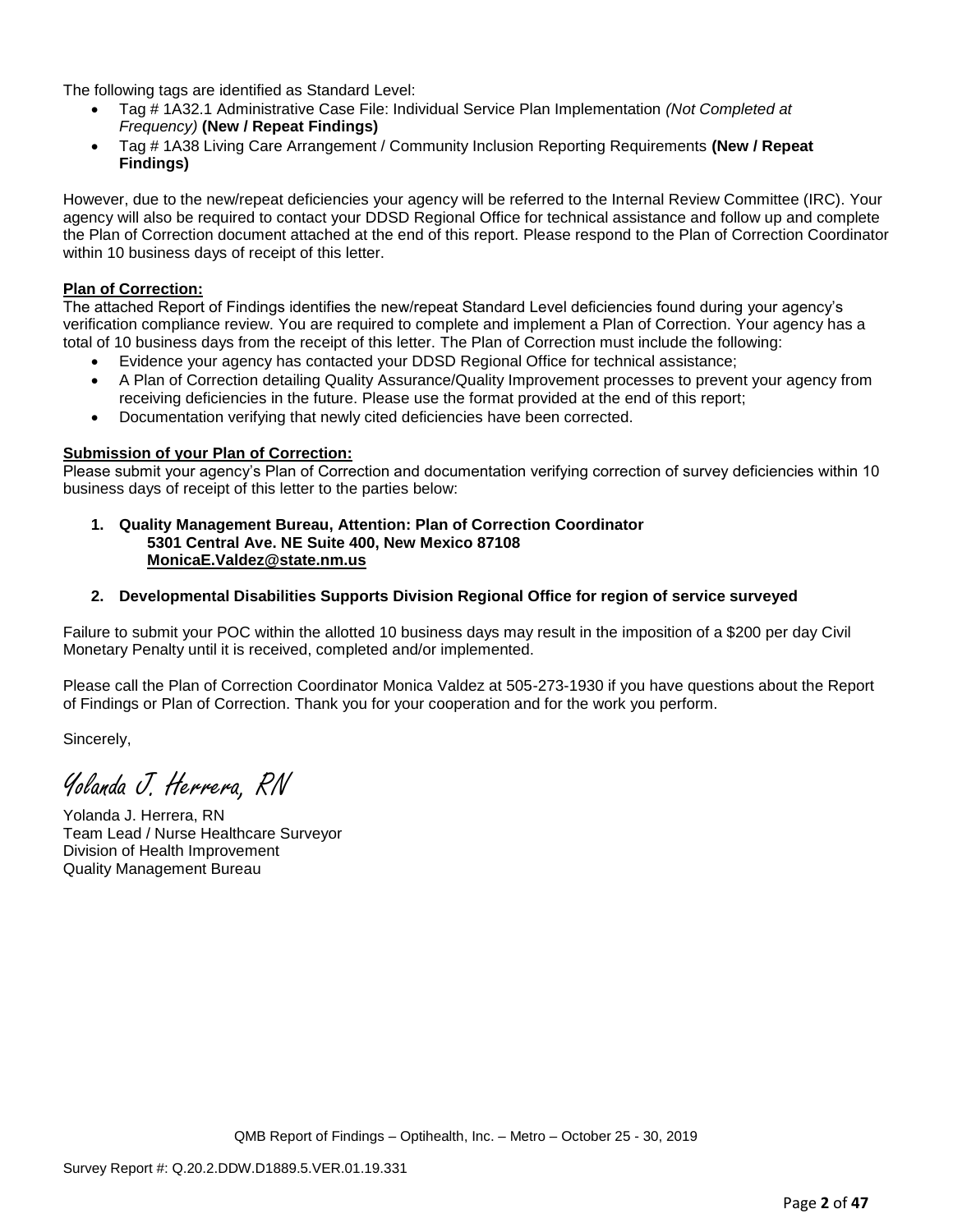# **Survey Process Employed:**

| <b>Administrative Review Start Date:</b>                             | October 25, 2019                                                                                                                                                                                                                                         |
|----------------------------------------------------------------------|----------------------------------------------------------------------------------------------------------------------------------------------------------------------------------------------------------------------------------------------------------|
| Contact:                                                             | Optihealth, Inc.<br>Chitra Roy, President and Owner                                                                                                                                                                                                      |
|                                                                      | DOH/DHI/QMB<br>Yolanda J. Herrera, RN, Team Lead/Nurse Healthcare Surveyor                                                                                                                                                                               |
| On-site Entrance Conference Date:                                    | October 28, 2019                                                                                                                                                                                                                                         |
| Present:                                                             | Optihealth, Inc.<br>Chitra Roy, President and Owner<br>Joey Dominguez, House Manager<br>Brian Williams, Service Coordinator<br>Pam Wilson, Nursing Administration Assistant<br>Brenda Allen, Service Coordinator<br>Melissa Bond, Director of Operations |
|                                                                      | <b>DOH/DHI/QMB</b><br>Yolanda J. Herrera, RN, Team Lead/Nurse Healthcare Surveyor<br>Monica Valdez, BS, Healthcare Surveyor Advanced/Plan of Correction<br>Coordinator                                                                                   |
| <b>Exit Conference Date:</b>                                         | October 30, 2019                                                                                                                                                                                                                                         |
| Present:                                                             | Optihealth, Inc.<br>Joe Pacheco, QA/QI Manager / Trainer<br>Brenda Allen, Service Coordinator<br>Pam Wilson, Nursing Administration Assistant                                                                                                            |
|                                                                      | <b>DOH/DHI/QMB</b><br>Yolanda J. Herrera, RN, Team Lead/Nurse Healthcare Surveyor<br>Monica Valdez, BS, Healthcare Surveyor Advanced/Plan of Correction<br>Coordinator                                                                                   |
|                                                                      | <b>DDSD - Metro Regional Office</b><br>Marie Velasco, Social Community Service Coordinator                                                                                                                                                               |
| <b>Administrative Locations Visited</b>                              |                                                                                                                                                                                                                                                          |
| <b>Total Sample Size</b>                                             | 6                                                                                                                                                                                                                                                        |
|                                                                      | 0 - Jackson Class Members<br>6 - Non- <i>Jackson</i> Class Members                                                                                                                                                                                       |
|                                                                      | 5 - Supported Living<br>1 - Customized In-Home Supports<br>4 - Customized Community Supports                                                                                                                                                             |
| <b>Persons Served Records Reviewed</b>                               | 6                                                                                                                                                                                                                                                        |
| Direct Support Personnel Interviewed during<br><b>Routine Survey</b> | 8                                                                                                                                                                                                                                                        |
| Direct Support Personnel Records Reviewed                            | 51 (One Service Coordinator performs dual roles as a DSP)                                                                                                                                                                                                |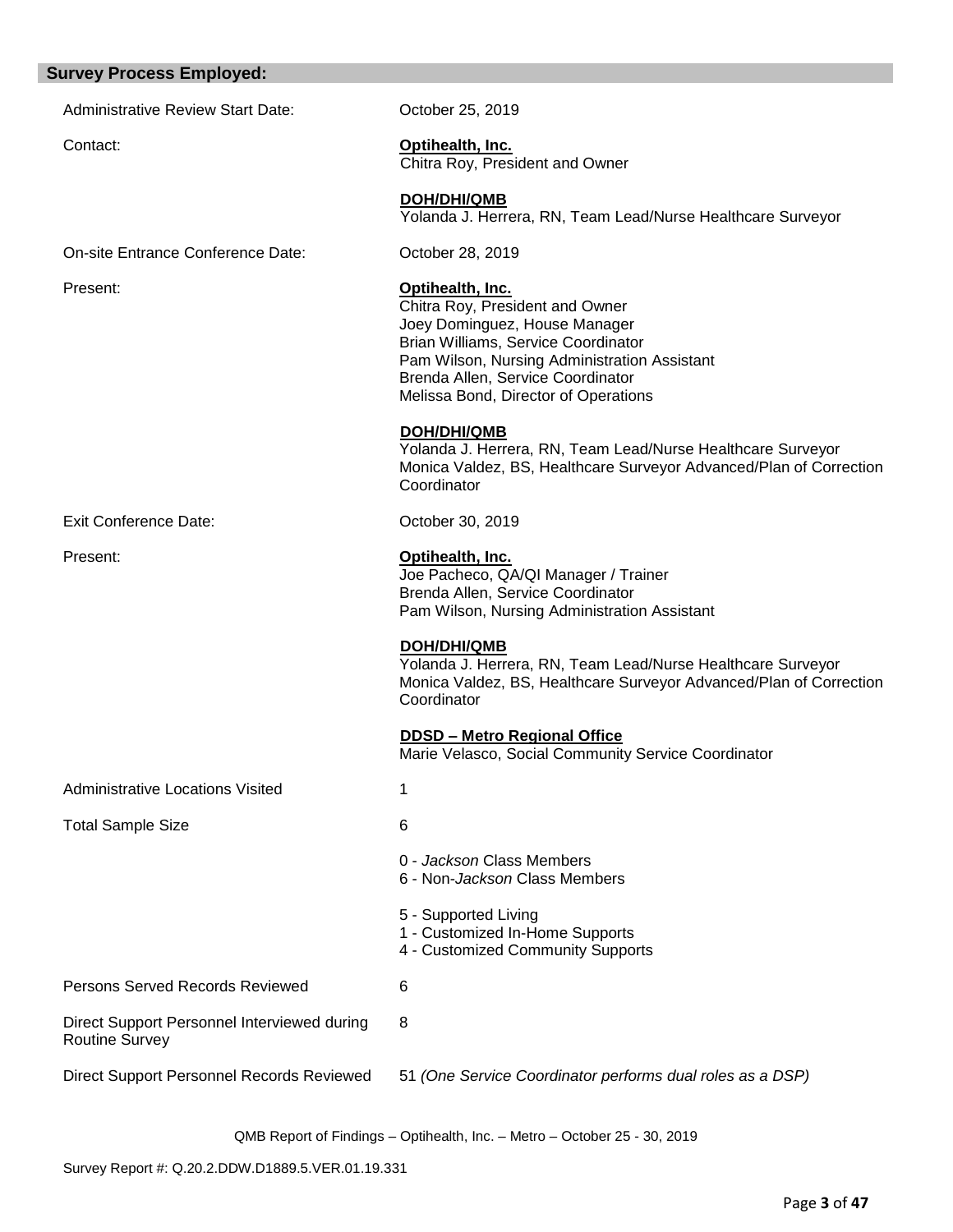Administrative Interviews completed during Routine Survey 1 and 1

Administrative Processes and Records Reviewed:

- Medicaid Billing/Reimbursement Records for all Services Provided
- Accreditation Records
- Oversight of Individual Funds
- Individual Medical and Program Case Files, including, but not limited to:
	- o Individual Service Plans
		- o Progress on Identified Outcomes
		- o Healthcare Plans
		- o Medication Administration Records
		- o Medical Emergency Response Plans
		- o Therapy Evaluations and Plans
		- o Healthcare Documentation Regarding Appointments and Required Follow-Up
		- o Other Required Health Information
- Internal Incident Management Reports and System Process / General Events Reports
- Personnel Files, including nursing and subcontracted staff
- Staff Training Records, Including Competency Interviews with Staff
- Agency Policy and Procedure Manual
- Caregiver Criminal History Screening Records
- Consolidated Online Registry/Employee Abuse Registry
- Human Rights Committee Notes and Meeting Minutes
- Evacuation Drills of Residences and Service Locations
- Quality Assurance / Improvement Plan
- CC: Distribution List: DOH Division of Health Improvement
	- DOH Developmental Disabilities Supports Division
	- DOH Office of Internal Audit
	- HSD Medical Assistance Division
	- NM Attorney General's Office
	- IRC Internal Review Committee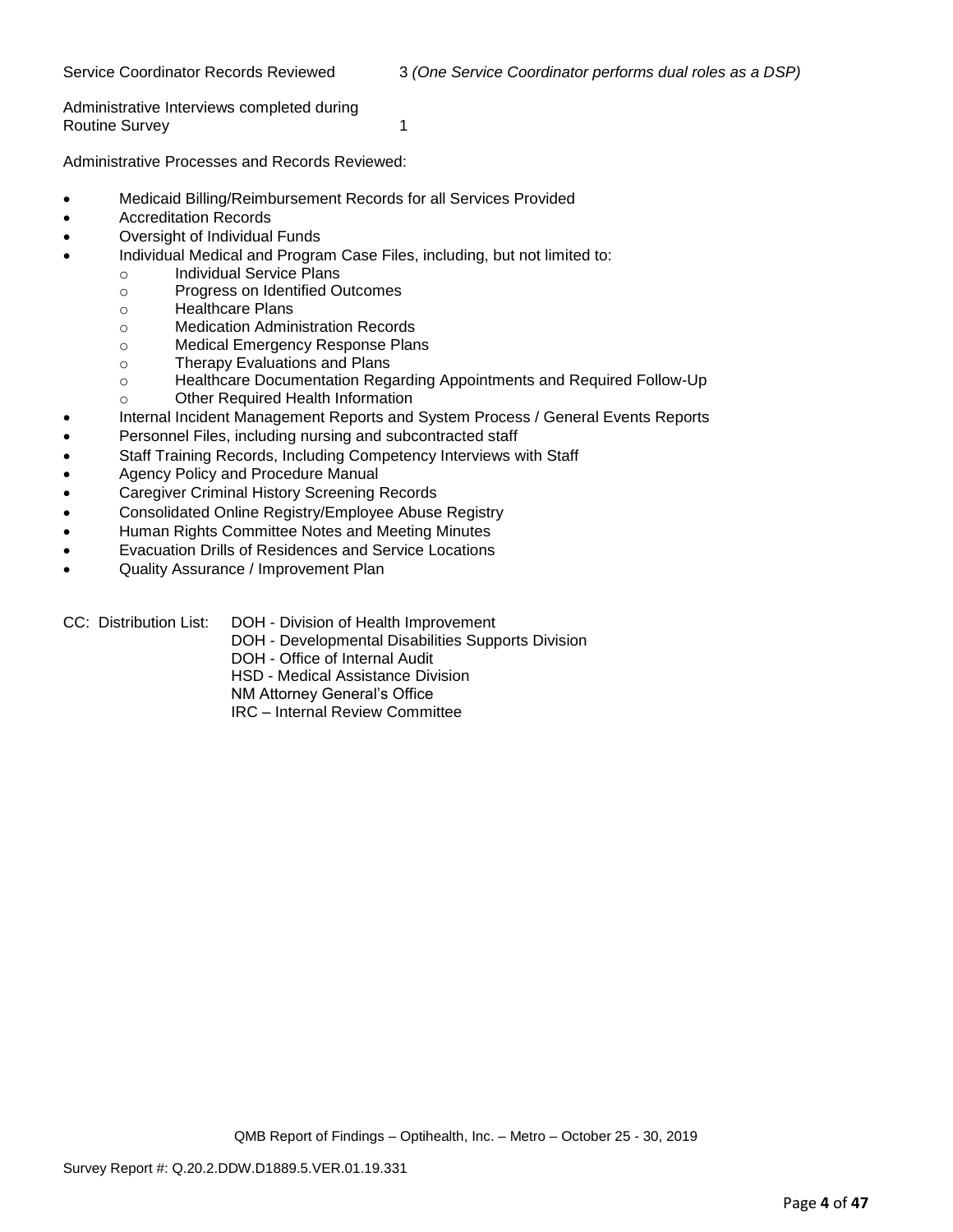#### **Department of Health, Division of Health Improvement QMB Determination of Compliance Process**

The Division of Health Improvement, Quality Management Bureau (QMB) surveys compliance of the Developmental Disabilities Waiver (DDW) standards and other state and federal regulations. For the purpose of the LCA / CI survey the CMS waiver assurances have been grouped into four (4) Service Domains: Plan of Care (ISP Implementation); Qualified Providers; Health, Welfare and Safety; and Administrative Oversight (note that Administrative Oversight listed in this document is not the same as the CMS assurance of Administrative Authority. Used in this context it is related to the agency's operational policies and procedures, Quality Assurance system and Medicaid billing and reimbursement processes.)

The QMB Determination of Compliance process is based on provider compliance or non-compliance with standards and regulations identified during the on-site survey process and as reported in the QMB Report of Findings. All areas reviewed by QMB have been agreed to by DDSD and DHI/QMB and are reflective of CMS requirements. All deficiencies (non-compliance with standards and regulations) are identified and cited as either a Standard level deficiency or a Condition of Participation level deficiency in the QMB Reports of Findings. All deficiencies require corrective action when non-compliance is identified.

Each deficiency in your Report of Findings has been predetermined to be a Standard Level Deficiency, a Condition of Participation Level Deficiency, if below 85% compliance or a non-negotiable Condition of Participation Level Deficiency. Your Agency's overall Compliance Determination is based on a Scope and Severity Scale which takes into account the number of Standard and Condition Level Tags cited as well as the percentage of Individuals affected in the sample.

# **Conditions of Participation (CoPs)**

CoPs are based on the Centers for Medicare and Medicaid Services, Home and Community-Based Waiver required assurances, in addition to the New Mexico Developmental Disability Waiver (DDW) Service Standards. The Division of Health Improvement (DHI), in conjunction with the Developmental Disability Support Division (DDSD), has identified certain deficiencies that have the potential to be a Condition of Participation Level, if the tag falls below 85% compliance based on the number of people affected. Additionally, there are what are called nonnegotiable Conditions of Participation, regardless if one person or multiple people are affected. In this context, a CoP is defined as an essential / fundamental regulation or standard, which when out of compliance directly affects the health and welfare of the Individuals served. If no deficiencies within a Tag are at the level of a CoP, it is cited as a Standard Level Deficiency.

# *Service Domains and CoPs for Living Care Arrangements and Community Inclusion are as follows:*

**Service Domain: Service Plan: ISP Implementation -** *Services are delivered in accordance with the service plan, including type, scope, amount, duration and frequency specified in the service plan.*

#### **Potential Condition of Participation Level Tags, if compliance is below 85%:**

- **1A08.3 –** Administrative Case File: Individual Service Plan / ISP Components
- **1A32 –** Administrative Case File: Individual Service Plan Implementation
- **LS14 –** Residential Service Delivery Site Case File (ISP and Healthcare Requirements)
- **IS14 –** CCS / CIES Service Delivery Site Case File (ISP and Healthcare Requirements)

**Service Domain: Qualified Providers -** *The State monitors non-licensed/non-certified providers to assure adherence to waiver requirements. The State implements its policies and procedures for verifying that provider training is conducted in accordance with State requirements and the approved waiver.*

#### **Potential Condition of Participation Level Tags, if compliance is below 85%:**

• **1A20 -** Direct Support Personnel Training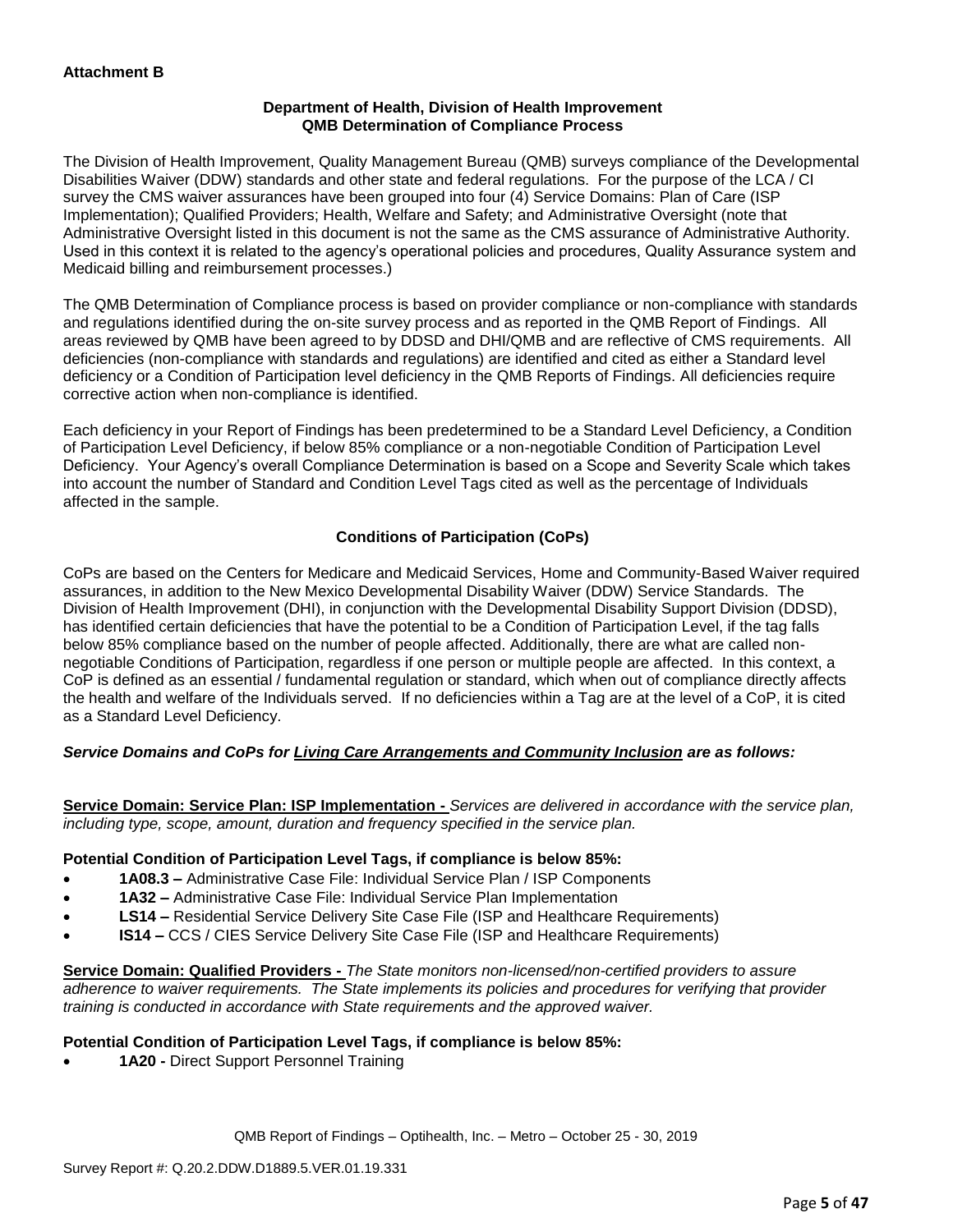- **1A22 -** Agency Personnel Competency
- **1A37 –** Individual Specific Training

# **Non-Negotiable Condition of Participation Level Tags (one or more Individuals are cited):**

- **1A25.1 –** Caregiver Criminal History Screening
- **1A26.1 –** Consolidated On-line Registry Employee Abuse Registry

**Service Domain: Health, Welfare and Safety -** *The State, on an ongoing basis, identifies, addresses and seeks to prevent occurrences of abuse, neglect and exploitation. Individuals shall be afforded their basic human rights. The provider supports individuals to access needed healthcare services in a timely manner.*

# **Potential Condition of Participation Level Tags, if compliance is below 85%:**

- **1A08.2 –** Administrative Case File: Healthcare Requirements & Follow-up
- **1A09 –** Medication Delivery Routine Medication Administration
- **1A09.1 –** Medication Delivery PRN Medication Administration
- **1A15.2 –** Administrative Case File: Healthcare Documentation (Therap and Required Plans)

# **Non-Negotiable Condition of Participation Level Tags (one or more Individuals are cited):**

- **1A05 –** General Requirements / Agency Policy and Procedure Requirements
- **1A07 –** Social Security Income (SSI) Payments
- **1A09.2 –** Medication Delivery Nurse Approval for PRN Medication
- **1A15 –** Healthcare Coordination Nurse Availability / Knowledge
- **1A31 –** Client Rights/Human Rights
- **LS25.1 –** Residential Reqts. (Physical Environment Supported Living / Family Living / Intensive Medical Living)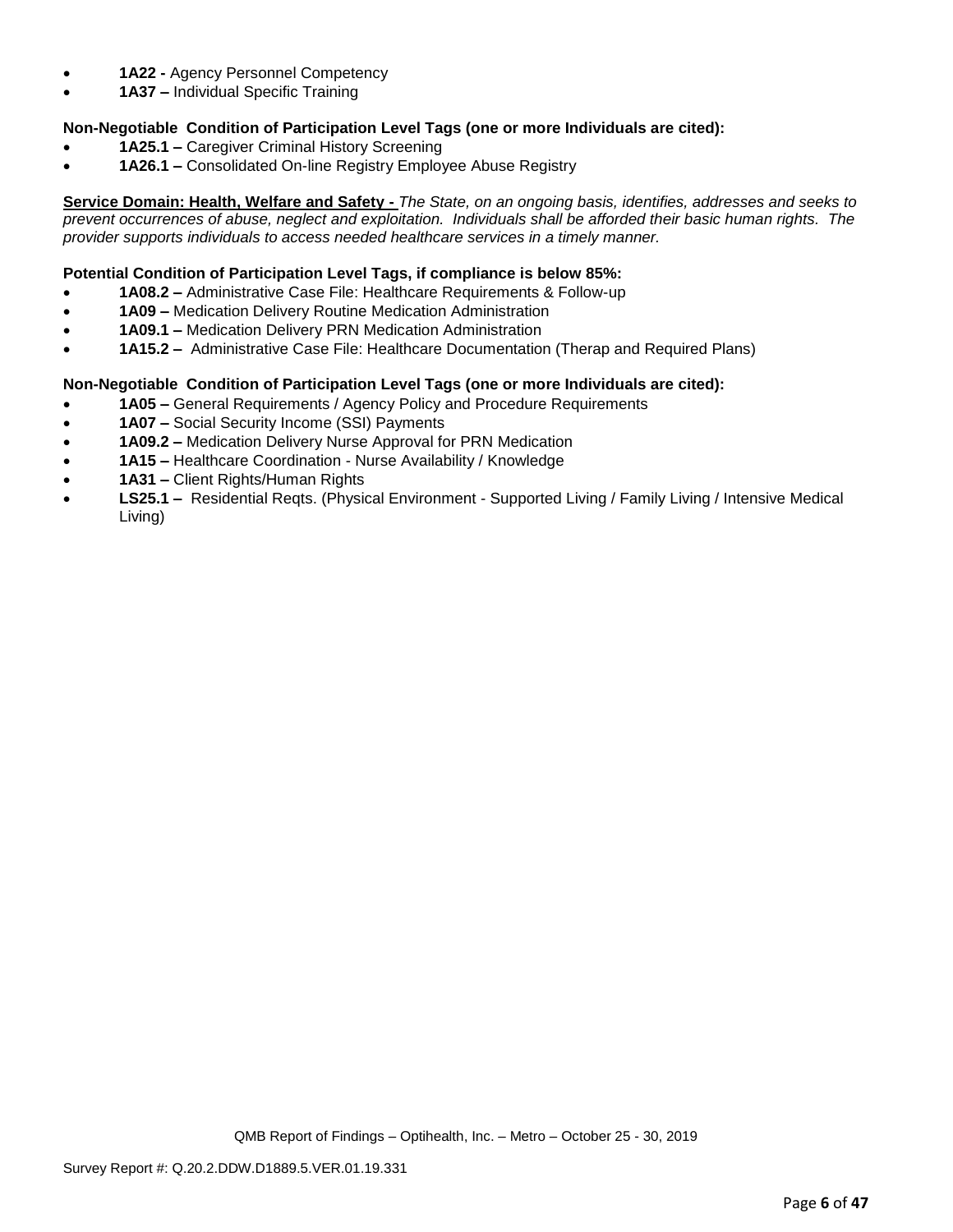#### **Attachment C**

# **Guidelines for the Provider Informal Reconsideration of Finding (IRF) Process**

#### **Introduction:**

Throughout the QMB Survey process, surveyors are openly communicating with providers. Open communication means surveyors have clarified issues and/or requested missing information before completing the review through the use of the signed/dated "Document Request," or "Administrative Needs," etc. forms. Regardless, there may still be instances where the provider disagrees with a specific finding. Providers may use the following process to informally dispute a finding.

#### **Instructions:**

- The Informal Reconsideration of the Finding (IRF) request must be received in writing to the QMB Bureau Chief **within 10 business days** of receipt of the final Report of Findings **(***Note: No extensions are granted for the IRF)***.**
- The written request for an IRF *must* be completed on the QMB Request for Informal Reconsideration of Finding form available on the QMB website: <https://nmhealth.org/about/dhi/cbp/irf/>
- The written request for an IRF must specify in detail the request for reconsideration and why the finding is inaccurate.
- The IRF request must include all supporting documentation or evidence.
- If you have questions about the IRF process, email the IRF Chairperson, Valerie V. Valdez at [valerie.valdez@state.nm.us](mailto:valerie.valdez@state.nm.us) for assistance.

#### **The following limitations apply to the IRF process:**

- The written request for an IRF and all supporting evidence must be received within 10 business days.
- Findings based on evidence requested during the survey and not provided may not be subject to reconsideration.
- The supporting documentation must be new evidence not previously reviewed or requested by the survey team.
- Providers must continue to complete their Plan of Correction during the IRF process
- Providers may not request an IRF to challenge the sampling methodology.
- Providers may not request an IRF based on disagreement with the nature of the standard or regulation.
- Providers may not request an IRF to challenge the team composition.
- Providers may not request an IRF to challenge the DHI/QMB determination of compliance or the length of their DDSD provider contract.

A Provider forfeits the right to an IRF if the request is not received within 10 business days of receiving the report and/or does not include all supporting documentation or evidence to show compliance with the standards and regulations.

The IRF Committee will review the request; the Provider will be notified in writing of the ruling; no face-to-face meeting will be conducted.

When a Provider requests that a finding be reconsidered, it does not stop or delay the Plan of Correction process. **Providers must continue to complete the Plan of Correction, including the finding in dispute regardless of the IRF status.** If a finding is removed or modified, it will be noted and removed or modified from the Report of Findings. It should be noted that in some cases a Plan of Correction may be completed prior to the IRF process being completed. The provider will be notified in writing on the decisions of the IRF committee.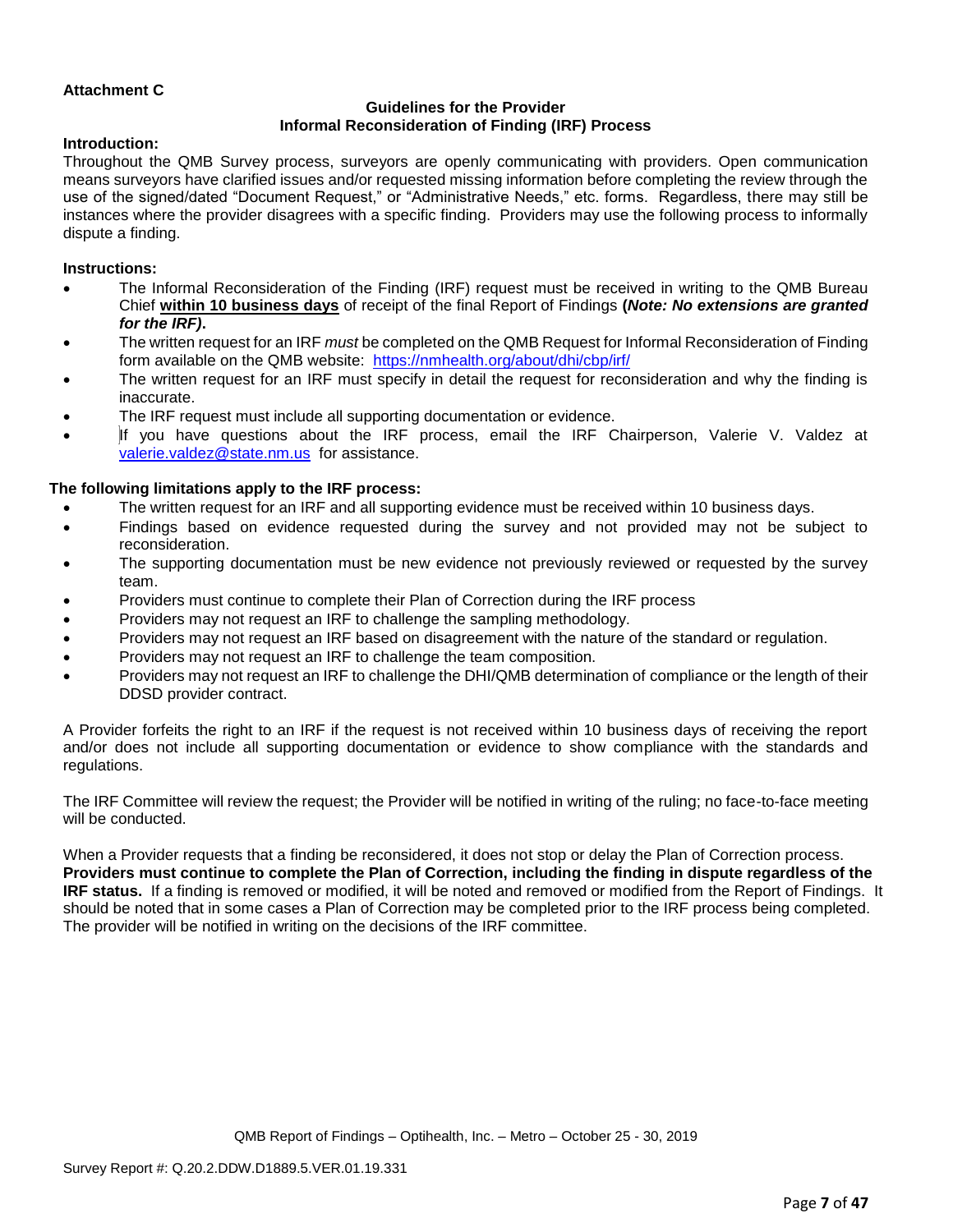# **QMB Determinations of Compliance**

#### **Compliance:**

The QMB determination of *Compliance* indicates that a provider has either no deficiencies found during a survey or that no deficiencies at the Condition of Participation Level were found. The agency has obtained a level of compliance such that there is a minimal potential for harm to individuals' health and safety. To qualify for a determination of *Compliance*, the provider must have received no Conditions of Participation Level Deficiencies and have a minimal number of Individuals on the sample affected by the findings indicated in the Standards Level Tags.

#### **Partial-Compliance with Standard Level Tags:**

The QMB determination of *Partial-Compliance with Standard Level Tags* indicates that a provider is in compliance with all Condition of Participation Level deficiencies but is out of compliance with a certain percentage of Standard Level deficiencies. This partial-compliance, if not corrected, may result in a negative outcome or the potential for more than minimal harm to individuals' health and safety. There are two ways to receive a determination of Partial Compliance with Standard Level Tags:

- 1. Your Report of Findings includes 16 or fewer Standards Level Tags with between 75% and 100% of the survey sample affected in any tag.
- 2. Your Report of Findings includes 17 or more Standard Level Tags with between 50% to 74% of the survey sample affected in any tag.

# **Partial-Compliance with Standard Level Tags and Condition of Participation Level Tags:**

The QMB determination of *Partial-Compliance with Standard Level Tags and Condition of Participation Level Tags*  indicates that a provider is out of compliance with one to five  $(1 - 5)$  Condition of Participation Level Tags. This partial-compliance, if not corrected, may result in a serious negative outcome or the potential for more than minimal harm to individuals' health and safety.

#### **Non-Compliance:**

The QMB determination of *Non-Compliance* indicates a provider is significantly out of compliance with both Standard Level deficiencies and Conditions of Participation level deficiencies. This non-compliance, if not corrected, may result in a serious negative outcome or the potential for more than minimal harm to individuals' health and safety. There are three ways an agency can receive a determination of Non-Compliance:

- 1. Your Report of Findings includes 17 or more Standard Level Tags with 0 to 5 Condition of Participation Level Tags with 75% to 100% of the survey sample affected in any tag.
- 2. Your Report of Findings includes any amount of Standard Level Tags with 6 or more Condition of Participation Level Tags.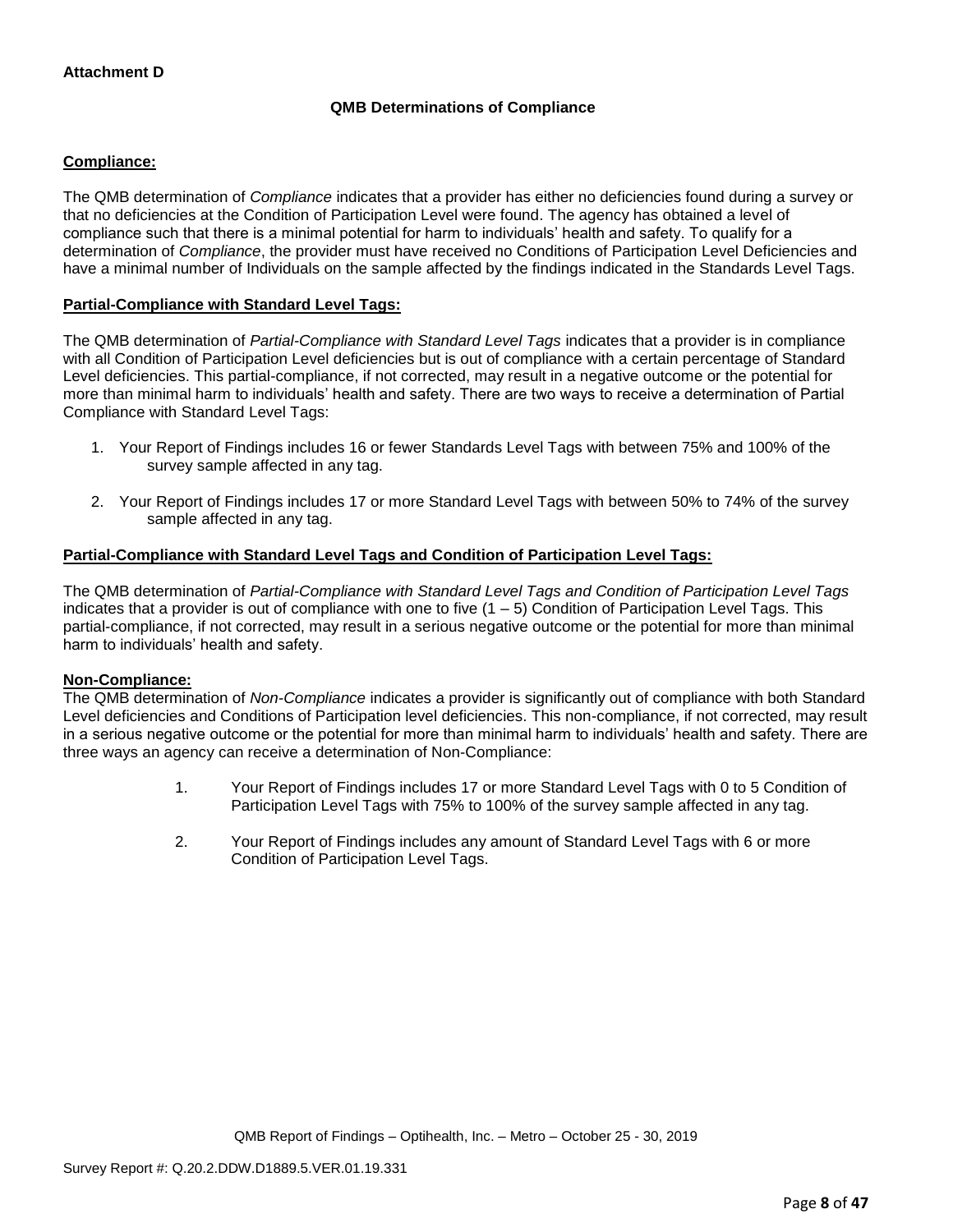| <b>Compliance</b><br><b>Determination</b>                                                                               |                                                                                                                              |                                                                                                                         |                                                                                                                                | Weighting                                                                                                                 |                                                                                                                        |                                                                                                                           |                                                                                                                  |
|-------------------------------------------------------------------------------------------------------------------------|------------------------------------------------------------------------------------------------------------------------------|-------------------------------------------------------------------------------------------------------------------------|--------------------------------------------------------------------------------------------------------------------------------|---------------------------------------------------------------------------------------------------------------------------|------------------------------------------------------------------------------------------------------------------------|---------------------------------------------------------------------------------------------------------------------------|------------------------------------------------------------------------------------------------------------------|
|                                                                                                                         |                                                                                                                              | LOW                                                                                                                     |                                                                                                                                | <b>MEDIUM</b>                                                                                                             |                                                                                                                        |                                                                                                                           | <b>HIGH</b>                                                                                                      |
| Standard Level<br>Tags:                                                                                                 | up to 16                                                                                                                     | 17 or more                                                                                                              | up to 16                                                                                                                       | 17 or more                                                                                                                | Any<br><b>Amount</b>                                                                                                   | 17 or more                                                                                                                | Any<br><b>Amount</b>                                                                                             |
|                                                                                                                         | and                                                                                                                          | and                                                                                                                     | and                                                                                                                            | and                                                                                                                       | And/or                                                                                                                 | and                                                                                                                       | And/or                                                                                                           |
| <b>CoP Level</b><br>Tags:                                                                                               | 0 CoP                                                                                                                        | 0 CoP                                                                                                                   | 0 CoP                                                                                                                          | 0 CoP                                                                                                                     | 1 to 5 CoPs                                                                                                            | 0 to 5 CoPs                                                                                                               | 6 or more<br><b>CoPs</b>                                                                                         |
|                                                                                                                         | and                                                                                                                          | and                                                                                                                     | and                                                                                                                            | and                                                                                                                       |                                                                                                                        | and                                                                                                                       |                                                                                                                  |
| Sample<br>Affected:                                                                                                     | 0 to 74%                                                                                                                     | 0 to 49%                                                                                                                | 75 to 100%                                                                                                                     | 50 to 74%                                                                                                                 |                                                                                                                        | 75 to 100%                                                                                                                |                                                                                                                  |
| "Non-<br>Compliance"                                                                                                    |                                                                                                                              |                                                                                                                         |                                                                                                                                |                                                                                                                           |                                                                                                                        | 17 or more<br>Standard<br>Level Tags<br>with 75 to<br>100% of the<br>Individuals in<br>the sample<br>cited in any<br>tag. | <b>Any Amount</b><br>of Standard<br>Level Tags<br>and 6 or more<br>Conditions of<br>Participation<br>Level Tags. |
| "Partial<br>Compliance<br>with Standard<br>Level tags and<br><b>Condition of</b><br><b>Participation</b><br>Level Tags" |                                                                                                                              |                                                                                                                         |                                                                                                                                |                                                                                                                           | <b>Any Amount</b><br>of Standard<br>Level Tags,<br>plus 1 to 5<br><b>Conditions of</b><br>Participation<br>Level tags. |                                                                                                                           |                                                                                                                  |
| "Partial<br><b>Compliance</b><br>with Standard<br>Level tags"                                                           |                                                                                                                              |                                                                                                                         | up to 16<br>Standard<br>Level Tags<br>with 75 to<br><b>100% of the</b><br>individuals in<br>the sample<br>cited in any<br>tag. | 17 or more<br>Standard<br>Level Tags<br>with 50 to<br><b>74%</b> of the<br>individuals in<br>the sample<br>cited any tag. |                                                                                                                        |                                                                                                                           |                                                                                                                  |
| "Compliance"                                                                                                            | Up to 16<br>Standard<br><b>Level Tags</b><br>with 0 to 74%<br>of the<br>individuals in<br>the sample<br>cited in any<br>tag. | 17 or more<br>Standard<br>Level Tags<br>with 0 to 49%<br>of the<br>individuals in<br>the sample<br>cited in any<br>tag. |                                                                                                                                |                                                                                                                           |                                                                                                                        |                                                                                                                           |                                                                                                                  |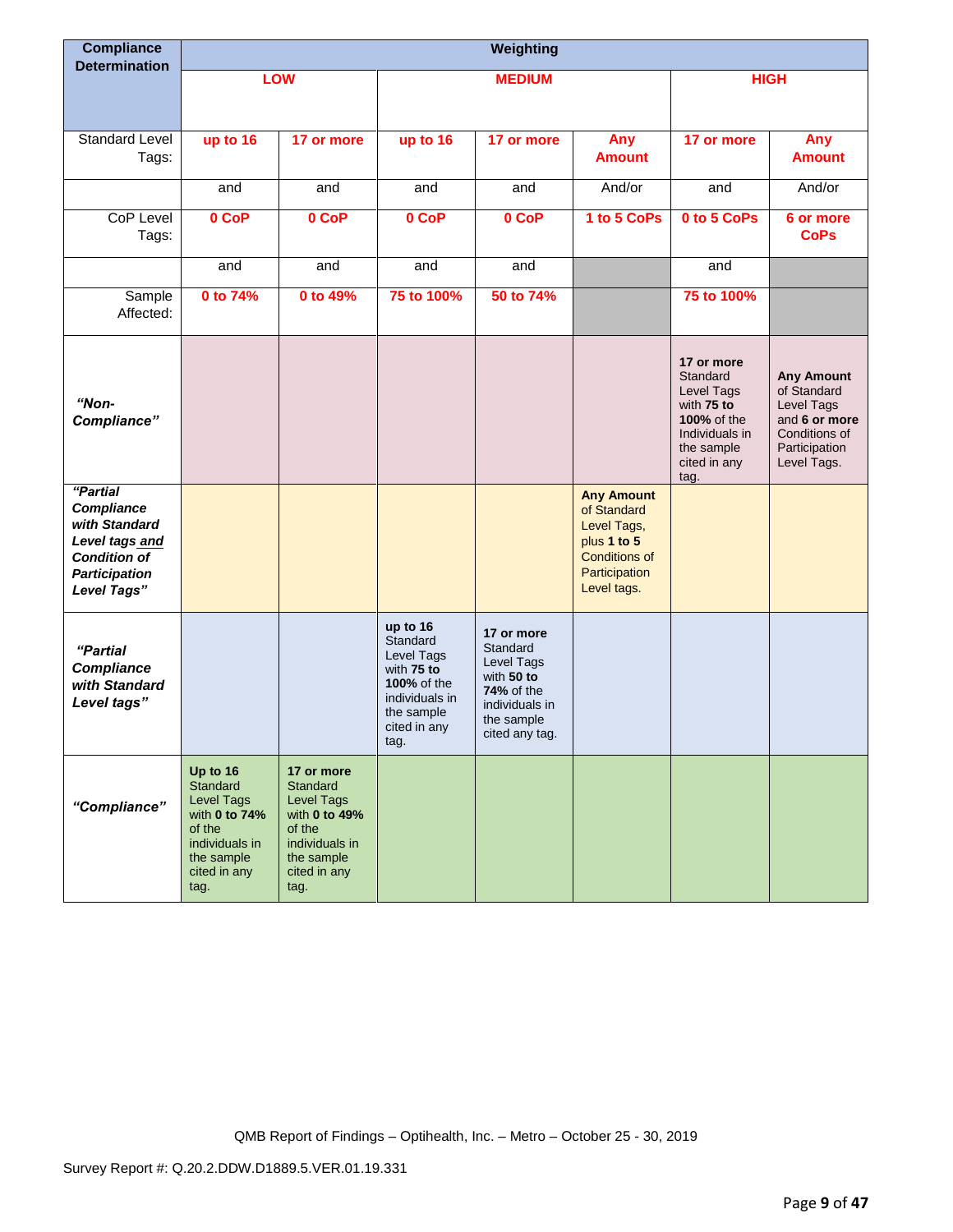| <b>Standard of Care</b>                                                                                                                                     | <b>Routine Survey Deficiencies</b><br>March 1-6, 2019 | <b>Verification Survey New and Repeat Deficiencies</b><br>October 25 - 30, 2019                   |  |  |
|-------------------------------------------------------------------------------------------------------------------------------------------------------------|-------------------------------------------------------|---------------------------------------------------------------------------------------------------|--|--|
| Service Domain: Service Plans: ISP Implementation - Services are delivered in accordance with the service plan, including type, scope, amount, duration and |                                                       |                                                                                                   |  |  |
| frequency specified in the service plan.                                                                                                                    |                                                       |                                                                                                   |  |  |
| Tag #1A32 Administrative Case File: Individual                                                                                                              | <b>Condition of Participation Level Deficiency</b>    | <b>Condition of Participation Level Deficiency</b>                                                |  |  |
| <b>Service Plan Implementation</b>                                                                                                                          |                                                       |                                                                                                   |  |  |
| NMAC 7.26.5.16.C and D Development of the ISP.                                                                                                              | After an analysis of the evidence it has been         | <b>New / Repeat Finding:</b>                                                                      |  |  |
| Implementation of the ISP. The ISP shall be                                                                                                                 | determined there is a significant potential for a     | After an analysis of the evidence it has been                                                     |  |  |
| implemented according to the timelines determined<br>by the IDT and as specified in the ISP for each                                                        | negative outcome to occur.                            | determined there is a significant potential for a                                                 |  |  |
| stated desired outcomes and action plan.                                                                                                                    | Based on administrative record review, the Agency     | negative outcome to occur.                                                                        |  |  |
|                                                                                                                                                             | did not implement the ISP according to the timelines  |                                                                                                   |  |  |
| C. The IDT shall review and discuss information and                                                                                                         | determined by the IDT and as specified in the ISP     | Based on administrative record review, the Agency                                                 |  |  |
| recommendations with the individual, with the goal                                                                                                          | for each stated desired outcomes and action plan for  | did not implement the ISP according to the timelines                                              |  |  |
| of supporting the individual in attaining desired                                                                                                           | 1 of 6 individuals.                                   | determined by the IDT and as specified in the ISP                                                 |  |  |
| outcomes. The IDT develops an ISP based upon                                                                                                                |                                                       | for each stated desired outcomes and action plan for                                              |  |  |
| the individual's personal vision statement, strengths,                                                                                                      | <b>Supported Living Data Collection/Data</b>          | 1 of 6 individuals.                                                                               |  |  |
| needs, interests and preferences. The ISP is a                                                                                                              | <b>Tracking/Progress with regards to ISP</b>          |                                                                                                   |  |  |
| dynamic document, revised periodically, as needed,                                                                                                          | <b>Outcomes:</b>                                      | As indicated by Individuals ISP the following was                                                 |  |  |
| and amended to reflect progress towards personal                                                                                                            |                                                       | found with regards to the implementation of ISP                                                   |  |  |
| goals and achievements consistent with the                                                                                                                  | Individual #4                                         | Outcomes:                                                                                         |  |  |
| individual's future vision. This regulation is                                                                                                              | • None found regarding: Live Outcome/Action Step:     |                                                                                                   |  |  |
| consistent with standards established for individual                                                                                                        | " will identify what items need to be in his bag"     | <b>Customized Community Supports Data</b>                                                         |  |  |
| plan development as set forth by the commission on                                                                                                          | for 11/2018 - 12/2018. Action step is to be           | <b>Collection/Data Tracking/Progress with regards</b>                                             |  |  |
| the accreditation of rehabilitation facilities (CARF)                                                                                                       | completed 1 time per month as needed.                 | to ISP Outcomes:                                                                                  |  |  |
| and/or other program accreditation approved and                                                                                                             |                                                       |                                                                                                   |  |  |
| adopted by the developmental disabilities division                                                                                                          | • None found regarding: Live Outcome/Action Step:     | Individual #4                                                                                     |  |  |
| and the department of health. It is the policy of the<br>developmental disabilities division (DDD), that to the                                             | " will purchase items for his hygiene bag" for        | None found regarding: Work/Learn Outcome;<br>$\bullet$                                            |  |  |
| extent permitted by funding, each individual receive                                                                                                        | 11/2018 - 12/2018. Action step is to be completed     | Action Step: " will track his weight loss" for<br>8/2019 - 9/2019. Action step is to be completed |  |  |
| supports and services that will assist and encourage                                                                                                        | 1 time per month as needed.                           | 1 time per month.                                                                                 |  |  |
| independence and productivity in the community and                                                                                                          | • None found regarding: Live Outcome/Action Step:     |                                                                                                   |  |  |
| attempt to prevent regression or loss of current                                                                                                            | " will use the items in his bag" for 11/2018 -        |                                                                                                   |  |  |
| capabilities. Services and supports include                                                                                                                 |                                                       |                                                                                                   |  |  |
| specialized and/or generic services, training,                                                                                                              |                                                       |                                                                                                   |  |  |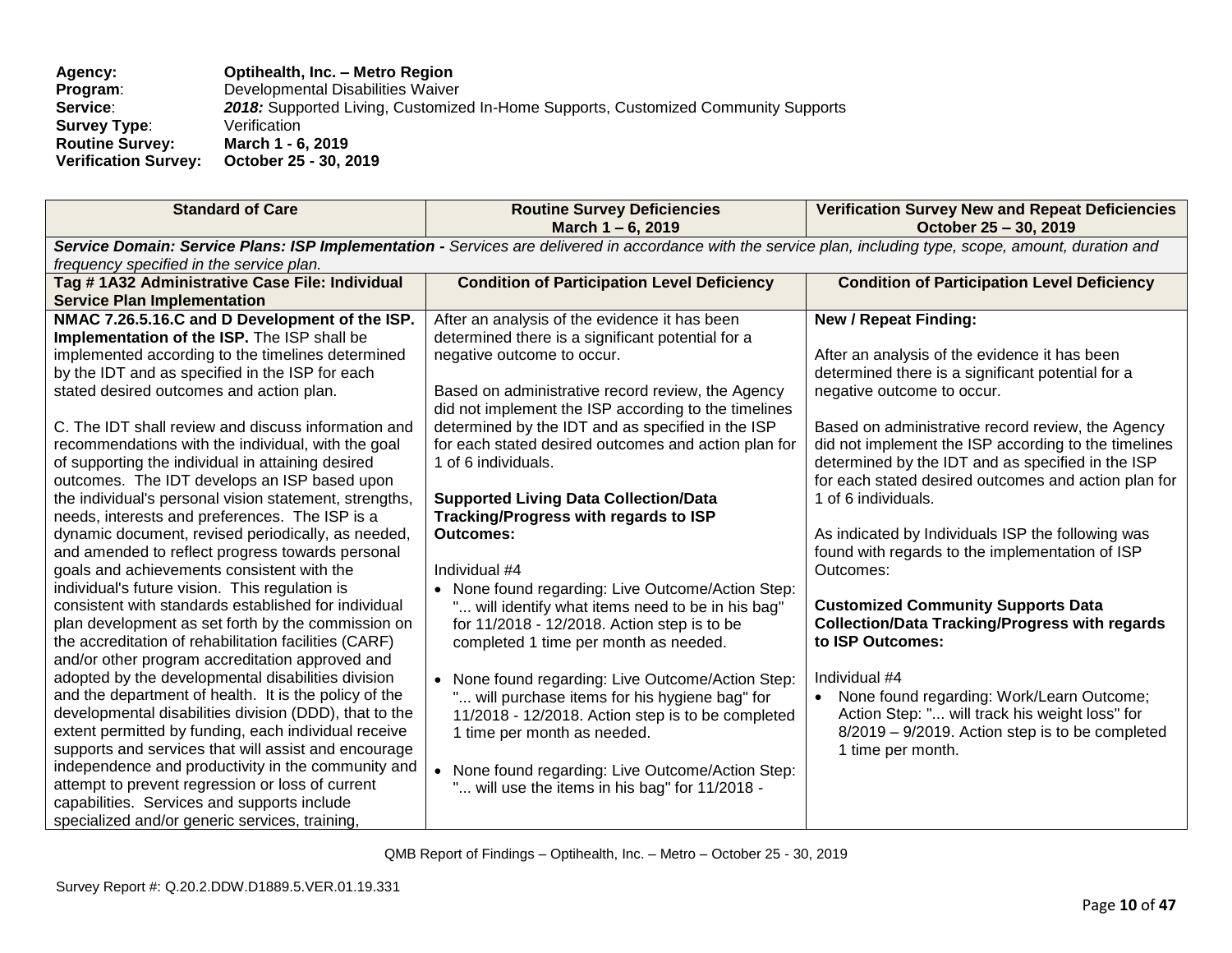| education and/or treatment as determined by the<br>IDT and documented in the ISP.<br>D. The intent is to provide choice and obtain<br>opportunities for individuals to live, work and play<br>with full participation in their communities. The<br>following principles provide direction and purpose in<br>planning for individuals with developmental<br>disabilities. [05/03/94; 01/15/97; Recompiled                                                                                                                                                                                                                                                                                                                                                                                                                                                                                                                                           | 12/2018. Action step is to be completed 1 time<br>per day.<br>• None found regarding: Fun Outcome/Action Step:<br>" will identify two places he would like to travel<br>to" for 11/2018 - 12/2018. Action step is to be<br>completed 1 time per month or as needed until he<br>selects a location. |
|----------------------------------------------------------------------------------------------------------------------------------------------------------------------------------------------------------------------------------------------------------------------------------------------------------------------------------------------------------------------------------------------------------------------------------------------------------------------------------------------------------------------------------------------------------------------------------------------------------------------------------------------------------------------------------------------------------------------------------------------------------------------------------------------------------------------------------------------------------------------------------------------------------------------------------------------------|----------------------------------------------------------------------------------------------------------------------------------------------------------------------------------------------------------------------------------------------------------------------------------------------------|
| 10/31/01]<br>Developmental Disabilities (DD) Waiver Service<br>Standards 2/26/2018; Re-Issue: 12/28/2018; Eff<br>1/1/2019                                                                                                                                                                                                                                                                                                                                                                                                                                                                                                                                                                                                                                                                                                                                                                                                                          | • None found regarding: Fun Outcome/Action Step:<br>" will identify activities he would like participate<br>in while there" for 11/2018 - 12/2018. Action step<br>is to be completed 1 time per month.                                                                                             |
| Chapter 6: Individual Service Plan (ISP)<br>6.8 ISP Implementation and Monitoring: All DD<br>Waiver Provider Agencies with a signed SFOC are<br>required to provide services as detailed in the ISP.<br>The ISP must be readily accessible to Provider<br>Agencies on the approved budget. (See Chapter 20:<br>Provider Documentation and Client Records.) CMs<br>facilitate and maintain communication with the<br>person, his/her representative, other IDT members,<br>Provider Agencies, and relevant parties to ensure<br>that the person receives the maximum benefit of<br>his/her services and that revisions to the ISP are<br>made as needed. All DD Waiver Provider Agencies<br>are required to cooperate with monitoring activities<br>conducted by the CM and the DOH. Provider<br>Agencies are required to respond to issues at the<br>individual level and agency level as described in<br>Chapter 16: Qualified Provider Agencies. | • None found regarding: Fun Outcome/Action Step:<br>"Budget and save money for trip" for 11/2018 -<br>12/2018. Action step is to be completed 1 time<br>per month or as needed.                                                                                                                    |
| <b>Chapter 20: Provider Documentation and Client</b><br>Records 20.2 Client Records Requirements: All<br>DD Waiver Provider Agencies are required to create<br>and maintain individual client records. The contents<br>of client records vary depending on the unique<br>needs of the person receiving services and the<br>resultant information produced. The extent of<br>documentation required for individual client records                                                                                                                                                                                                                                                                                                                                                                                                                                                                                                                   |                                                                                                                                                                                                                                                                                                    |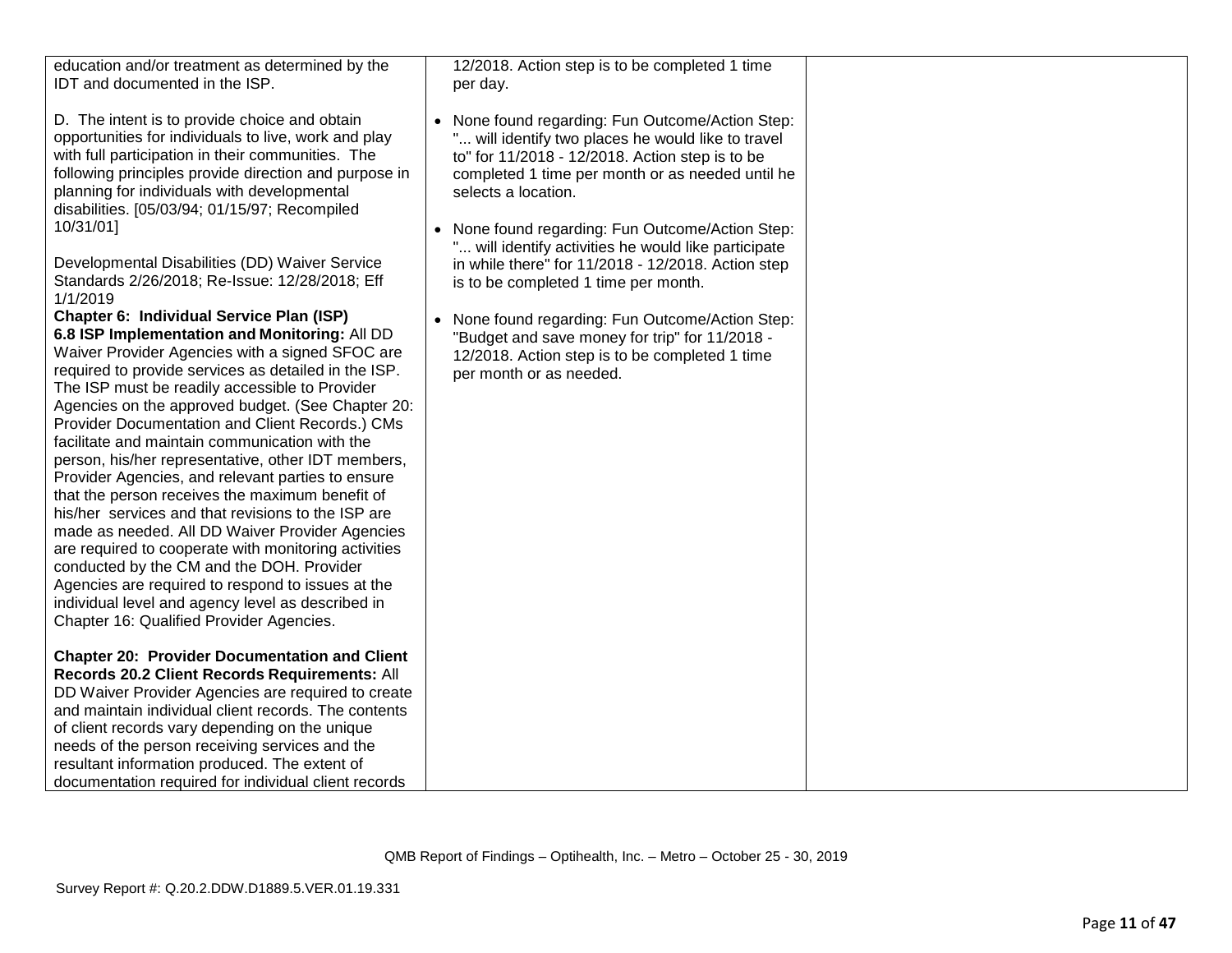| per service type depends on the location of the file,  |  |
|--------------------------------------------------------|--|
| the type of service being provided, and the            |  |
| information necessary.                                 |  |
| DD Waiver Provider Agencies are required to            |  |
| adhere to the following:                               |  |
| 1. Client records must contain all documents           |  |
| essential to the service being provided and essential  |  |
| to ensuring the health and safety of the person        |  |
| during the provision of the service.                   |  |
| Provider Agencies must have readily accessible         |  |
| records in home and community settings in paper or     |  |
| electronic form. Secure access to electronic records   |  |
| through the Therap web based system using              |  |
| computers or mobile devices is acceptable.             |  |
| Provider Agencies are responsible for ensuring that    |  |
| all plans created by nurses, RDs, therapists or        |  |
| BSCs are present in all needed settings.               |  |
| Provider Agencies must maintain records of all         |  |
| documents produced by agency personnel or              |  |
| contractors on behalf of each person, including any    |  |
| routine notes or data, annual assessments, semi-       |  |
| annual reports, evidence of training                   |  |
| provided/received, progress notes, and any other       |  |
| interactions for which billing is generated.           |  |
| Each Provider Agency is responsible for maintaining    |  |
| the daily or other contact notes documenting the       |  |
| nature and frequency of service delivery, as well as   |  |
| data tracking only for the services provided by their  |  |
| agency.                                                |  |
| The current Client File Matrix found in Appendix A     |  |
| Client File Matrix details the minimum requirements    |  |
| for records to be stored in agency office files, the   |  |
| delivery site, or with DSP while providing services in |  |
| the community.                                         |  |
| All records pertaining to JCMs must be retained        |  |
| permanently and must be made available to DDSD         |  |
| upon request, upon the termination or expiration of    |  |
| a provider agreement, or upon provider withdrawal      |  |
| from services.                                         |  |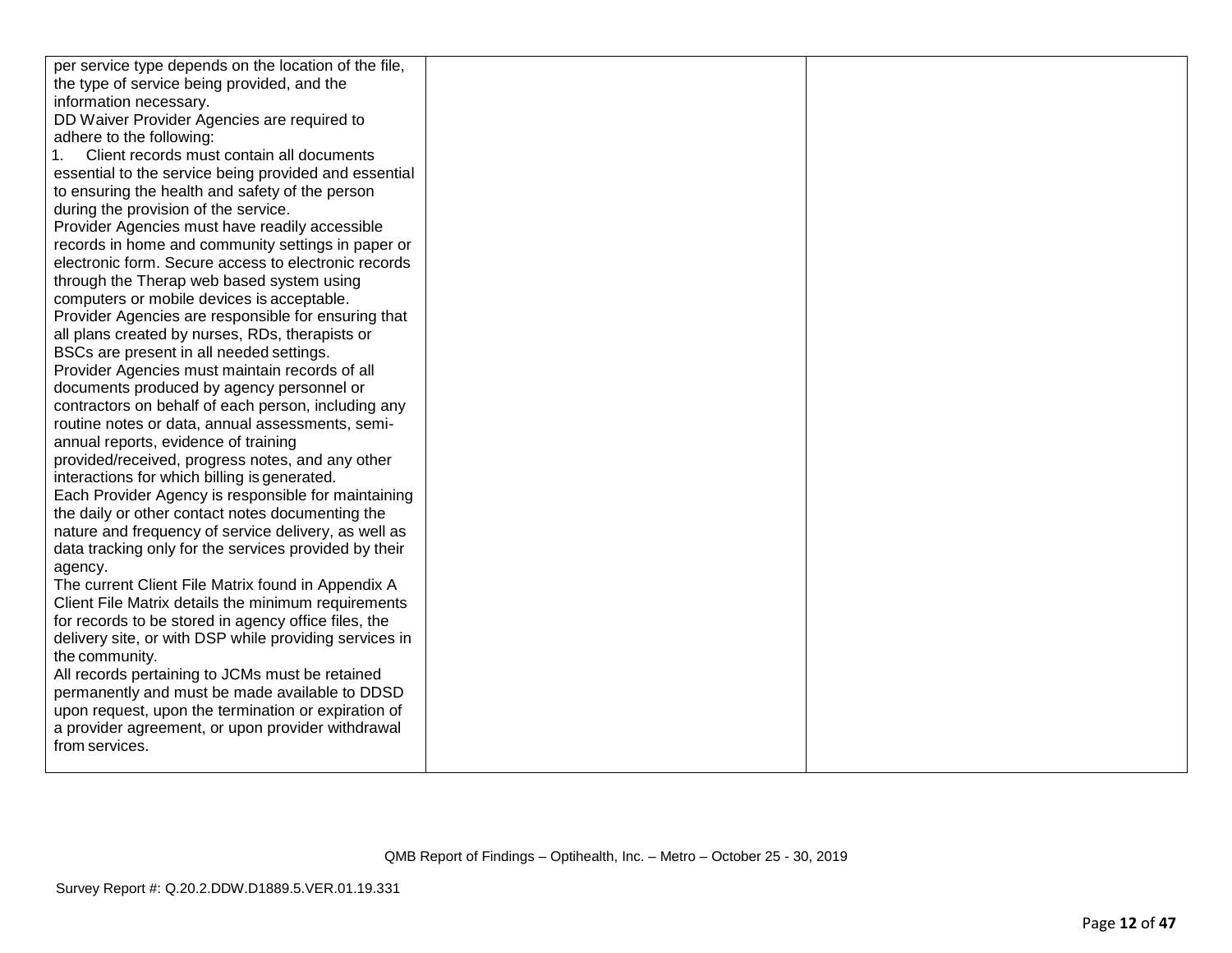| Tag # 1A32.1 Administrative Case File: Individual                                                          | <b>Standard Level Deficiency</b>                                     | <b>Standard Level Deficiency</b>                                                         |
|------------------------------------------------------------------------------------------------------------|----------------------------------------------------------------------|------------------------------------------------------------------------------------------|
| <b>Service Plan Implementation (Not Completed at</b>                                                       |                                                                      |                                                                                          |
| Frequency)<br>NMAC 7.26.5.16.C and D Development of the ISP.                                               | Based on administrative record review, the Agency                    | <b>New / Repeat Findings:</b>                                                            |
| Implementation of the ISP. The ISP shall be                                                                | did not implement the ISP according to the timelines                 |                                                                                          |
| implemented according to the timelines determined                                                          | determined by the IDT and as specified in the ISP                    | Based on administrative record review, the Agency                                        |
| by the IDT and as specified in the ISP for each                                                            | for each stated desired outcomes and action plan for                 | did not implement the ISP according to the timelines                                     |
| stated desired outcomes and action plan.                                                                   | 5 of 6 individuals.                                                  | determined by the IDT and as specified in the ISP                                        |
|                                                                                                            |                                                                      | for each stated desired outcomes and action plan for                                     |
| C. The IDT shall review and discuss information and                                                        | As indicated by Individuals ISP the following was                    | 3 of 6 individuals.                                                                      |
| recommendations with the individual, with the goal                                                         | found with regards to the implementation of ISP                      |                                                                                          |
| of supporting the individual in attaining desired                                                          | Outcomes:                                                            | As indicated by Individuals ISP the following was                                        |
| outcomes. The IDT develops an ISP based upon                                                               |                                                                      | found with regards to the implementation of ISP                                          |
| the individual's personal vision statement, strengths,                                                     | <b>Supported Living Data Collection/Data</b>                         | Outcomes:                                                                                |
| needs, interests and preferences. The ISP is a                                                             | Tracking/Progress with regards to ISP                                |                                                                                          |
| dynamic document, revised periodically, as needed,<br>and amended to reflect progress towards personal     | <b>Outcomes:</b>                                                     | <b>Supported Living Data Collection/Data</b><br>Tracking/Progress with regards to ISP    |
| goals and achievements consistent with the                                                                 | Individual #2                                                        | <b>Outcomes:</b>                                                                         |
| individual's future vision. This regulation is                                                             | • According to the Live Outcome; Action Step for                     |                                                                                          |
| consistent with standards established for individual                                                       | "With staff support  will choose information he                      | Individual #2                                                                            |
| plan development as set forth by the commission on                                                         | would like to access" is to be completed 1 time                      | • According to the Live Outcome; Action Step for                                         |
| the accreditation of rehabilitation facilities (CARF)                                                      | per week. Evidence found indicated it was not                        | "With staff support  will choose information he                                          |
| and/or other program accreditation approved and                                                            | being completed at the required frequency as                         | would like to access" is to be completed 1 time                                          |
| adopted by the developmental disabilities division                                                         | indicated in the ISP for 11/2018 - 1/2019.                           | per week. Evidence found indicated it was not                                            |
| and the department of health. It is the policy of the                                                      |                                                                      | being completed at the required frequency as                                             |
| developmental disabilities division (DDD), that to the                                                     | • According to the Health/Other Outcome; Action                      | indicated in the ISP for 9/2019.                                                         |
| extent permitted by funding, each individual receive                                                       | Step for " will be weighted weekly" is to be                         |                                                                                          |
| supports and services that will assist and encourage<br>independence and productivity in the community and | completed 1 time per week. Evidence found                            | • According to the Health/Other Outcome; Action                                          |
| attempt to prevent regression or loss of current                                                           | indicated it was not being completed at the                          | Step for " will be weighed weekly" is to be                                              |
| capabilities. Services and supports include                                                                | required frequency as indicated in the ISP for<br>11/2018 - 12/2018. | completed 1 time per week. Evidence found<br>indicated it was not being completed at the |
| specialized and/or generic services, training,                                                             |                                                                      | required frequency as indicated in the ISP for                                           |
| education and/or treatment as determined by the                                                            | • According to the Health/Other Outcome; Action                      | 8/2019 - 9/2019.                                                                         |
| IDT and documented in the ISP.                                                                             | Step for " and staff will follow nutritional plan" is                |                                                                                          |
|                                                                                                            | to be completed 1 time per day. Evidence found                       | • According to the Health/Other Outcome; Action                                          |
| D. The intent is to provide choice and obtain                                                              | indicated it was not being completed at the                          | Step for " and staff will follow nutritional plan" is                                    |
| opportunities for individuals to live, work and play                                                       | required frequency as indicated in the ISP for                       | to be completed 1 time per day. Evidence found                                           |
| with full participation in their communities. The                                                          | 11/2018 - 1/2019.                                                    | indicated it was not being completed at the                                              |
| following principles provide direction and purpose in                                                      |                                                                      | required frequency as indicated in the ISP for                                           |
| planning for individuals with developmental                                                                | • According to the Health/Other Outcome; Action                      | 8/2019 - 9/2019.                                                                         |
|                                                                                                            | Step for " will complete physical activity" is to be                 |                                                                                          |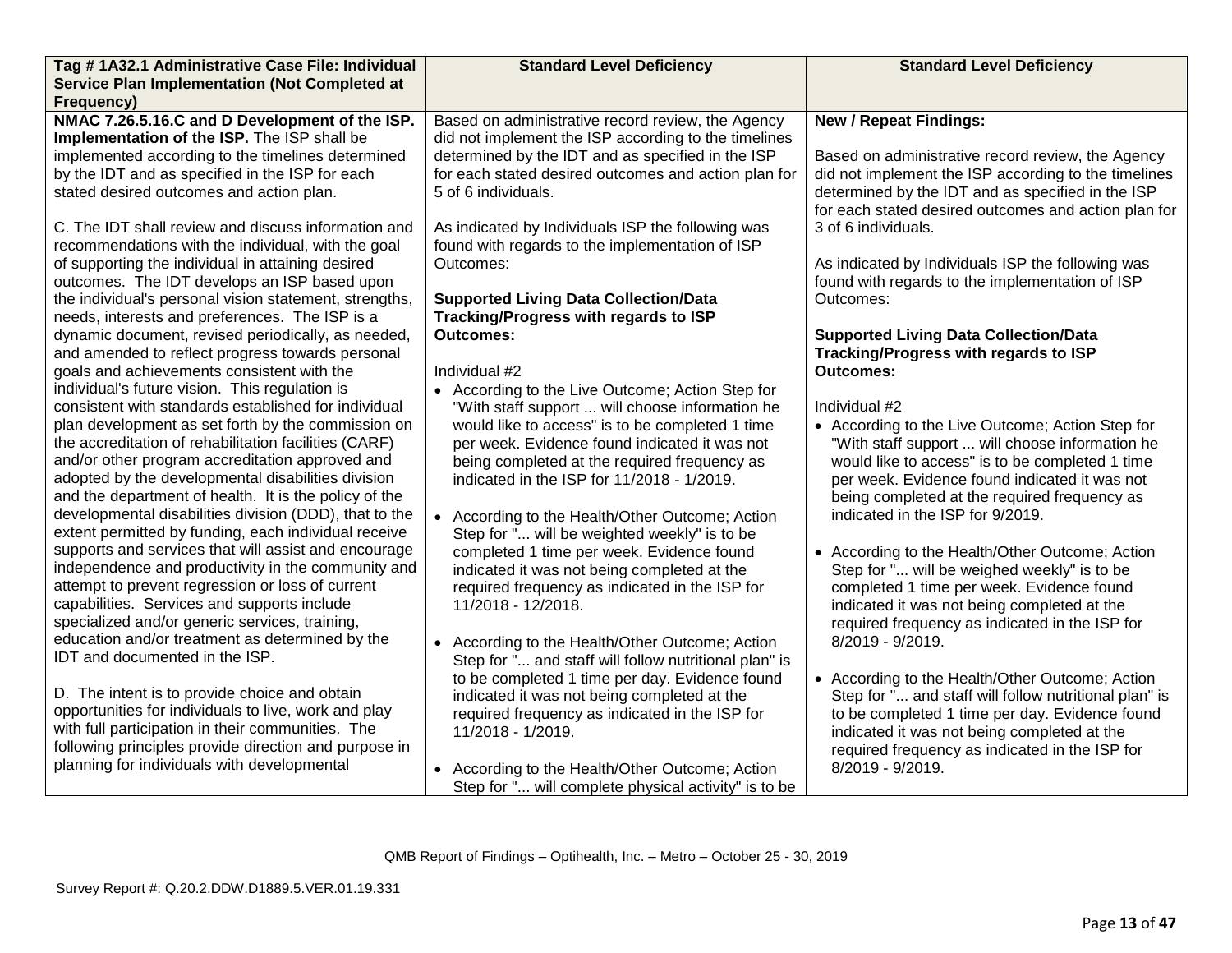disabilities. [05/03/94; 01/15/97; Recompiled 10/31/01]

Developmental Disabilities (DD) Waiver Service Standards 2/26/2018; Re-Issue: 12/28/2018; Eff 1/1/2019

**Chapter 6: Individual Service Plan (ISP) 6.8 ISP Implementation and Monitoring:** All DD Waiver Provider Agencies with a signed SFOC are required to provide services as detailed in the ISP. The ISP must be readily accessible to Provider Agencies on the approved budget. (See Chapter 20: Provider Documentation and Client Records.) CMs facilitate and maintain communication with the person, his/her representative, other IDT members, Provider Agencies, and relevant parties to ensure that the person receives the maximum benefit of his/her services and that revisions to the ISP are made as needed. All DD Waiver Provider Agencies are required to cooperate with monitoring activities conducted by the CM and the DOH. Provider Agencies are required to respond to issues at the individual level and agency level as described in Chapter 16: Qualified Provider Agencies.

# **Chapter 20: Provider Documentation and Client Records 20.2 Client Records Requirements:** All

DD Waiver Provider Agencies are required to create and maintain individual client records. The contents of client records vary depending on the unique needs of the person receiving services and the resultant information produced. The extent of documentation required for individual client records per service type depends on the location of the file, the type of service being provided, and the information necessary.

DD Waiver Provider Agencies are required to adhere to the following:

1. Client records must contain all documents essential to the service being provided and essential to ensuring the health and safety of the person

completed 3 times per week. Evidence found indicated it was not being completed at the required frequency as indicated in the ISP for 11/2018 - 1/2019.

Individual #4

- According to the Live Outcome; Action Step for "... will use the items in his bag" is to be completed 1 time per day. Evidence found indicated it was not being completed at the required frequency as indicated in the ISP for 1/2019.
- According to the Fun Outcome; Action Step for "He will identify expenses associated with the trip" is to be completed 2 times per month as needed. Evidence found indicated it was not being completed at the required frequency as indicated in the ISP for 1/2019.

Individual #6

• According to the Fun Outcome; Action Step for "... will budget for a trip" is to be completed 1 time per week. Evidence found indicated it was not being completed at the required frequency as indicated in the ISP for 11/2018 - 1/2019.

**Customized In-Home Supports Data Collection/Data Tracking/Progress with regards to ISP Outcomes:**

Individual #1

• According to the Live Outcome; Action Step for "... will do two doctor appointments a month" is to be completed 2 times per month. Evidence found indicated it was not being completed at the required frequency as indicated in the ISP for 11/2018.

• According to the Health/Other Outcome; Action Step for "... will complete physical activity" is to be completed 3 times per week. Evidence found indicated it was not being completed at the required frequency as indicated in the ISP for 8/2019 - 9/2019.

# Individual #4

• According to the Live Outcome; Action Step for "... will use the items in his bag" is to be completed 1 time per day. Evidence found indicated it was not being completed at the required frequency as indicated in the ISP for 8/2019 - 9/2019.

# **Customized Community Supports Data Collection/Data Tracking/Progress with regards to ISP Outcomes**:

Individual #2

• According to the Work/Learn, Outcome: Action Step for "... will play a game that requires physical movement" is to be completed 6 times per month. Evidence found indicated it was not being completed at the required frequency as indicated in the ISP for 9/2019.

# Individual #3

- According to the Fun Outcome; Action Step for "... will choose a physical activity" is to be completed 3 times per week. Evidence found indicated it was not being completed at the required frequency as indicated in the ISP for 8/2019 - 9/2019.
- According to the Fun Outcome; Action Step for "... will participate in a physical activity" is to be completed 3 times per week. Evidence found indicated it was not being completed at the required frequency as indicated in the ISP for 8/2019 - 9/2019.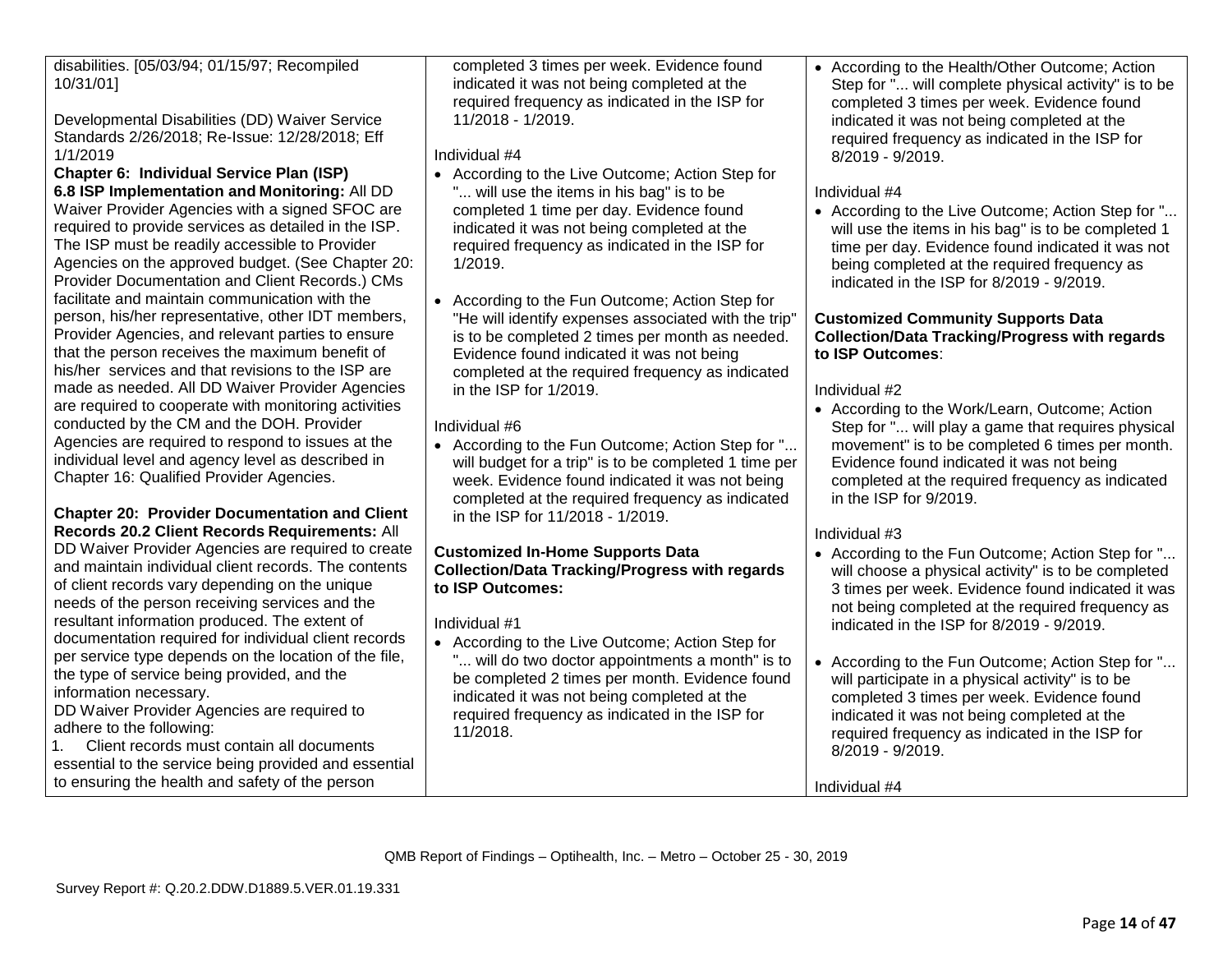| • According to the Work/Learn Outcome; Action<br>Step for " will track his weight loss" is to be<br>completed 1 time per month. Evidence found<br>indicated it was not being completed at the<br>required frequency as indicated in the ISP for<br>1/2019. |
|------------------------------------------------------------------------------------------------------------------------------------------------------------------------------------------------------------------------------------------------------------|
| QMB Report of Findings – Optihealth, Inc. – Metro – October 25 - 30, 2019                                                                                                                                                                                  |

during the provision of the service.

Provider Agencies must have readily accessible

records in home and community settings in paper or electronic form. Secure access to electronic records through the Therap web based system using computers or mobile devices is acceptable. Provider Agencies are responsible for ensuring that all plans created by nurses, RDs, therapists or BSCs are present in all needed settings. 4. Provider Agencies must maintain records of all documents produced by agency personnel or contractors on behalf of each person, including any routine notes or data, annual assessments, semiannual reports, evidence of training provided/received, progress notes, and any other interactions for which billing is generated. Each Provider Agency is responsible for maintaining the daily or other contact notes documenting the nature and frequency of service delivery, as well as data tracking only for the services provided by their

agency. The current Client File Matrix found in Appendix A Client File Matrix details the minimum requirements for records to be stored in agency office files, the delivery site, or with DSP while providing services in the community.

All records pertaining to JCMs must be retained permanently and must be made available to DDSD upon request, upon the termination or expiration of a provider agreement, or upon provider withdrawal from services.

# **Customized Community Supports Data Collection/Data Tracking/Progress with regards to ISP Outcomes:**

Individual #2

• According to the Work/Learn, Outcome; Action Step for "... will spend time in nature 6x a month." Evidence found indicated it was not being completed at the required frequency as indicated in the ISP for 11/2018 - 1/2019.

Individual #3

- According to the Fun Outcome; Action Step for "... will choose a physical activity" is to be completed 3 times per week. Evidence found indicated it was not being completed at the required frequency as indicated in the ISP for 11/2018 - 12/2018.
- According to the Fun Outcome; Action Step for "... will participate in a physical activity" is to be completed 3 times per week. Evidence found indicated it was not being completed at the required frequency as indicated in the ISP for 11/2018 - 12/2018.

# Individual #4

• According to the Work/Learn Outcome; Action Step for "... will participate in the physical activity" is to be completed 1-3 times per week. Evidence found indicated it was not being completed at the required frequency as indicated in the ISP for

- According to the Work/Learn Outcome; Action Step for "... will choose a physical activity of his choice to participate in out in the community" is to be completed 1 - 3 times per week. Evidence found indicated it was not being completed at the required frequency as indicated in the ISP for 8/2019.
- According to the Work/Learn Outcome; Action Step for "... will participate in the physical activity" is to be completed 1 - 3 times per week. Evidence found indicated it was not being completed at the required frequency as indicated in the ISP for 8/2019.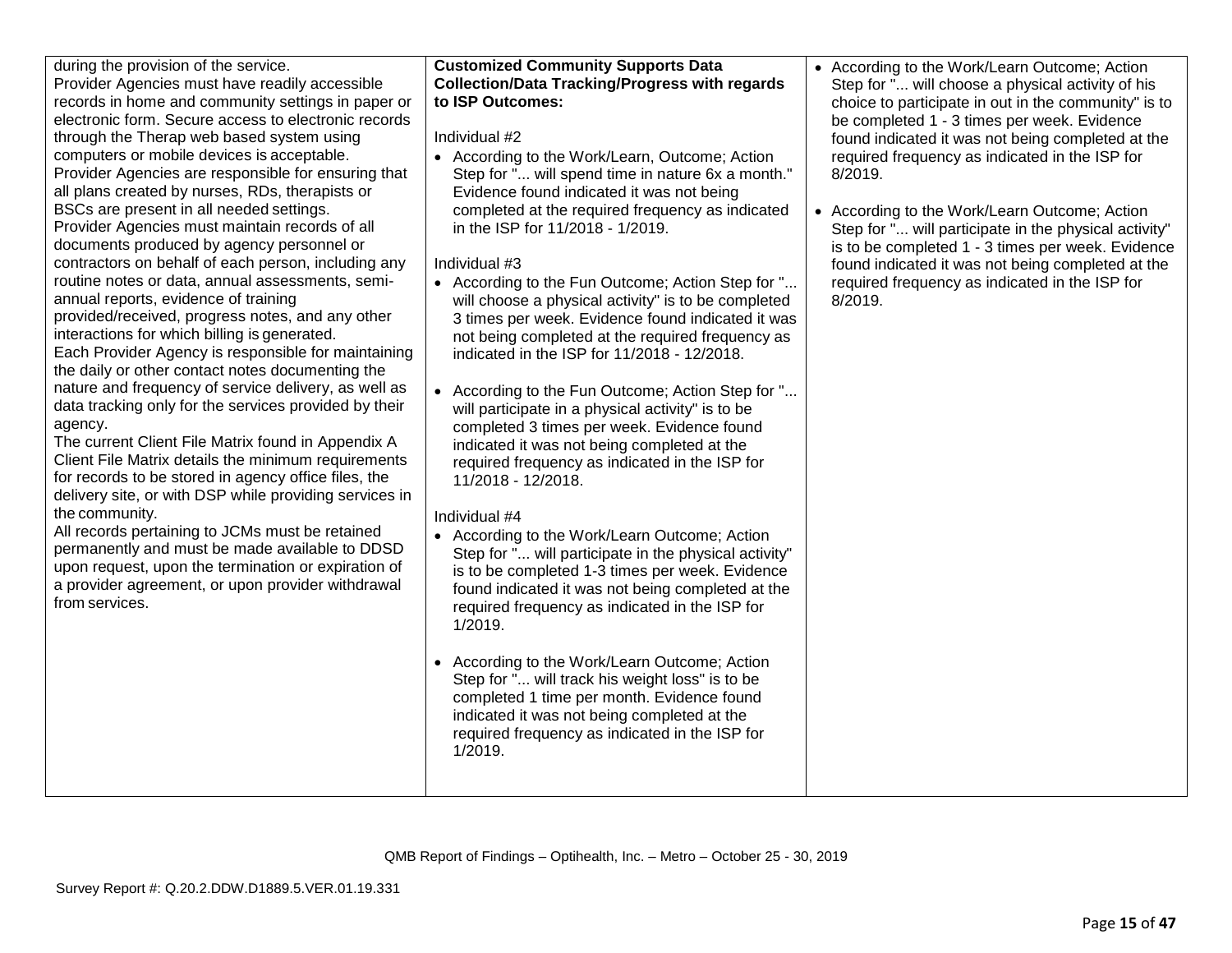| Tag #1A38 Living Care Arrangement /                                                                                                                                                                                                                                                                                                                                                                                                                                                                                                                                                                                                                                                                                                                                                                                                                                                             | <b>Standard Level Deficiency</b>                                                                                                                                                                                                                                                                                                                                                                                                                                                                                                                                                                                                                                                | <b>Standard Level Deficiency</b>                                                                                                                                                                                                                                                                                                                                                                                                                                                                                                                                    |
|-------------------------------------------------------------------------------------------------------------------------------------------------------------------------------------------------------------------------------------------------------------------------------------------------------------------------------------------------------------------------------------------------------------------------------------------------------------------------------------------------------------------------------------------------------------------------------------------------------------------------------------------------------------------------------------------------------------------------------------------------------------------------------------------------------------------------------------------------------------------------------------------------|---------------------------------------------------------------------------------------------------------------------------------------------------------------------------------------------------------------------------------------------------------------------------------------------------------------------------------------------------------------------------------------------------------------------------------------------------------------------------------------------------------------------------------------------------------------------------------------------------------------------------------------------------------------------------------|---------------------------------------------------------------------------------------------------------------------------------------------------------------------------------------------------------------------------------------------------------------------------------------------------------------------------------------------------------------------------------------------------------------------------------------------------------------------------------------------------------------------------------------------------------------------|
| <b>Community Inclusion Reporting Requirements</b>                                                                                                                                                                                                                                                                                                                                                                                                                                                                                                                                                                                                                                                                                                                                                                                                                                               |                                                                                                                                                                                                                                                                                                                                                                                                                                                                                                                                                                                                                                                                                 |                                                                                                                                                                                                                                                                                                                                                                                                                                                                                                                                                                     |
| (Upheld by IRF during RTN survey)                                                                                                                                                                                                                                                                                                                                                                                                                                                                                                                                                                                                                                                                                                                                                                                                                                                               |                                                                                                                                                                                                                                                                                                                                                                                                                                                                                                                                                                                                                                                                                 |                                                                                                                                                                                                                                                                                                                                                                                                                                                                                                                                                                     |
| 7.26.5.17 DEVELOPMENT OF THE INDIVIDUAL<br>SERVICE PLAN (ISP) - DISSEMINATION OF THE<br>ISP, DOCUMENTATION AND COMPLIANCE:<br>C. Objective quantifiable data reporting progress or<br>lack of progress towards stated outcomes, and action<br>plans shall be maintained in the individual's records at<br>each provider agency implementing the ISP. Provider<br>agencies shall use this data to evaluate the<br>effectiveness of services provided. Provider agencies<br>shall submit to the case manager data reports and<br>individual progress summaries quarterly, or more<br>frequently, as decided by the IDT.<br>These reports shall be included in the individual's case<br>management record, and used by the team to<br>determine the ongoing effectiveness of the supports<br>and services being provided. Determination of<br>effectiveness shall result in timely modification of | Based on record review, the Agency did not<br>complete written status reports as required for 6 of 6<br>individuals receiving Living Care Arrangements and<br>Community Inclusion.<br><b>Supported Living Semi-Annual Reports:</b><br>$\bullet$ Individual #2 - None found for 9/2017 - 3/2018<br>(Term of ISP 9/24/2017 - 9/23/2018); Report not<br>completed 14 days prior to the Annual ISP<br>meeting. (Semi-Annual Report 3/2018 - 5/2018;<br>Date Completed: 7/25/2018; ISP meeting held on<br>$6/5/2018$ ).<br>• Individual #3 - Report not completed 14 days prior<br>to the Annual ISP meeting. (Semi-Annual Report<br>4/2018 - 6/2018; Date Completed: 8/20/2018; ISP | <b>New / Repeat Findings:</b><br>Based on record review, the Agency did not<br>complete written status reports as required for 5 of 6<br>individuals receiving Living Care Arrangements and<br>Community Inclusion.<br><b>Supported Living Semi-Annual Reports:</b><br>$\bullet$ Individual #3 - None found for 10/2018 - 4/2019<br>and 4/2019 - 7/2019. (Term of ISP 10/20/2018 -<br>10/19/2019. ISP meeting held on 7/25/2019).<br>• Individual $#5$ - None found for $12/2018 - 2/2019$ .<br>(Term of ISP 6/2/2018 - 6/1/2019. ISP meeting<br>held on 3/8/2019). |
| supports and services as needed.<br>Developmental Disabilities (DD) Waiver Service<br>Standards 2/26/2018; Re-Issue: 12/28/2018; Eff<br>1/1/2019<br><b>Chapter 20: Provider Documentation and Client</b><br>Records 20.2 Client Records Requirements: All DD<br>Waiver Provider Agencies are required to create and                                                                                                                                                                                                                                                                                                                                                                                                                                                                                                                                                                             | meeting held on 7/10/2018).<br>Individual #5 - Report not completed 14 days prior<br>to the Annual ISP meeting. (Semi-Annual Report<br>12/2017 - 2/2018; Date Completed: 6/20/2018;<br>ISP meeting held on 3/6/2018).                                                                                                                                                                                                                                                                                                                                                                                                                                                           | <b>Customized In-Home Supports Semi-Annual</b><br><b>Reports:</b><br>• Individual #1 - Report not completed 14 days prior<br>to the Annual ISP meeting. (Semi-Annual Report<br>8/10/2018 - 8/10/2019; Date Completed:<br>6/14/2019; ISP meeting held on 5/7/2019).                                                                                                                                                                                                                                                                                                  |
| maintain individual client records. The contents of client<br>records vary depending on the unique needs of the<br>person receiving services and the resultant information<br>produced. The extent of documentation required for<br>individual client records per service type depends on<br>the location of the file, the type of service being                                                                                                                                                                                                                                                                                                                                                                                                                                                                                                                                                | • Individual #6 - Report not completed 14 days prior<br>to the Annual ISP meeting. (Semi-Annual Report<br>1/11/2018 - 1/12/2019; Date Completed:<br>1/31/2019; ISP meeting held on 10/12/2018).<br><b>Customized In-Home Supports Semi-Annual</b>                                                                                                                                                                                                                                                                                                                                                                                                                               | <b>Customized Community Supports Semi-Annual</b><br><b>Reports:</b><br>$\bullet$ Individual #2 - None found for 3/2019 - 6/2019.<br>(Term of ISP 9/24/2018 - 9/23/2019. ISP meeting<br>held on 6/24/2019).                                                                                                                                                                                                                                                                                                                                                          |
| provided, and the information necessary.<br>DD Waiver Provider Agencies are required to adhere to<br>the following:<br>Client records must contain all documents essential to<br>the service being provided and essential to ensuring<br>the health and safety of the person during the provision<br>of the service.<br>Provider Agencies must have readily accessible<br>records in home and community settings in paper or                                                                                                                                                                                                                                                                                                                                                                                                                                                                    | <b>Reports:</b><br>$\bullet$ Individual #1 - None found for 2/2018 - 5/2018.<br>(Term of ISP 8/10/2018 - 8/9/2019. ISP meeting<br>held on 5/18/2018). Note: Finding for Individual<br>#1, CIHS Semi-Annual, upheld by IRF 6/18/2019.<br><b>Customized Community Supports Semi-Annual</b><br><b>Reports:</b>                                                                                                                                                                                                                                                                                                                                                                     | $\bullet$ Individual #3 - None found for 10/2018 - 4/2019<br>and 4/2019 - 7/2019. (Term of ISP 10/20/2018 -<br>10/19/2019. ISP meeting held on 7/25/2019).<br>• Individual #4 - None found for 1/2019. Report<br>covered 2/4/2019 - 7/4/2019. (Term of ISP<br>1/5/2019 - 1/4/2020) (Per regulations reports<br>must coincide with ISP term)                                                                                                                                                                                                                         |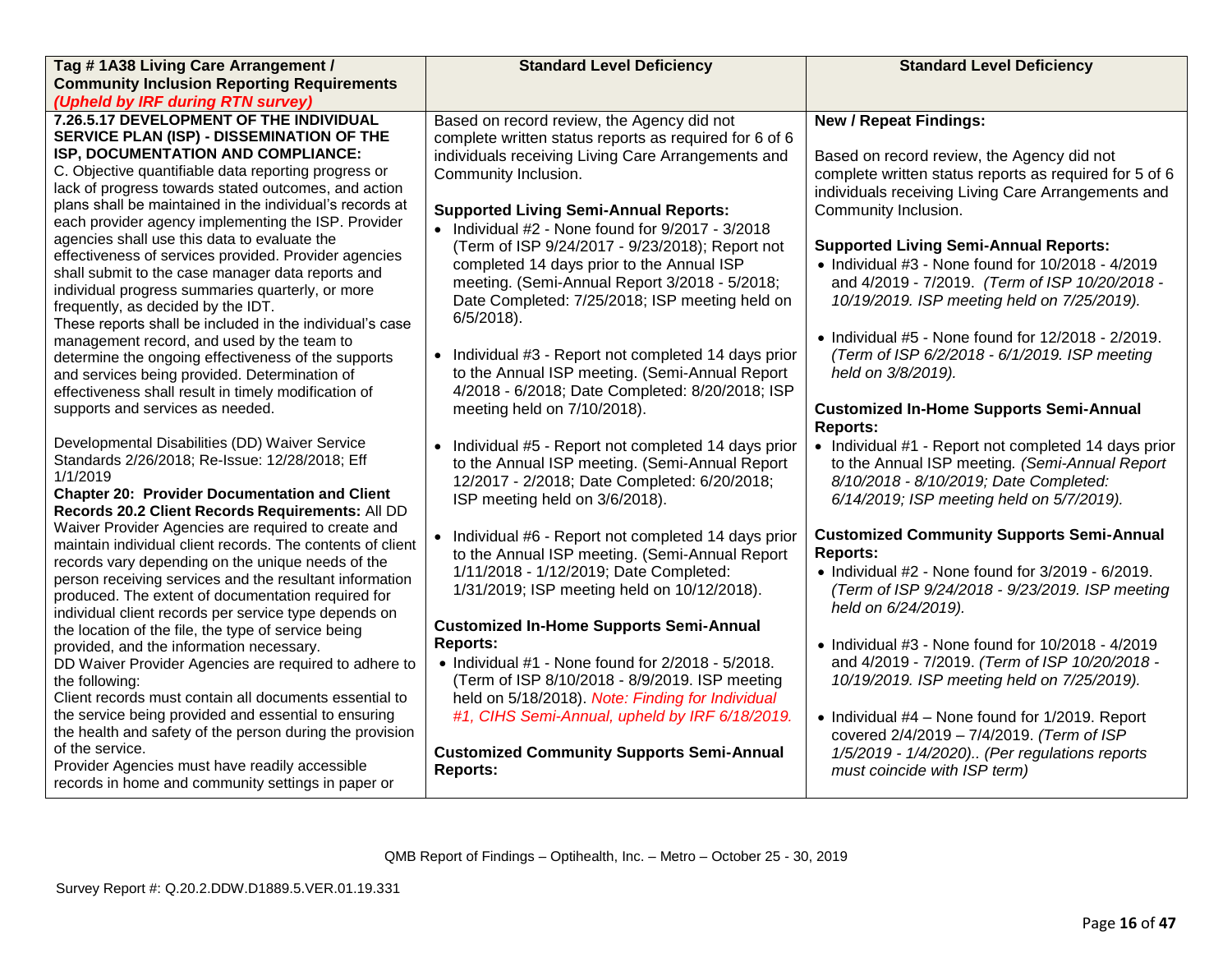| electronic form. Secure access to electronic records<br>through the Therap web based system using<br>computers or mobile devices is acceptable.<br>Provider Agencies are responsible for ensuring that all<br>plans created by nurses, RDs, therapists or BSCs are                                               | • Individual #2- Report not completed 14 days prior<br>to the Annual ISP meeting. (Semi-Annual Report<br>3/2018 - 5/2018; Date Completed: 7/25/2018; ISP<br>meeting held on 6/5/2018).                                                     |
|------------------------------------------------------------------------------------------------------------------------------------------------------------------------------------------------------------------------------------------------------------------------------------------------------------------|--------------------------------------------------------------------------------------------------------------------------------------------------------------------------------------------------------------------------------------------|
| present in all needed settings.<br>Provider Agencies must maintain records of all<br>documents produced by agency personnel or<br>contractors on behalf of each person, including any<br>routine notes or data, annual assessments, semi-                                                                        | • Individual #3 - Report not completed 14 days prior<br>to the Annual ISP meeting. (Semi-Annual Report<br>4/2018 - 6/2018; Date Completed: 7/22/2018; ISP<br>meeting held on 7/10/2018).                                                   |
| annual reports, evidence of training provided/received,<br>progress notes, and any other interactions for which<br>billing is generated.<br>Each Provider Agency is responsible for maintaining<br>the daily or other contact notes documenting the nature<br>and frequency of service delivery, as well as data | • Individual #4 - Report not completed 14 days prior<br>to the Annual ISP meeting. (Semi-Annual Report<br>1/2018 - 1/2019; Date Completed: 10/17/2018;<br>ISP meeting held on 10/17/2018).                                                 |
| tracking only for the services provided by their agency.<br>The current Client File Matrix found in Appendix A<br>Client File Matrix details the minimum requirements for<br>records to be stored in agency office files, the delivery                                                                           | • Individual #6 - None found for $7/2018$ - 10/2018.<br>(Term of ISP 1/12/2018 - 1/11/2019. ISP meeting<br>held on 10/22/2018).                                                                                                            |
| site, or with DSP while providing services in the<br>community.<br>All records pertaining to JCMs must be retained<br>permanently and must be made available to DDSD<br>upon request, upon the termination or expiration of a<br>provider agreement, or upon provider withdrawal from                            | <b>Nursing Semi-Annual / Quarterly Reports:</b><br>• Individual #1 - Report not completed 14 days prior<br>to the Annual ISP meeting. (Semi-Annual Report<br>3/2018 - 8/2018; Date Completed: 9/3/2018; ISP<br>meeting held on 5/18/2018). |
| services.<br><b>Chapter 19: Provider Reporting Requirements 19.5</b><br>Semi-Annual Reporting: The semi-annual report<br>provides status updates to life circumstances, health,<br>and progress toward ISP goals and/or goals related to                                                                         | • Individual #2 - Report not completed 14 days prior<br>to the Annual ISP meeting. (Semi-Annual Report<br>3/2018 - 5/2018; Date Completed: 12/1/2018; ISP<br>meeting held on 6/5/2018).                                                    |
| professional and clinical services provided through the<br>DD Waiver. This report is submitted to the CM for<br>review and may guide actions taken by the person's<br>IDT if necessary. Semi-annual reports may be<br>requested by DDSD for QA activities.                                                       | • Individual #3 - Report not completed 14 days prior<br>to the Annual ISP meeting. (Semi-Annual Report<br>4/23/2018 - 10/24/2018; Date Completed:<br>12/1/2018; ISP meeting held on 7/10/2018).                                            |

• Individual #4 - Report not completed 14 days prior to the Annual ISP meeting. (Semi -Annual Report 7/7/2018 - 1/6/2019; Date Completed: 2/9/2019; ISP meeting held on 10/17/2018).

Semi -annual reports are required as follows: DD Waiver Provider Agencies, except AT, EMSP, Supplemental Dental, PRSC, SSE and Crisis Supports,

A Respite Provider Agency must submit a semi-annual

must complete semi -annual reports.

electronic form. Secure access to electronic records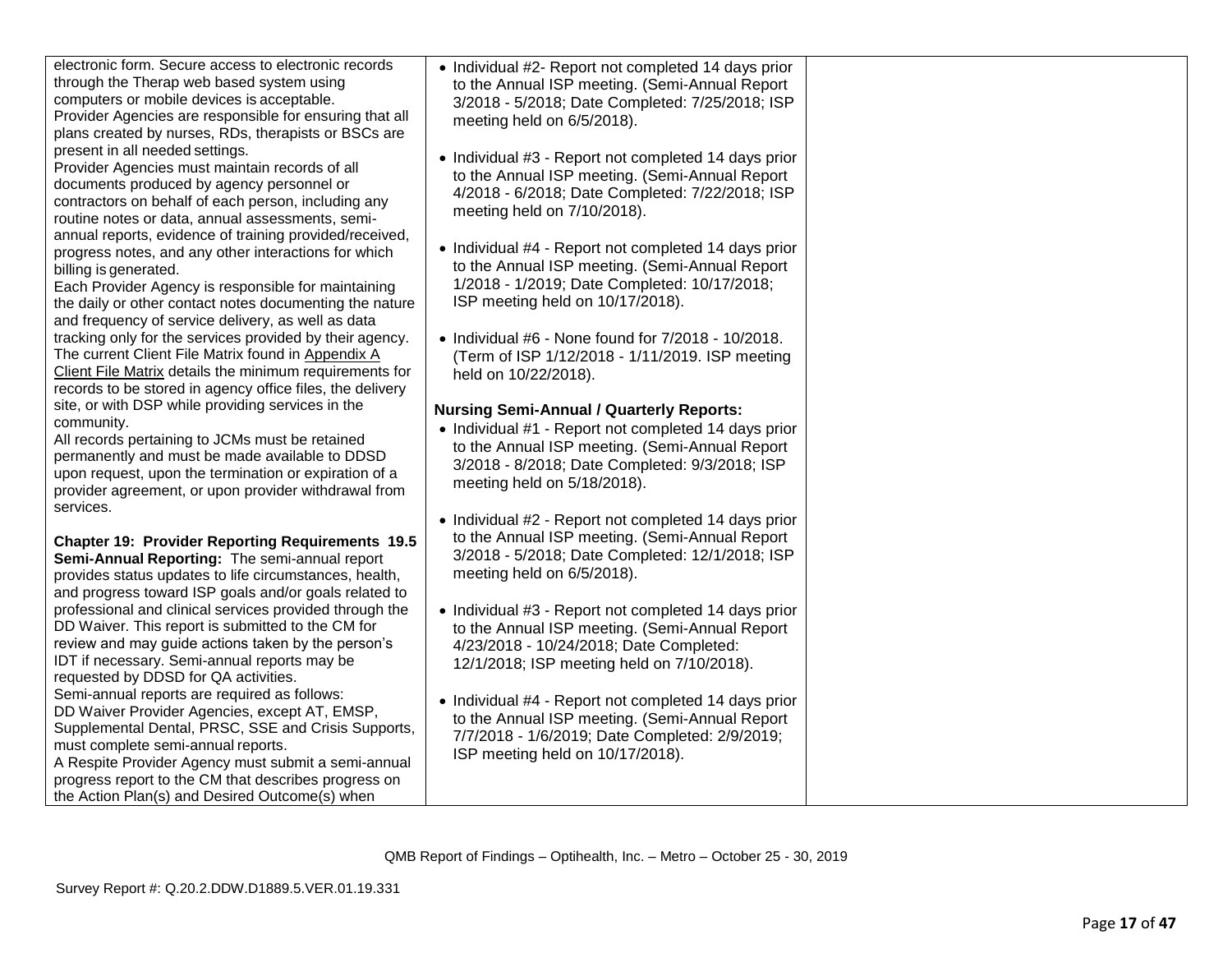| Respite is the only service included in the ISP other     | • Individual #6 - Report not completed 14 days prior |  |
|-----------------------------------------------------------|------------------------------------------------------|--|
| than Case Management, for an adult age 21 or older.       | to the Annual ISP meeting. (Semi-Annual Report       |  |
| The first semi-annual report will cover the time from the | 7/13/2018 - 1/11/2019; Date Completed:               |  |
| start of the person's ISP year until the end of the       | 1/18/2019; ISP meeting held on 10/12/2018).          |  |
| subsequent six-month period (180 calendar days) and       |                                                      |  |
| is due ten calendar days after the period ends (190       |                                                      |  |
| calendar days).                                           |                                                      |  |
| The second semi-annual report is integrated into the      |                                                      |  |
| annual report or professional assessment/annual re-       |                                                      |  |
| evaluation when applicable and is due 14 calendar         |                                                      |  |
| days prior to the annual ISP meeting.                     |                                                      |  |
| Semi-annual reports must contain at a minimum written     |                                                      |  |
| documentation of:                                         |                                                      |  |
| the name of the person and date on each page;<br>1.       |                                                      |  |
| 2.<br>the timeframe that the report covers;               |                                                      |  |
| 3.<br>timely completion of relevant activities from ISP   |                                                      |  |
| Action Plans or clinical service goals during             |                                                      |  |
| timeframe the report is covering;                         |                                                      |  |
| a description of progress towards Desired<br>4.           |                                                      |  |
| Outcomes in the ISP related to the service                |                                                      |  |
| provided;                                                 |                                                      |  |
| a description of progress toward any service<br>5.        |                                                      |  |
| specific or treatment goals when applicable               |                                                      |  |
| (e.g. health related goals for nursing);                  |                                                      |  |
| significant changes in routine or staffing if<br>6.       |                                                      |  |
| applicable;                                               |                                                      |  |
| 7.<br>unusual or significant life events, including       |                                                      |  |
| significant change of health or behavioral health         |                                                      |  |
| condition;                                                |                                                      |  |
| the signature of the agency staff responsible for<br>8.   |                                                      |  |
| preparing the report; and                                 |                                                      |  |
| any other required elements by service type<br>9.         |                                                      |  |
| that are detailed in these standards.                     |                                                      |  |
|                                                           |                                                      |  |
|                                                           |                                                      |  |
|                                                           |                                                      |  |
|                                                           |                                                      |  |
|                                                           |                                                      |  |
|                                                           |                                                      |  |
|                                                           |                                                      |  |
|                                                           |                                                      |  |
|                                                           |                                                      |  |
|                                                           |                                                      |  |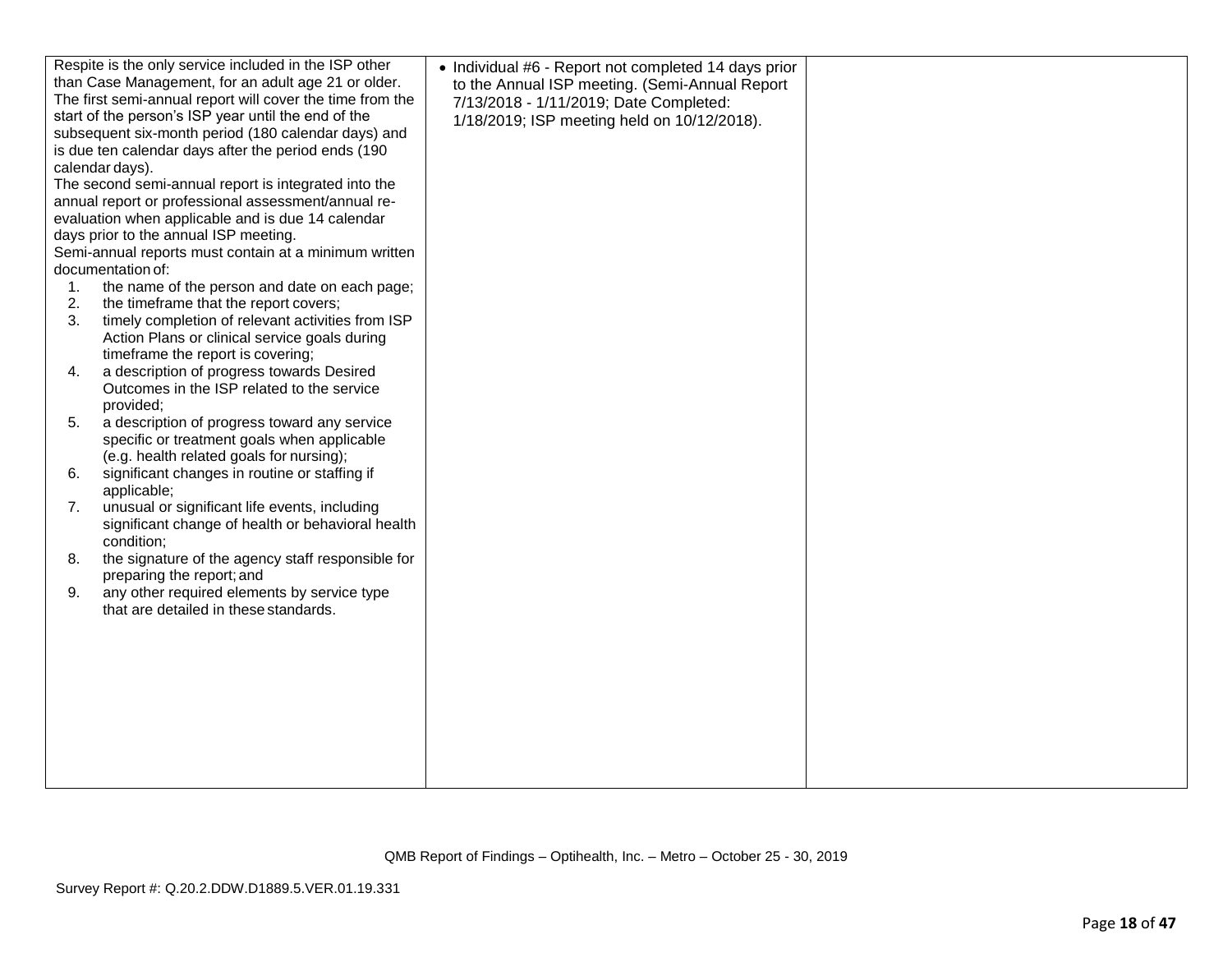| Tag # LS14 Residential Case File (ISP and             | <b>Condition of Participation Level Deficiency</b>       | <b>Condition of Participation Level Deficiency</b>     |
|-------------------------------------------------------|----------------------------------------------------------|--------------------------------------------------------|
| <b>Healthcare Requirements)</b>                       |                                                          |                                                        |
| Developmental Disabilities (DD) Waiver Service        | After an analysis of the evidence it has been            | <b>Repeat Finding:</b>                                 |
| Standards 2/26/2018; Re-Issue: 12/28/2018; Eff        | determined there is a significant potential for a        |                                                        |
| 1/1/2019                                              | negative outcome to occur.                               | After an analysis of the evidence it has been          |
| <b>Chapter 20: Provider Documentation and Client</b>  |                                                          | determined there is a significant potential for a      |
| Records: 20.2 Client Records Requirements: All        | Based on record review, the Agency did not               | negative outcome to occur.                             |
| DD Waiver Provider Agencies are required to create    | maintain a complete and confidential case file in the    |                                                        |
| and maintain individual client records. The contents  | residence for 5 of 6 Individuals receiving Living Care   | Based on record review, the Agency did not             |
| of client records vary depending on the unique        | Arrangements.                                            | maintain a complete and confidential case file in the  |
| needs of the person receiving services and the        |                                                          | residence for 1 of 6 Individuals receiving Living Care |
| resultant information produced. The extent of         | Review of the residential individual case files          | Arrangements.                                          |
| documentation required for individual client records  | revealed the following items were not found,             |                                                        |
| per service type depends on the location of the file, | incomplete, and/or not current:                          | Review of Therap revealed the following items were     |
| the type of service being provided, and the           |                                                          | not found, incomplete, and/or not current:             |
| information necessary.                                | ISP Teaching and Support Strategies:                     |                                                        |
| DD Waiver Provider Agencies are required to           |                                                          | <b>Medical Emergency Response Plans:</b>               |
| adhere to the following:                              | Individual #3:                                           | • Gastrointestinal (#3)                                |
| Client records must contain all documents essential   | TSS not found for the following Live Outcome             |                                                        |
| to the service being provided and essential to        | Statement / Action Steps:                                |                                                        |
| ensuring the health and safety of the person during   | • " will review chore list with staff."                  |                                                        |
| the provision of the service.                         |                                                          |                                                        |
| Provider Agencies must have readily accessible        | Individual #4:                                           |                                                        |
| records in home and community settings in paper or    | TSS not found for the following Live Outcome             |                                                        |
| electronic form. Secure access to electronic records  | Statement / Action Steps:                                |                                                        |
| through the Therap web based system using             | • " will identify what items need to be in his bag."     |                                                        |
| computers or mobile devices is acceptable.            |                                                          |                                                        |
| Provider Agencies are responsible for ensuring that   | • " will purchase items for his hygiene bag."            |                                                        |
| all plans created by nurses, RDs, therapists or       |                                                          |                                                        |
| BSCs are present in all needed settings.              | TSS not found for the following Fun Outcome<br>$\bullet$ |                                                        |
| Provider Agencies must maintain records of all        | Statement / Action Steps:                                |                                                        |
| documents produced by agency personnel or             | " will identify two places he would like to travel       |                                                        |
| contractors on behalf of each person, including any   | to."                                                     |                                                        |
| routine notes or data, annual assessments, semi-      |                                                          |                                                        |
| annual reports, evidence of training                  | "He will identify expenses associated with the           |                                                        |
| provided/received, progress notes, and any other      | trip."                                                   |                                                        |
| interactions for which billing is generated.          |                                                          |                                                        |
| Each Provider Agency is responsible for maintaining   | • "Budget and save money for trip."                      |                                                        |
| the daily or other contact notes documenting the      |                                                          |                                                        |
| nature and frequency of service delivery, as well as  |                                                          |                                                        |
| data tracking only for the services provided by their |                                                          |                                                        |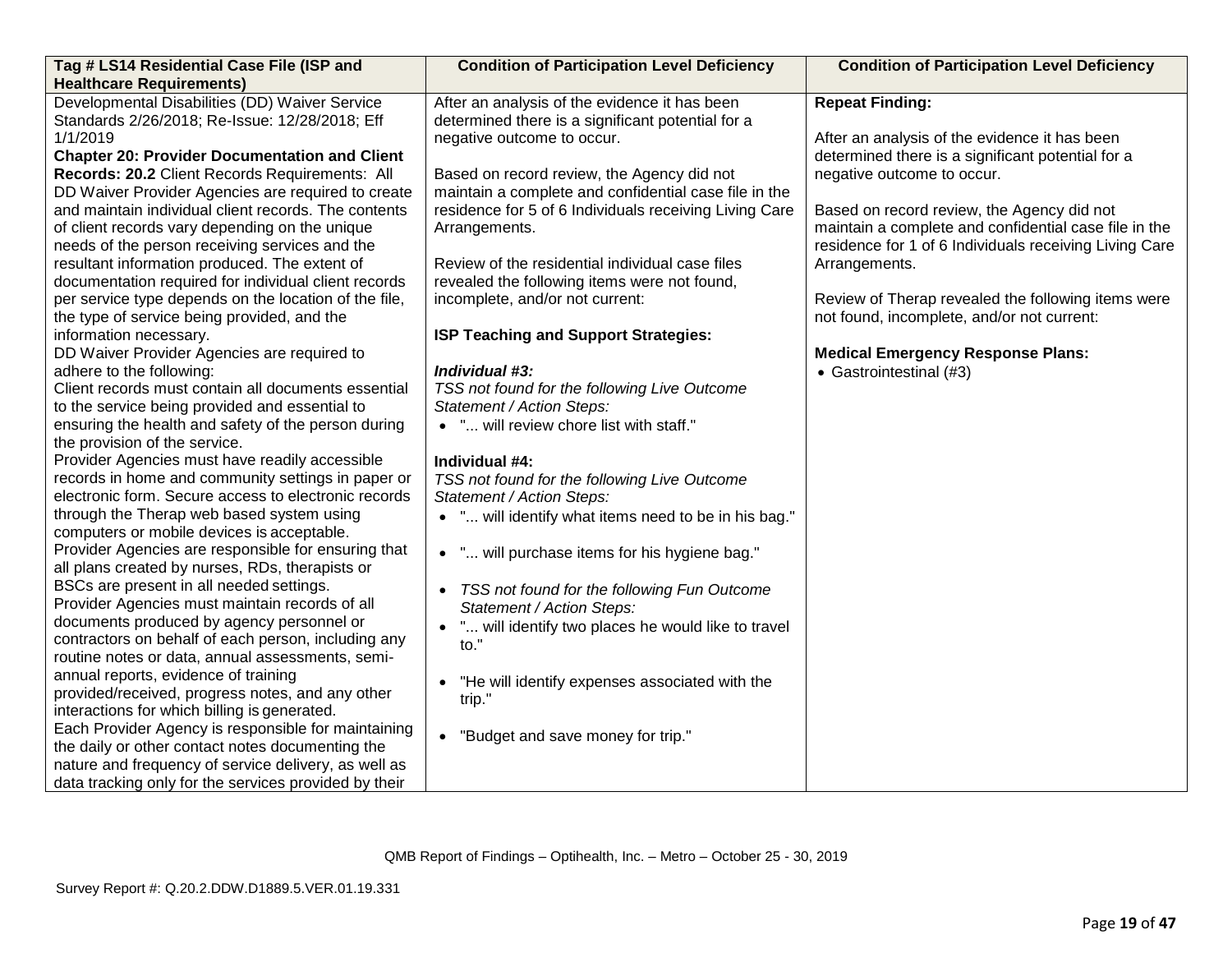| agency.<br>The current Client File Matrix found in Appendix A<br>Client File Matrix details the minimum requirements<br>for records to be stored in agency office files, the<br>delivery site, or with DSP while providing services in<br>the community.<br>All records pertaining to JCMs must be retained<br>permanently and must be made available to DDSD<br>upon request, upon the termination or expiration of<br>a provider agreement, or upon provider withdrawal<br>from services.                                                                                                                                                                                                                                                                                                                                                                                                                                                                                                                                                                                                                                                                                                                                  | Individual #5:<br>TSS not found for the following Live Outcome<br>Statement / Action Steps:<br>• " will choose the dish she wants to make."<br>• " will practice preparing the dish."<br>TSS not found for the following Fun Outcome<br>Statement / Action Steps:<br>. " will choose the date, theme and menu for her<br>party."                                                                                                                                                                                                                                                                     |  |
|------------------------------------------------------------------------------------------------------------------------------------------------------------------------------------------------------------------------------------------------------------------------------------------------------------------------------------------------------------------------------------------------------------------------------------------------------------------------------------------------------------------------------------------------------------------------------------------------------------------------------------------------------------------------------------------------------------------------------------------------------------------------------------------------------------------------------------------------------------------------------------------------------------------------------------------------------------------------------------------------------------------------------------------------------------------------------------------------------------------------------------------------------------------------------------------------------------------------------|------------------------------------------------------------------------------------------------------------------------------------------------------------------------------------------------------------------------------------------------------------------------------------------------------------------------------------------------------------------------------------------------------------------------------------------------------------------------------------------------------------------------------------------------------------------------------------------------------|--|
| 20.5.3 Health Passport and Physician<br><b>Consultation Form: All Primary and Secondary</b><br>Provider Agencies must use the Health Passport<br>and Physician Consultation form from the Therap<br>system. This standardized document contains<br>individual, physician and emergency contact<br>information, a complete list of current medical<br>diagnoses, health and safety risk factors, allergies,<br>and information regarding insurance, guardianship,<br>and advance directives. The Health Passport also<br>includes a standardized form to use at medical<br>appointments called the Physician Consultation<br>form. The Physician Consultation form contains a list<br>of all current medications. Requirements for the<br>Health Passport and Physician Consultation form<br>are:<br>2. The Primary and Secondary Provider Agencies<br>must ensure that a current copy of the Health<br>Passport and Physician Consultation forms are<br>printed and available at all service delivery sites.<br>Both forms must be reprinted and placed at all<br>service delivery sites each time the e-CHAT is<br>updated for any reason and whenever there is a<br>change to contact information contained in the<br>IDF. | • " will make her guest list and invitations."<br>• " will prepare for her party."<br>Individual #6:<br>TSS not found for the following Live Outcome<br>Statement / Action Steps:<br>• " will prepare a simple meal, with assistance."<br>TSS not found for the following Fun Outcome<br>Statement / Action Steps:<br>• " will plan a day or overnight trip and take a<br>trip."<br>• " will budget for the trip."<br><b>Health Care Plans:</b><br>• Anaphylactic Reaction (#2)<br>• Falls $(#3)$<br><b>Medical Emergency Response Plans:</b><br>• Antipsychotic and Extrapyramidal Symptoms<br>(#3) |  |
| Chapter 13: Nursing Services: 13.2.9 Healthcare<br>Plans (HCP):<br>At the nurse's discretion, based on prudent nursing                                                                                                                                                                                                                                                                                                                                                                                                                                                                                                                                                                                                                                                                                                                                                                                                                                                                                                                                                                                                                                                                                                       | • Falls $(#3)$<br>• Gastrointestinal (#3)                                                                                                                                                                                                                                                                                                                                                                                                                                                                                                                                                            |  |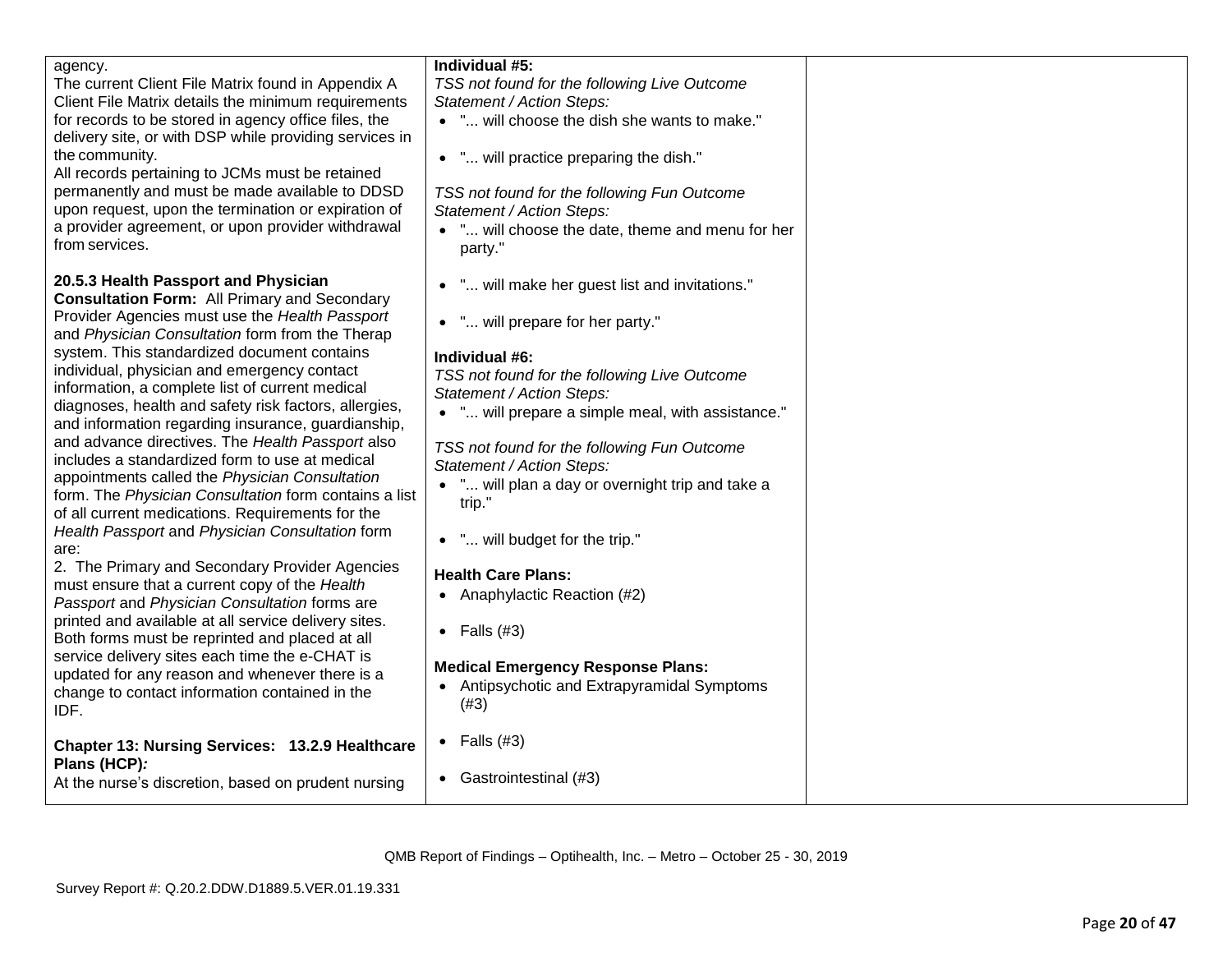| practice, interim HCPs may be developed to            | • Seizures $(#3)$ |  |
|-------------------------------------------------------|-------------------|--|
| address issues that must be implemented               |                   |  |
| immediately after admission, readmission or           |                   |  |
| change of medical condition to provide safe           |                   |  |
| services prior to completion of the e-CHAT and        |                   |  |
| formal care planning process. This includes interim   |                   |  |
| ARM plans for those persons newly identified at       |                   |  |
| moderate or high risk for aspiration. All interim     |                   |  |
| plans must be removed if the plan is no longer        |                   |  |
| needed or when final HCP including CARMPs are         |                   |  |
|                                                       |                   |  |
| in place to avoid duplication of plans.               |                   |  |
| In collaboration with the IDT, the agency nurse       |                   |  |
| is required to create HCPs that address all the       |                   |  |
| areas identified as required in the most current      |                   |  |
| e-CHAT summary                                        |                   |  |
|                                                       |                   |  |
| 13.2.10 Medical Emergency Response Plan               |                   |  |
| $(MERP)$ :                                            |                   |  |
| The agency nurse is required to develop a             |                   |  |
| Medical Emergency Response Plan (MERP) for all        |                   |  |
| conditions marked with an "R" in the e-CHAT           |                   |  |
| summary report. The agency nurse should use           |                   |  |
| her/his clinical judgment and input from the          |                   |  |
|                                                       |                   |  |
| Interdisciplinary Team (IDT) to determine whether     |                   |  |
| shown as "C" in the e-CHAT summary report or          |                   |  |
| other conditions also warrant a MERP.                 |                   |  |
| MERPs are required for persons who have one           |                   |  |
| or more conditions or illnesses that present a likely |                   |  |
| potential to become a life-threatening situation.     |                   |  |
|                                                       |                   |  |
|                                                       |                   |  |
|                                                       |                   |  |
|                                                       |                   |  |
|                                                       |                   |  |
|                                                       |                   |  |
|                                                       |                   |  |
|                                                       |                   |  |
|                                                       |                   |  |
|                                                       |                   |  |
|                                                       |                   |  |
|                                                       |                   |  |
|                                                       |                   |  |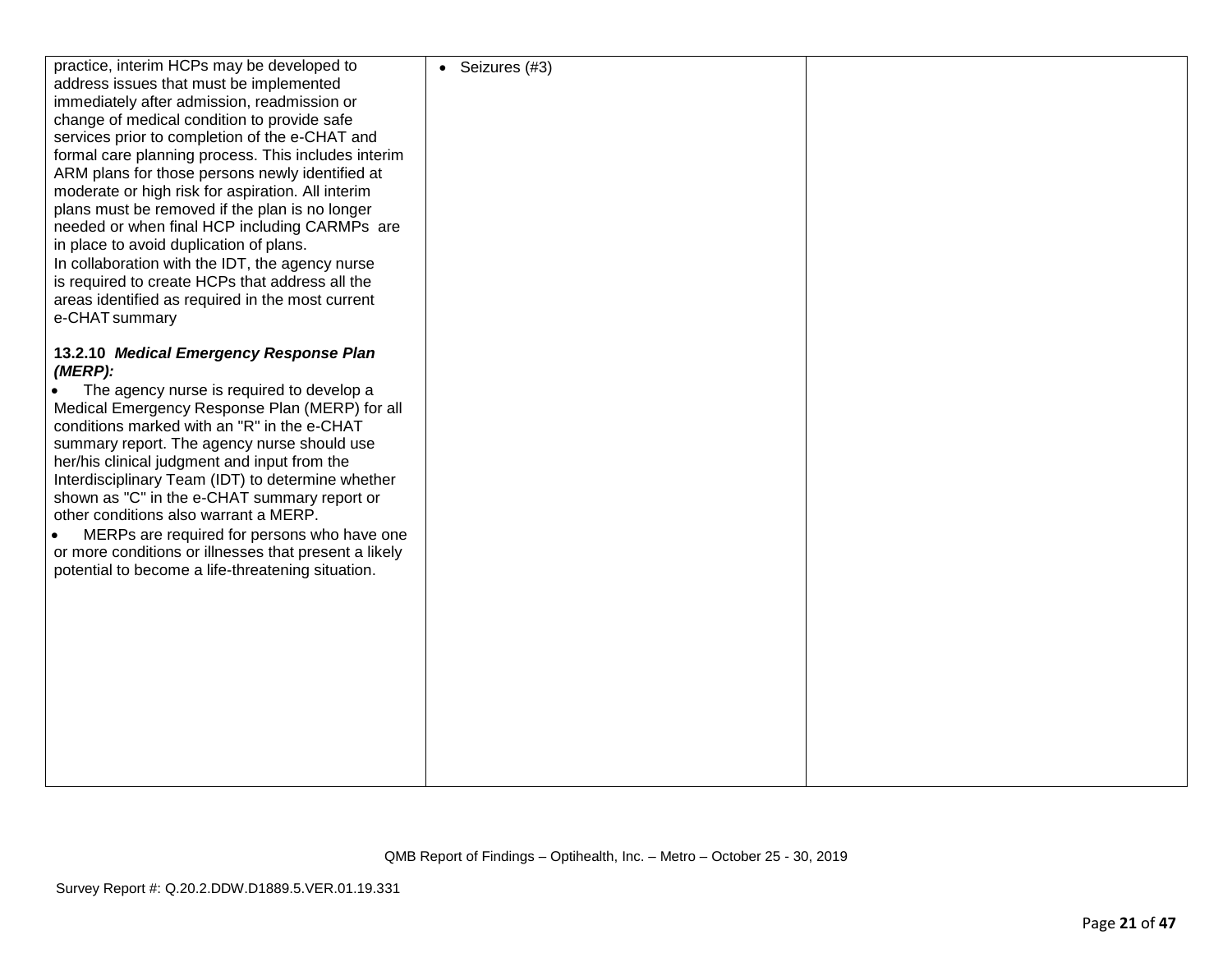| <b>Standard of Care</b>                                                                                                                                                                                                                                                                                                                                                                                                                                                                                                                                                                                                                                                                                                                                                                                                                                                                                                                                                                                                                                                                                                                                                                                                                                                                                                                                                                                                                                                                                                                                                                                                                                                                                             | <b>Routine Survey Deficiencies</b><br>March 1-6, 2019                                                                                                                                                                                                                                                                                                                                                                                                                                                                                                                                                                                                                                                                                                                                                                                                                                                                                                                                                                                                                                                                                                                                                                                                                                                            | <b>Verification Survey New and Repeat Deficiencies</b><br>October 25 - 30, 2019                                                                                                                                                                                                                                                                                                                                                                                                                                                           |
|---------------------------------------------------------------------------------------------------------------------------------------------------------------------------------------------------------------------------------------------------------------------------------------------------------------------------------------------------------------------------------------------------------------------------------------------------------------------------------------------------------------------------------------------------------------------------------------------------------------------------------------------------------------------------------------------------------------------------------------------------------------------------------------------------------------------------------------------------------------------------------------------------------------------------------------------------------------------------------------------------------------------------------------------------------------------------------------------------------------------------------------------------------------------------------------------------------------------------------------------------------------------------------------------------------------------------------------------------------------------------------------------------------------------------------------------------------------------------------------------------------------------------------------------------------------------------------------------------------------------------------------------------------------------------------------------------------------------|------------------------------------------------------------------------------------------------------------------------------------------------------------------------------------------------------------------------------------------------------------------------------------------------------------------------------------------------------------------------------------------------------------------------------------------------------------------------------------------------------------------------------------------------------------------------------------------------------------------------------------------------------------------------------------------------------------------------------------------------------------------------------------------------------------------------------------------------------------------------------------------------------------------------------------------------------------------------------------------------------------------------------------------------------------------------------------------------------------------------------------------------------------------------------------------------------------------------------------------------------------------------------------------------------------------|-------------------------------------------------------------------------------------------------------------------------------------------------------------------------------------------------------------------------------------------------------------------------------------------------------------------------------------------------------------------------------------------------------------------------------------------------------------------------------------------------------------------------------------------|
|                                                                                                                                                                                                                                                                                                                                                                                                                                                                                                                                                                                                                                                                                                                                                                                                                                                                                                                                                                                                                                                                                                                                                                                                                                                                                                                                                                                                                                                                                                                                                                                                                                                                                                                     | Service Domain: Qualified Providers - The State monitors non-licensed/non-certified providers to assure adherence to waiver requirements. The State                                                                                                                                                                                                                                                                                                                                                                                                                                                                                                                                                                                                                                                                                                                                                                                                                                                                                                                                                                                                                                                                                                                                                              |                                                                                                                                                                                                                                                                                                                                                                                                                                                                                                                                           |
|                                                                                                                                                                                                                                                                                                                                                                                                                                                                                                                                                                                                                                                                                                                                                                                                                                                                                                                                                                                                                                                                                                                                                                                                                                                                                                                                                                                                                                                                                                                                                                                                                                                                                                                     | implements its policies and procedures for verifying that provider training is conducted in accordance with State requirements and the approved waiver.                                                                                                                                                                                                                                                                                                                                                                                                                                                                                                                                                                                                                                                                                                                                                                                                                                                                                                                                                                                                                                                                                                                                                          |                                                                                                                                                                                                                                                                                                                                                                                                                                                                                                                                           |
|                                                                                                                                                                                                                                                                                                                                                                                                                                                                                                                                                                                                                                                                                                                                                                                                                                                                                                                                                                                                                                                                                                                                                                                                                                                                                                                                                                                                                                                                                                                                                                                                                                                                                                                     |                                                                                                                                                                                                                                                                                                                                                                                                                                                                                                                                                                                                                                                                                                                                                                                                                                                                                                                                                                                                                                                                                                                                                                                                                                                                                                                  |                                                                                                                                                                                                                                                                                                                                                                                                                                                                                                                                           |
| Tag #1A22 Agency Personnel Competency<br>Developmental Disabilities (DD) Waiver Service<br>Standards 2/26/2018; Re-Issue: 12/28/2018; Eff<br>1/1/2019<br><b>Chapter 13: Nursing Services 13.2.11 Training</b><br>and Implementation of Plans:<br>RNs and LPNs are required to provide Individual<br>Specific Training (IST) regarding HCPs and MERPs.<br>The agency nurse is required to deliver and<br>document training for DSP/DSS regarding the<br>healthcare interventions/strategies and MERPs that<br>the DSP are responsible to implement, clearly<br>indicating level of competency achieved by each<br>trainee as described in Chapter 17.10 Individual-<br>Specific Training.<br><b>Chapter 17: Training Requirement</b><br>17.10 Individual-Specific Training: The following<br>are elements of IST: defined standards of<br>performance, curriculum tailored to teach skills and<br>knowledge necessary to meet those standards of<br>performance, and formal examination or<br>demonstration to verify standards of performance,<br>using the established DDSD training levels of<br>awareness, knowledge, and skill.<br>Reaching an awareness level may be<br>accomplished by reading plans or other information.<br>The trainee is cognizant of information related to a<br>person's specific condition. Verbal or written recall of<br>basic information or knowing where to access the<br>information can verify awareness.<br>Reaching a knowledge level may take the form of<br>observing a plan in action, reading a plan more<br>thoroughly, or having a plan described by the author<br>or their designee. Verbal or written recall or<br>demonstration may verify this level of competence. | <b>Condition of Participation Level Deficiency</b><br>After an analysis of the evidence it has been<br>determined there is a significant potential for a<br>negative outcome to occur.<br>Based on interview, the Agency did not ensure<br>training competencies were met for 5 of 9 Direct<br>Support Personnel.<br>When DSP were asked if the Individual had a<br>Positive Behavioral Supports Plan (PBSP), have<br>you been trained on the PBSP and what the plan<br>covered, the following was reported:<br>• DSP #500 stated, "I have no clue." According to<br>the Individual Specific Training Requirements<br>section of the ISP, the Individual requires a<br>Positive Behavioral Supports Plan. (Individual<br>#4)<br>When DSP were asked if they received training<br>on the Individual's Behavioral Crisis Intervention<br>Plan (BCIP) and if so, what the plan covered, the<br>following was reported:<br>DSP #510 stated, "Yeswell-being - safety."<br>According to the Individual Specific Training<br>Requirements section of the ISP, the individual<br>does not have a Behavioral Crisis Intervention<br>Plan. (Individual #2)<br>When DSP were asked if they received training<br>on the Individual's Speech Therapy Plan and if<br>so, what the plan covered, the following was<br>reported: | <b>Condition of Participation Level Deficiency</b><br><b>Repeat Finding:</b><br>After an analysis of the evidence it has been<br>determined there is a significant potential for a<br>negative outcome to occur.<br>Based on administrative record review, the Agency<br>did not ensure training competencies were met for 3<br>of 9 Direct Support Personnel.<br>• The Agency did not provide verification that staff<br>had been trained / retrained in the areas they<br>were cited during the routine survey (DSP #500,<br>516, 532). |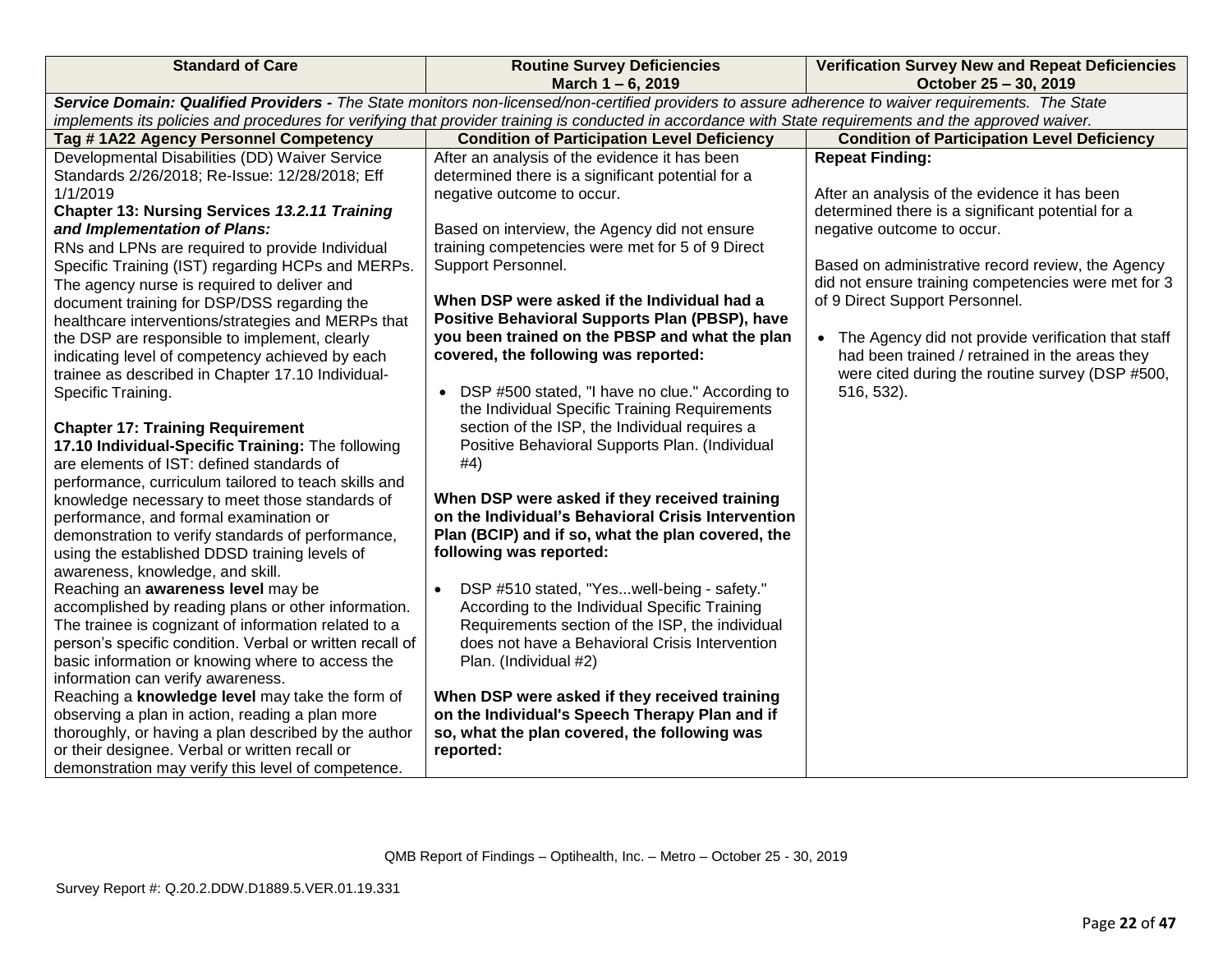| Reaching a skill level involves being trained by a<br>therapist, nurse, designated or experienced<br>designated trainer. The trainer shall demonstrate the<br>techniques according to the plan. Then they observe<br>and provide feedback to the trainee as they<br>implement the techniques. This should be repeated    | DSP #500 stated, "No, I'm just getting trained on<br>some things." According to the Individual Specific<br>Training Requirements section of the ISP, the<br>Individual requires a Speech Therapy Plan.<br>(Individual #4)                      |
|--------------------------------------------------------------------------------------------------------------------------------------------------------------------------------------------------------------------------------------------------------------------------------------------------------------------------|------------------------------------------------------------------------------------------------------------------------------------------------------------------------------------------------------------------------------------------------|
| until competence is demonstrated. Demonstration of<br>skill or observed implementation of the techniques or<br>strategies verifies skill level competence. Trainees<br>should be observed on more than one occasion to<br>ensure appropriate techniques are maintained and<br>to provide additional coaching/feedback.   | DSP #509 stated, "I'm not aware if she does. I<br>have never meet her SLP if she does." According<br>to the Individual Specific Training Requirements<br>section of the ISP, the Individual requires a<br>Speech Therapy Plan. (Individual #5) |
| Individuals shall receive services from competent<br>and qualified Provider Agency personnel who must<br>successfully complete IST requirements in<br>accordance with the specifications described in the<br>ISP of each person supported.                                                                               | When DSP were asked if they received training<br>on the Individual's Occupational Therapy Plan<br>and if so, what the plan covered, the following<br>was reported:                                                                             |
| IST must be arranged and conducted at least<br>annually. IST includes training on the ISP Desired<br>Outcomes, Action Plans, strategies, and information<br>about the person's preferences regarding privacy,<br>communication style, and routines. More frequent<br>training may be necessary if the annual ISP changes | • DSP #509 stated, "I don't know if she does."<br>According to the Individual Specific Training<br>Requirements section of the ISP, the Individual<br>does not require an Occupational Therapy Plan.<br>(Individual #5)                        |
| before the year ends.<br>IST for therapy-related WDSI, HCPs, MERPs,<br>CARMPs, PBSA, PBSP, and BCIP, must occur at<br>least annually and more often if plans change, or if                                                                                                                                               | When DSP were asked if the Individual required<br>a physical restraint such as MANDT, CPI or<br>Handle with care, the following was reported:                                                                                                  |
| monitoring by the plan author or agency finds<br>incorrect implementation, when new DSP or CM are<br>assigned to work with a person, or when an existing<br>DSP or CM requires a refresher.                                                                                                                              | DSP #500 stated, "Yes." The individual does not<br>require any physical restraints per the Positive<br>Behavioral Support Plan. (Individual #4)                                                                                                |
| The competency level of the training is based on the<br>IST section of the ISP.<br>The person should be present for and involved in IST<br>whenever possible.<br>Provider Agencies are responsible for tracking of IST                                                                                                   | When DSP were asked if the Individual had a<br><b>Comprehensive Aspiration Risk Management</b><br>Plan (CARMP) and where it was located, the<br>following was reported:                                                                        |
| requirements.<br>Provider Agencies must arrange and ensure that<br>DSP's are trained on the contents of the plans in<br>accordance with timelines indicated in the Individual-<br><b>Specific Training Requirements: Support Plans</b>                                                                                   | • DSP #532 stated, "No." As indicated by the<br>Aspiration Risk Screening Tool on 9/3/2018 he is<br>at moderate risk for aspiration which would<br>require a CARMP. (Individual #1)                                                            |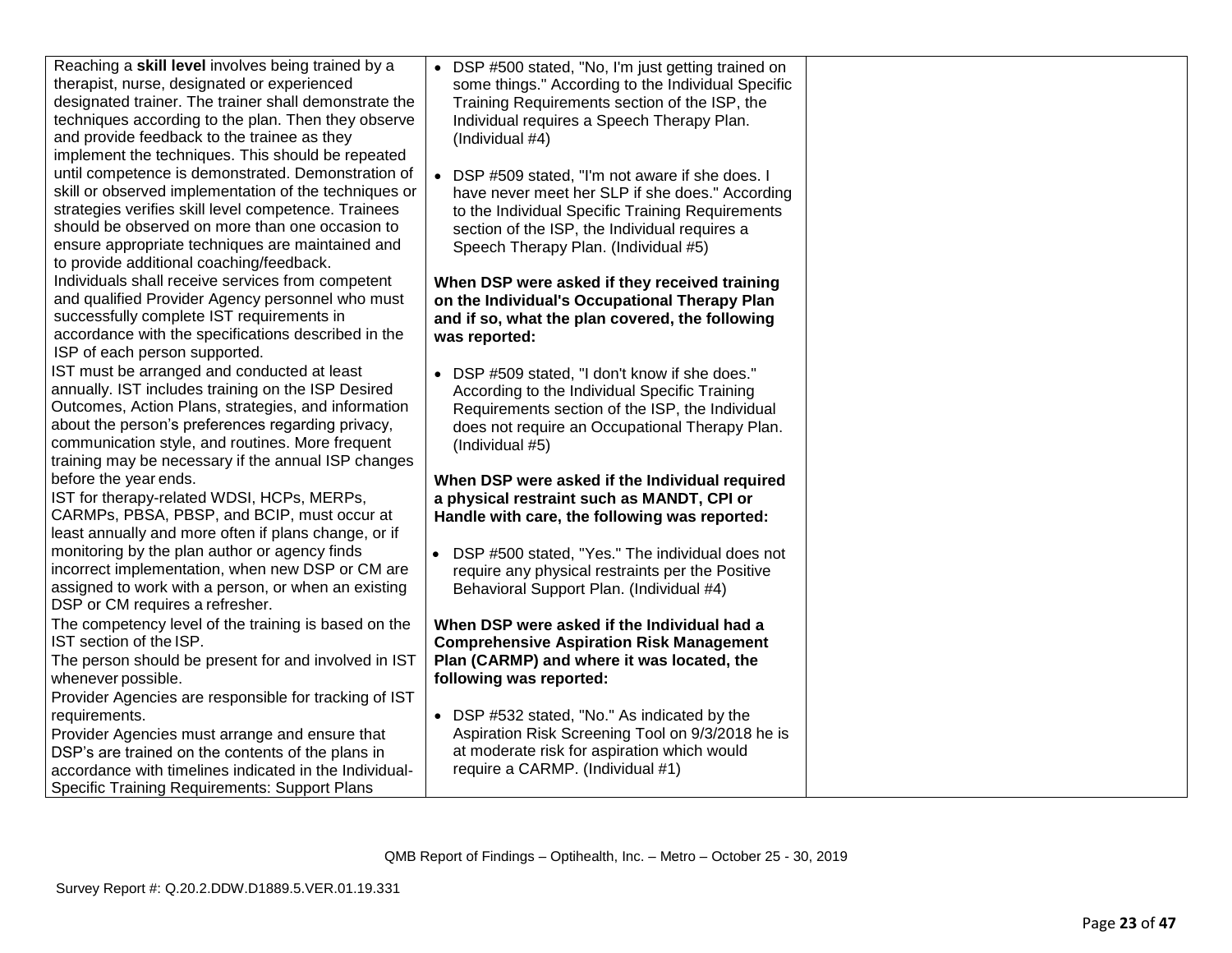| section of the ISP and notify the plan authors when<br>new DSP are hired to arrange for trainings.<br>If a therapist, BSC, nurse, or other author of a plan,<br>healthcare or otherwise, chooses to designate a<br>trainer, that person is still responsible for providing<br>the curriculum to the designated trainer. The author<br>of the plan is also responsible for ensuring the<br>designated trainer is verifying competency in<br>alignment with their curriculum, doing periodic<br>quality assurance checks with their designated<br>trainer, and re-certifying the designated trainer at<br>least annually and/or when there is a change to a<br>person's plan. | When DSP were asked if the Individual had a<br>Medical Emergency Response Plan for Seizure,<br>the following was reported:<br>• DSP #545 stated, "No, not that I know of no plan<br>for seizures." As indicated by the Individual<br>Specific Training section of the ISP the Individual<br>requires a Medical Emergency Response Plan for<br>Seizures. (Individual #3)<br>When DSP were asked to give examples of<br>Abuse, Neglect and Exploitation, the following<br>was reported, with regards to Exploitation:<br>• DSP #516 stated "Telling people about him that<br>they shouldn't know." (Individual #4) |  |
|-----------------------------------------------------------------------------------------------------------------------------------------------------------------------------------------------------------------------------------------------------------------------------------------------------------------------------------------------------------------------------------------------------------------------------------------------------------------------------------------------------------------------------------------------------------------------------------------------------------------------------------------------------------------------------|------------------------------------------------------------------------------------------------------------------------------------------------------------------------------------------------------------------------------------------------------------------------------------------------------------------------------------------------------------------------------------------------------------------------------------------------------------------------------------------------------------------------------------------------------------------------------------------------------------------|--|
|-----------------------------------------------------------------------------------------------------------------------------------------------------------------------------------------------------------------------------------------------------------------------------------------------------------------------------------------------------------------------------------------------------------------------------------------------------------------------------------------------------------------------------------------------------------------------------------------------------------------------------------------------------------------------------|------------------------------------------------------------------------------------------------------------------------------------------------------------------------------------------------------------------------------------------------------------------------------------------------------------------------------------------------------------------------------------------------------------------------------------------------------------------------------------------------------------------------------------------------------------------------------------------------------------------|--|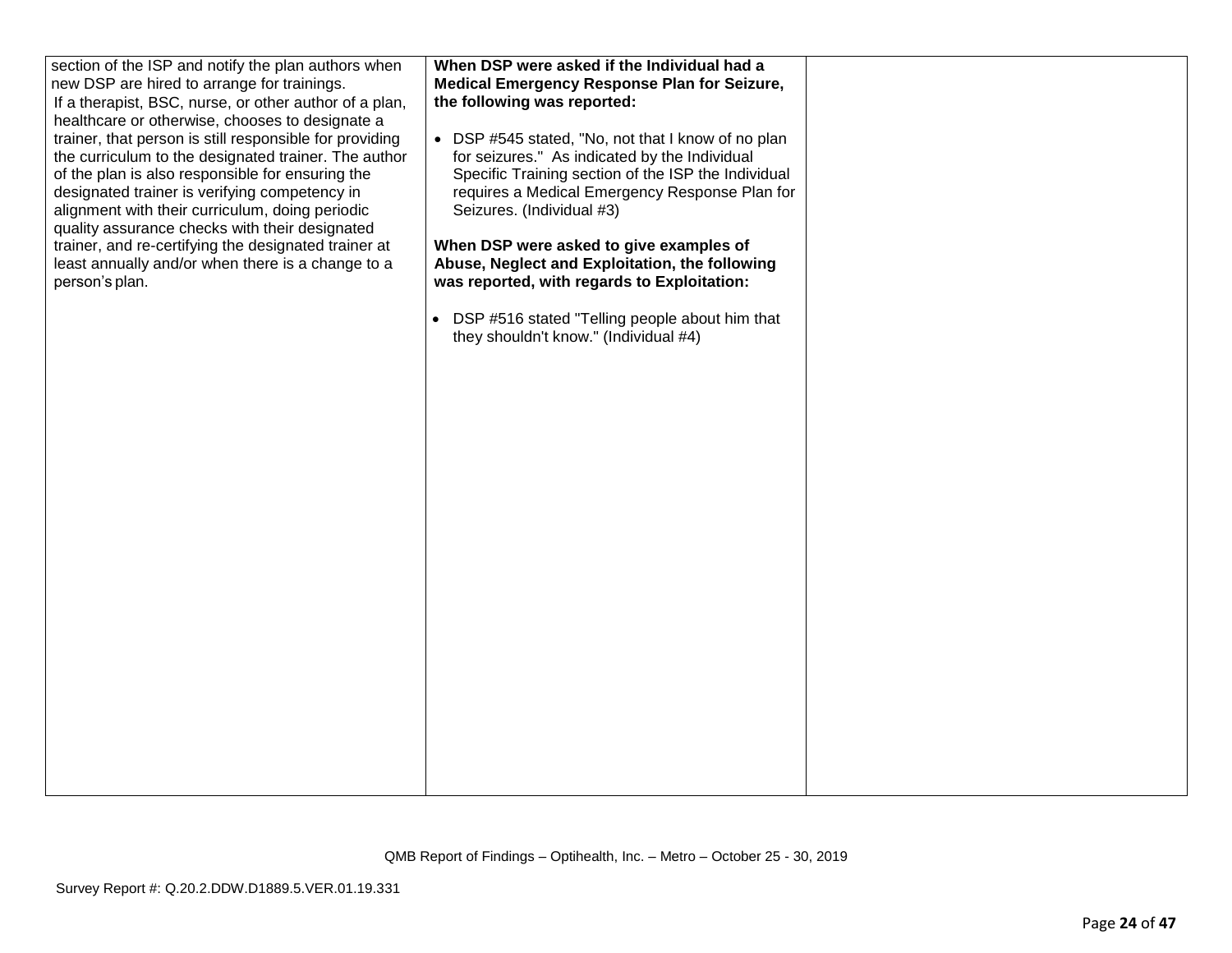| <b>Standard of Care</b>                                                                                                                                                                                                                                                                                                                                                                                                                                                                                                                                                                                                                                                                                                                                                                                                                                                                                                                                                                                                                                                                                                                                                                                                                                                                                                                                                                                                                                                                                                                                                                                                                                                                                                                                                                  | <b>Routine Survey Deficiencies</b><br>March 1-6, 2019                                                                                                                                                                                                                                                                                                                                                                                                                                                                                                                                                                                                                                                                                                                                                                                                                                                                                                                                                                                                                                                                                                                                                                                                                              | <b>Verification Survey New and Repeat Deficiencies</b><br>October 25 - 30, 2019                                                                                                                                                                                                                                                                                                                                                                                                                                                                                                                                                                                                                                                                                                                                                                                                                                                                                                                                                                                                                                                                                                                                                    |
|------------------------------------------------------------------------------------------------------------------------------------------------------------------------------------------------------------------------------------------------------------------------------------------------------------------------------------------------------------------------------------------------------------------------------------------------------------------------------------------------------------------------------------------------------------------------------------------------------------------------------------------------------------------------------------------------------------------------------------------------------------------------------------------------------------------------------------------------------------------------------------------------------------------------------------------------------------------------------------------------------------------------------------------------------------------------------------------------------------------------------------------------------------------------------------------------------------------------------------------------------------------------------------------------------------------------------------------------------------------------------------------------------------------------------------------------------------------------------------------------------------------------------------------------------------------------------------------------------------------------------------------------------------------------------------------------------------------------------------------------------------------------------------------|------------------------------------------------------------------------------------------------------------------------------------------------------------------------------------------------------------------------------------------------------------------------------------------------------------------------------------------------------------------------------------------------------------------------------------------------------------------------------------------------------------------------------------------------------------------------------------------------------------------------------------------------------------------------------------------------------------------------------------------------------------------------------------------------------------------------------------------------------------------------------------------------------------------------------------------------------------------------------------------------------------------------------------------------------------------------------------------------------------------------------------------------------------------------------------------------------------------------------------------------------------------------------------|------------------------------------------------------------------------------------------------------------------------------------------------------------------------------------------------------------------------------------------------------------------------------------------------------------------------------------------------------------------------------------------------------------------------------------------------------------------------------------------------------------------------------------------------------------------------------------------------------------------------------------------------------------------------------------------------------------------------------------------------------------------------------------------------------------------------------------------------------------------------------------------------------------------------------------------------------------------------------------------------------------------------------------------------------------------------------------------------------------------------------------------------------------------------------------------------------------------------------------|
|                                                                                                                                                                                                                                                                                                                                                                                                                                                                                                                                                                                                                                                                                                                                                                                                                                                                                                                                                                                                                                                                                                                                                                                                                                                                                                                                                                                                                                                                                                                                                                                                                                                                                                                                                                                          | Service Domain: Health and Welfare - The state, on an ongoing basis, identifies, addresses and seeks to prevent occurrences of abuse, neglect and exploitation.<br>Individuals shall be afforded their basic human rights. The provider supports individuals to access needed healthcare services in a timely manner.                                                                                                                                                                                                                                                                                                                                                                                                                                                                                                                                                                                                                                                                                                                                                                                                                                                                                                                                                              |                                                                                                                                                                                                                                                                                                                                                                                                                                                                                                                                                                                                                                                                                                                                                                                                                                                                                                                                                                                                                                                                                                                                                                                                                                    |
| Tag #1A08.2 Administrative Case File:<br><b>Healthcare Requirements &amp; Follow-up</b>                                                                                                                                                                                                                                                                                                                                                                                                                                                                                                                                                                                                                                                                                                                                                                                                                                                                                                                                                                                                                                                                                                                                                                                                                                                                                                                                                                                                                                                                                                                                                                                                                                                                                                  | <b>Condition of Participation Level Deficiency</b>                                                                                                                                                                                                                                                                                                                                                                                                                                                                                                                                                                                                                                                                                                                                                                                                                                                                                                                                                                                                                                                                                                                                                                                                                                 | <b>Condition of Participation Level Deficiency</b>                                                                                                                                                                                                                                                                                                                                                                                                                                                                                                                                                                                                                                                                                                                                                                                                                                                                                                                                                                                                                                                                                                                                                                                 |
| Developmental Disabilities (DD) Waiver Service<br>Standards 2/26/2018; Re-Issue: 12/28/2018; Eff<br>1/1/2019<br><b>Chapter 3 Safeguards: 3.1.1 Decision Consultation</b><br><b>Process (DCP):</b> Health decisions are the sole domain<br>of waiver participants, their guardians or healthcare<br>decision makers. Participants and their healthcare<br>decision makers can confidently make decisions that<br>are compatible with their personal and cultural values.<br>Provider Agencies are required to support the informed<br>decision making of waiver participants by supporting<br>access to medical consultation, information, and other<br>available resources according to the following:<br>The DCP is used when a person or his/her<br>guardian/healthcare decision maker has concerns,<br>needs more information about health-related issues, or<br>has decided not to follow all or part of an order,<br>recommendation, or suggestion. This includes, but is<br>not limited to:<br>1. medical orders or recommendations from the<br>Primary Care Practitioner, Specialists or other<br>licensed medical or healthcare practitioners such<br>as a Nurse Practitioner (NP or CNP), Physician<br>Assistant (PA) or Dentist;<br>2. clinical recommendations made by<br>registered/licensed clinicians who are either<br>members of the IDT or clinicians who have<br>performed an evaluation such as a video-<br>fluoroscopy;<br>3. health related recommendations or suggestions<br>from oversight activities such as the Individual<br>Quality Review (IQR) or other DOH review or<br>oversight activities; and<br>4. recommendations made through a Healthcare<br>Plan (HCP), including a Comprehensive<br>Aspiration Risk Management Plan (CARMP), or<br>another plan. | After an analysis of the evidence it has been<br>determined there is a significant potential for a<br>negative outcome to occur.<br>Based on record review, the Agency did not provide<br>documentation of annual physical examinations<br>and/or other examinations as specified by a licensed<br>physician for 3 of 6 individuals receiving Living Care<br>Arrangements and Community Inclusion.<br>Review of the administrative individual case files<br>revealed the following items were not found,<br>incomplete, and/or not current:<br><b>Living Care Arrangements / Community</b><br><b>Inclusion (Individuals Receiving Multiple</b><br>Services):<br><b>Dental Exam:</b><br>• Individual #6 - As indicated by collateral<br>documentation reviewed, exam was completed<br>on 2/27/2018. Follow-up was to be completed in 1<br>year. No evidence of follow-up found.<br><b>Vision Exam:</b><br>• Individual #6 - As indicated by collateral<br>documentation reviewed, exam was completed<br>on 1/15/2018. Follow-up was to be completed in 1<br>year. No evidence of follow-up found.<br><b>Blood Levels:</b><br>• Individual #6 - As indicated by collateral<br>documentation reviewed, lab work was ordered<br>on 7/11/2018. No evidence of lab results was<br>found. | <b>New / Repeat Finding:</b><br>After an analysis of the evidence it has been<br>determined there is a significant potential for a<br>negative outcome to occur.<br>Based on record review, the Agency did not provide<br>documentation of annual physical examinations<br>and/or other examinations as specified by a licensed<br>physician for 1 of 6 individuals receiving Living Care<br>Arrangements and Community Inclusion.<br>Review of the administrative individual case files<br>revealed the following items were not found,<br>incomplete, and/or not current:<br><b>Living Care Arrangements / Community</b><br><b>Inclusion (Individuals Receiving Multiple</b><br>Services):<br><b>Podiatry Exam:</b><br>• Individual #1 - As indicated by collateral<br>documentation reviewed, exam was completed on<br>3/5/2018. Follow-up was to be completed in 3<br>months. No evidence of follow-up found. (Note:<br>Follow-up scheduled for 6/6/2019, Individual<br>declined appointment. Follow-up appointments<br>were rescheduled for 6/17/2019 and 7/22/2019,<br>which were declined by the Individual). No<br>evidence found indicating how the Agency is<br>addressing the Individual declining the<br>appointments. |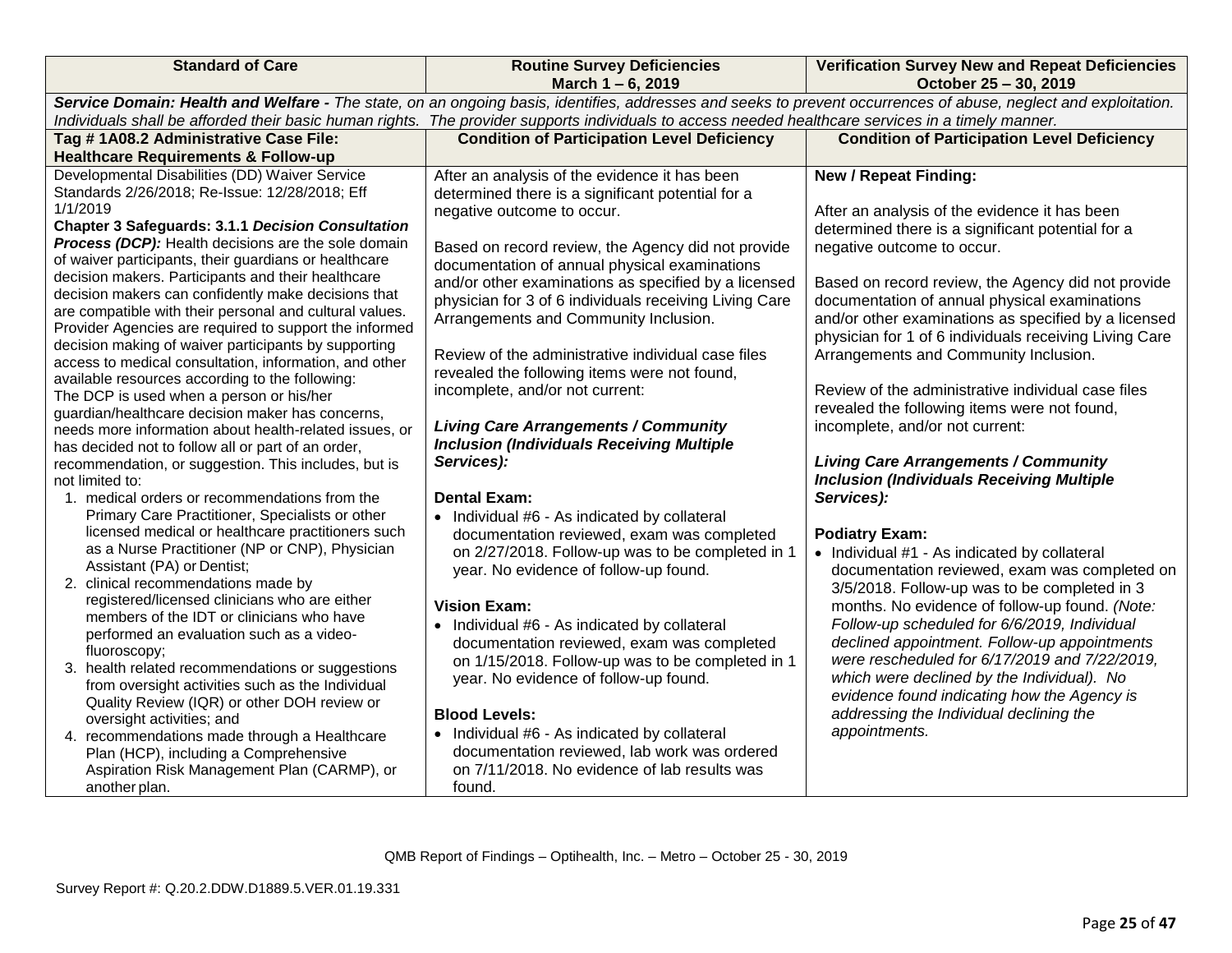| 2. When the person/guardian disagrees with a    |
|-------------------------------------------------|
| recommendation or does not agree with the       |
| implementation of that recommendation, Provider |
| Agencies follow the DCP and attend the meeting  |
| coordinated by the CM. During this meeting:     |

- 1. Providers inform the person/guardian of the rationale for that recommendation, so that the benefit is made clear. This will be done in layman's terms and will include basic sharing of information designed to assist the person/guardian with understanding the risks and benefits of the recommendation.
- **2.** The information will be focused on the specific area of concern by the person/guardian. Alternatives should be presented, when available, if the guardian is interested in considering other options for implementation.
- c. Providers support the person/guardian to make an informed decision.
- d. The decision made by the person/guardian during the meeting is accepted; plans are modified; and the IDT honors this health decision in every setting.

#### **Chapter 20: Provider Documentation and Client Records: 20.2 Client Records Requirements:** All

DD Waiver Provider Agencies are required to create and maintain individual client records. The contents of client records vary depending on the unique needs of the person receiving services and the resultant information produced. The extent of documentation required for individual client records per service type depends on the location of the file, the type of service being provided, and the information necessary. DD Waiver Provider Agencies are required to adhere to the following: 1. Client records must contain all documents essential to the service being provided and essential to ensuring the health and safety of the person during the provision of the service.

Provider Agencies must have readily accessible records in home and community settings in paper or electronic form. Secure access to electronic records

# **Neurology Exam:**

• Individual #6 - As indicated by collateral documentation reviewed, exam was completed in 11/2017. Follow -up was to be completed in 1 year. No evidence of follow -up found.

# **Podiatry Exam:**

- Individual #1 As indicated by collateral documentation reviewed, exam was completed on 3/5/2018. Follow -up was to be completed in 3 months. No evidence of follow -up found.
- Individual #2 As indicated by collateral documentation reviewed, exam was completed on 7/12/2018. Follow -up was to be completed in 3 months. No evidence of follow -up found.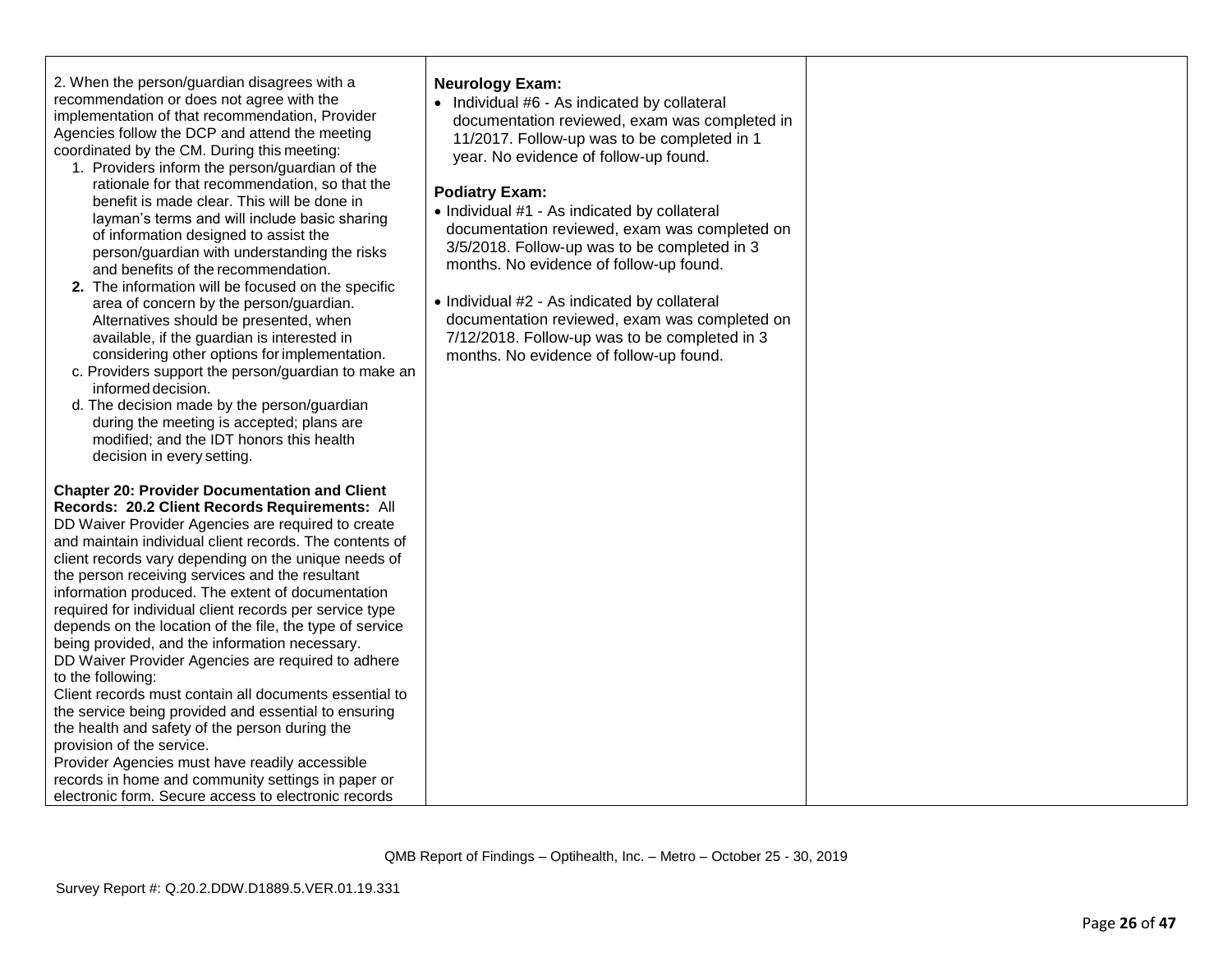| through the Therap web based system using                 |  |
|-----------------------------------------------------------|--|
| computers or mobile devices is acceptable.                |  |
| Provider Agencies are responsible for ensuring that all   |  |
| plans created by nurses, RDs, therapists or BSCs are      |  |
| present in all needed settings.                           |  |
| Provider Agencies must maintain records of all            |  |
| documents produced by agency personnel or                 |  |
| contractors on behalf of each person, including any       |  |
| routine notes or data, annual assessments, semi-          |  |
| annual reports, evidence of training provided/received,   |  |
| progress notes, and any other interactions for which      |  |
| billing is generated.                                     |  |
| Each Provider Agency is responsible for maintaining       |  |
| the daily or other contact notes documenting the          |  |
| nature and frequency of service delivery, as well as      |  |
| data tracking only for the services provided by their     |  |
| agency.                                                   |  |
| The current Client File Matrix found in Appendix A        |  |
| Client File Matrix details the minimum requirements for   |  |
| records to be stored in agency office files, the delivery |  |
| site, or with DSP while providing services in the         |  |
| community.                                                |  |
| All records pertaining to JCMs must be retained           |  |
| permanently and must be made available to DDSD            |  |
| upon request, upon the termination or expiration of a     |  |
| provider agreement, or upon provider withdrawal from      |  |
| services.                                                 |  |
|                                                           |  |
| 20.5.3 Health Passport and Physician Consultation         |  |
| Form: All Primary and Secondary Provider Agencies         |  |
| must use the Health Passport and Physician                |  |
| Consultation form from the Therap system. This            |  |
| standardized document contains individual, physician      |  |
| and emergency contact information, a complete list of     |  |
| current medical diagnoses, health and safety risk         |  |
| factors, allergies, and information regarding insurance,  |  |
| guardianship, and advance directives. The Health          |  |
| Passport also includes a standardized form to use at      |  |
| medical appointments called the Physician                 |  |
| Consultation form. The Physician Consultation form        |  |
| contains a list of all current medications.               |  |
|                                                           |  |
|                                                           |  |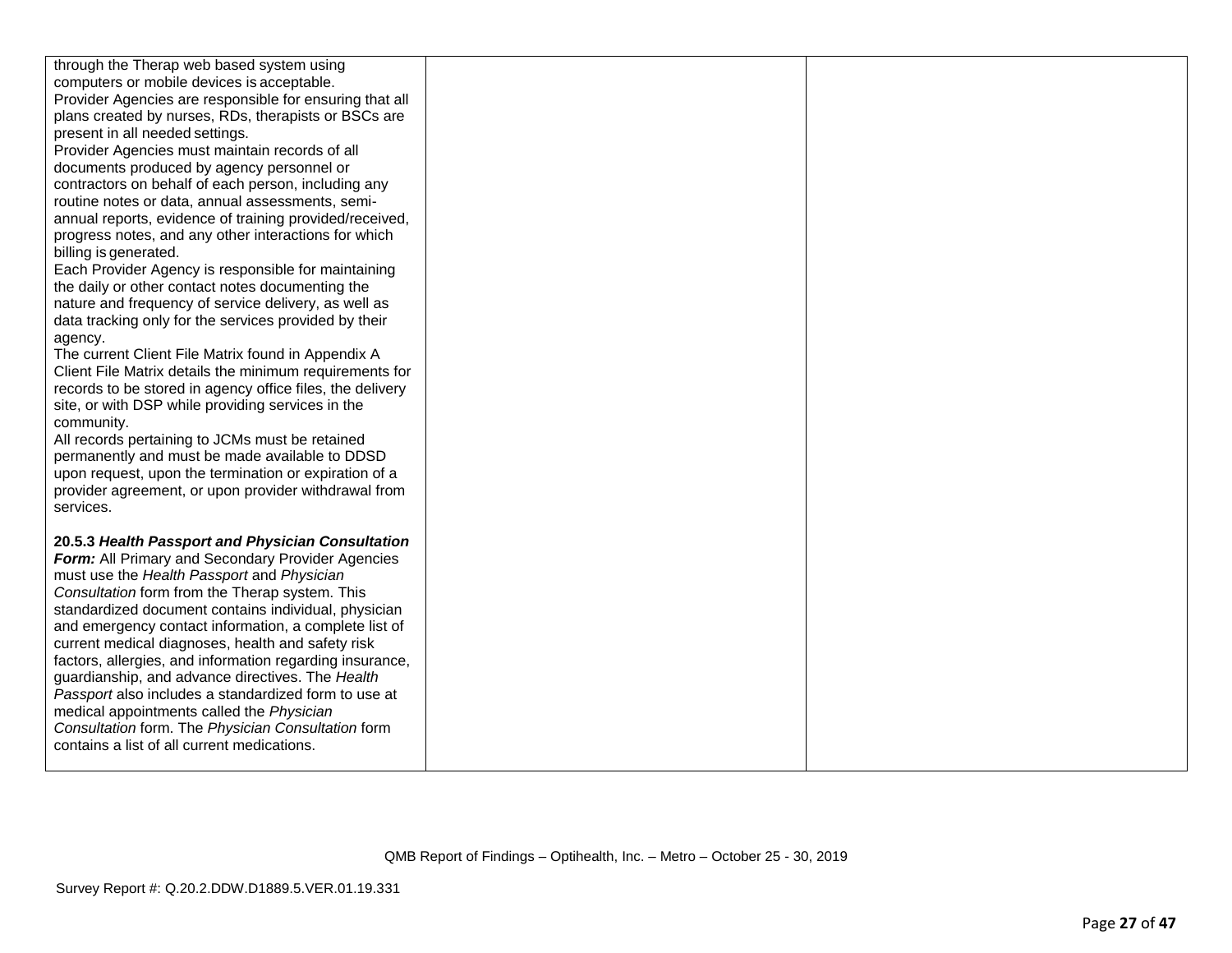| <b>Chapter 10: Living Care Arrangements (LCA) Living</b> |  |
|----------------------------------------------------------|--|
| Supports-Supported Living: 10.3.9.6.1 Monitoring         |  |
| and Supervision                                          |  |
| 4. Ensure and document the following:                    |  |
| 1. The person has a Primary Care Practitioner.           |  |
| 2. The person receives an annual physical                |  |
| examination and other examinations as                    |  |
| recommended by a Primary Care Practitioner               |  |
| or specialist.                                           |  |
| 3. The person receives annual                            |  |
| dental check-ups and other                               |  |
| check-ups as recommended by a                            |  |
| licensed dentist.                                        |  |
| 4. The person receives a hearing test as                 |  |
| recommended by a licensed audiologist.                   |  |
| 5. The person receives eye                               |  |
| examinations as recommended by                           |  |
| a licensed optometrist or                                |  |
| ophthalmologist.                                         |  |
| 5. Agency activities occur as required for follow-up     |  |
| activities to medical appointments (e.g. treatment,      |  |
| visits to specialists, and changes in medication or      |  |
| daily routine).                                          |  |
|                                                          |  |
| 10.3.10.1 Living Care Arrangements (LCA) Living          |  |
| Supports-IMLS: 10.3.10.2 General Requirements:           |  |
| 9. Medical services must be ensured (i.e., ensure        |  |
| each person has a licensed Primary Care Practitioner     |  |
| and receives an annual physical examination,             |  |
| specialty medical care as needed, and annual dental      |  |
| checkup by a licensed dentist).                          |  |
|                                                          |  |
| Chapter 13 Nursing Services: 13.2.3 General              |  |
| <b>Requirements:</b>                                     |  |
| Each person has a licensed primary care                  |  |
| practitioner and receives an annual physical             |  |
| examination and specialty medical/dental care as         |  |
| needed. Nurses communicate with these                    |  |
| providers to share current health information.           |  |
|                                                          |  |
|                                                          |  |
|                                                          |  |
|                                                          |  |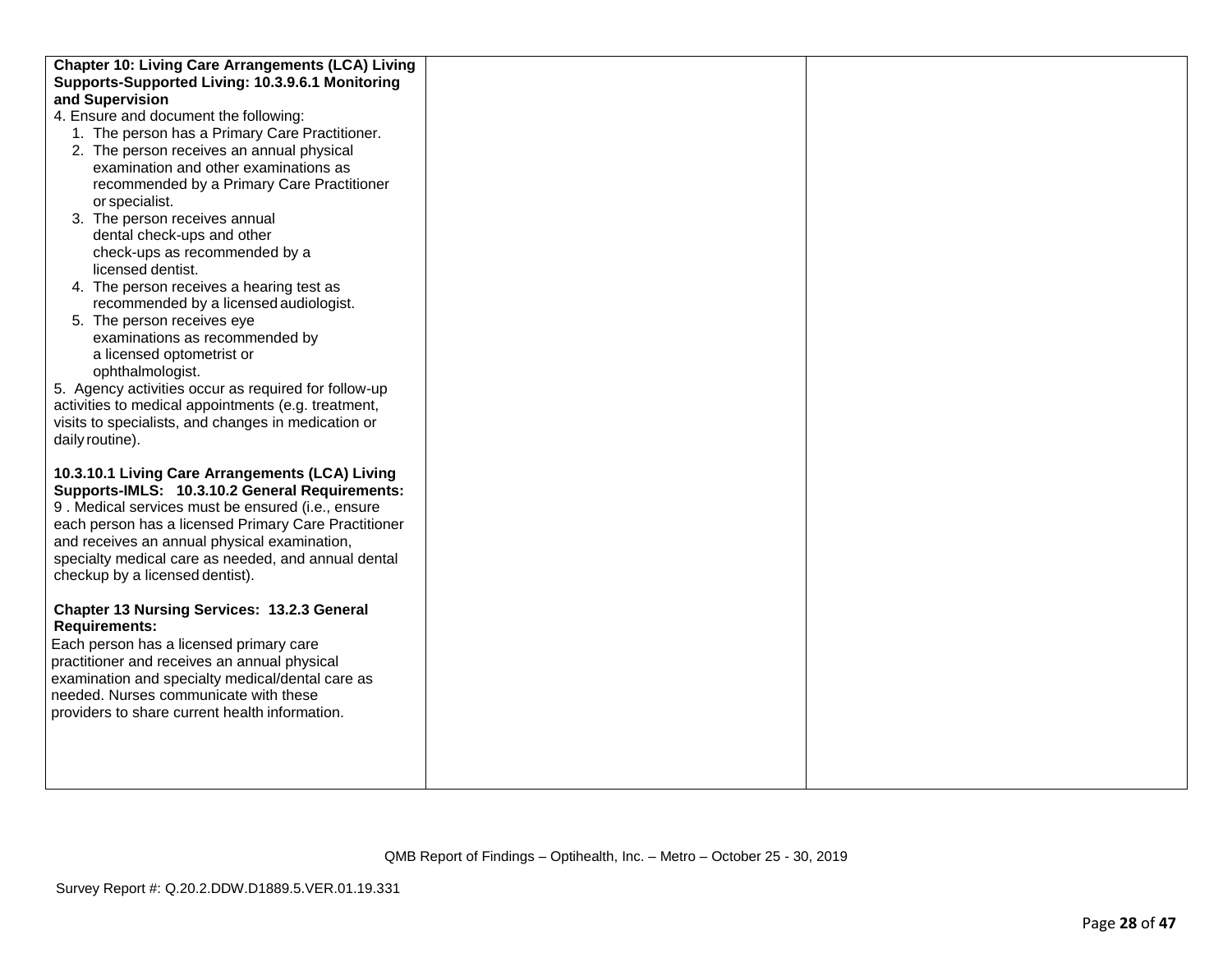| Tag #1A15.2 Administrative Case File:                                                                                                                                                                                                                                                                                                                                                                                                                                                                                                                                                                                                                                                                                                                                                                                                                                                                                                                                                                                                                                                                                                                                                                                                                                                                                                                                                                                                                                                                                                                                                                                                                                                                                                                                                                                                                                                                                                                                                                                            | <b>Condition of Participation Level Deficiency</b>                                                                                                                                                                                                                                                                                                                                                                                                                                                                                                                                                                                                                                                                                                                                                                                                                                                                                                                                                                                                                                                                                                                                                                          | <b>Condition of Participation Level Deficiency</b>                                                                                                                                                                                                                                                                                                                                                                                                                                                                                                                                                                                                                                                                                                                                                                                                                                                                                                                                                                                     |
|----------------------------------------------------------------------------------------------------------------------------------------------------------------------------------------------------------------------------------------------------------------------------------------------------------------------------------------------------------------------------------------------------------------------------------------------------------------------------------------------------------------------------------------------------------------------------------------------------------------------------------------------------------------------------------------------------------------------------------------------------------------------------------------------------------------------------------------------------------------------------------------------------------------------------------------------------------------------------------------------------------------------------------------------------------------------------------------------------------------------------------------------------------------------------------------------------------------------------------------------------------------------------------------------------------------------------------------------------------------------------------------------------------------------------------------------------------------------------------------------------------------------------------------------------------------------------------------------------------------------------------------------------------------------------------------------------------------------------------------------------------------------------------------------------------------------------------------------------------------------------------------------------------------------------------------------------------------------------------------------------------------------------------|-----------------------------------------------------------------------------------------------------------------------------------------------------------------------------------------------------------------------------------------------------------------------------------------------------------------------------------------------------------------------------------------------------------------------------------------------------------------------------------------------------------------------------------------------------------------------------------------------------------------------------------------------------------------------------------------------------------------------------------------------------------------------------------------------------------------------------------------------------------------------------------------------------------------------------------------------------------------------------------------------------------------------------------------------------------------------------------------------------------------------------------------------------------------------------------------------------------------------------|----------------------------------------------------------------------------------------------------------------------------------------------------------------------------------------------------------------------------------------------------------------------------------------------------------------------------------------------------------------------------------------------------------------------------------------------------------------------------------------------------------------------------------------------------------------------------------------------------------------------------------------------------------------------------------------------------------------------------------------------------------------------------------------------------------------------------------------------------------------------------------------------------------------------------------------------------------------------------------------------------------------------------------------|
| <b>Healthcare Documentation (Therap and Required</b><br>Plans)                                                                                                                                                                                                                                                                                                                                                                                                                                                                                                                                                                                                                                                                                                                                                                                                                                                                                                                                                                                                                                                                                                                                                                                                                                                                                                                                                                                                                                                                                                                                                                                                                                                                                                                                                                                                                                                                                                                                                                   |                                                                                                                                                                                                                                                                                                                                                                                                                                                                                                                                                                                                                                                                                                                                                                                                                                                                                                                                                                                                                                                                                                                                                                                                                             |                                                                                                                                                                                                                                                                                                                                                                                                                                                                                                                                                                                                                                                                                                                                                                                                                                                                                                                                                                                                                                        |
| Developmental Disabilities (DD) Waiver Service<br>Standards 2/26/2018; Re-Issue: 12/28/2018; Eff<br>1/1/2019<br><b>Chapter 20: Provider Documentation and Client</b><br>Records: 20.2 Client Records Requirements: All DD<br>Waiver Provider Agencies are required to create and<br>maintain individual client records. The contents of<br>client records vary depending on the unique needs of<br>the person receiving services and the resultant<br>information produced. The extent of documentation<br>required for individual client records per service type<br>depends on the location of the file, the type of service<br>being provided, and the information necessary.<br>DD Waiver Provider Agencies are required to adhere<br>to the following:<br>Client records must contain all documents essential to<br>the service being provided and essential to ensuring<br>the health and safety of the person during the<br>provision of the service.<br>Provider Agencies must have readily accessible<br>records in home and community settings in paper or<br>electronic form. Secure access to electronic records<br>through the Therap web based system using<br>computers or mobile devices is acceptable.<br>Provider Agencies are responsible for ensuring that all<br>plans created by nurses, RDs, therapists or BSCs are<br>present in all needed settings.<br>Provider Agencies must maintain records of all<br>documents produced by agency personnel or<br>contractors on behalf of each person, including any<br>routine notes or data, annual assessments, semi-<br>annual reports, evidence of training provided/received,<br>progress notes, and any other interactions for which<br>billing is generated.<br>Each Provider Agency is responsible for maintaining<br>the daily or other contact notes documenting the<br>nature and frequency of service delivery, as well as<br>data tracking only for the services provided by their<br>agency.<br>The current Client File Matrix found in Appendix A | After an analysis of the evidence it has been<br>determined there is a significant potential for a<br>negative outcome to occur.<br>Based on record review, the Agency did not<br>maintain the required documentation in the<br>Individuals Agency Record as required by standard<br>for 3 of 6 individual<br>Review of the administrative individual case files<br>revealed the following items were not found,<br>incomplete, and/or not current:<br><b>Healthcare Passport:</b><br>Did not contain Guardianship Information (#4)<br>$\bullet$<br>• Did not contain Emergency contact (#4)<br><b>Health Care Plans (HCP):</b><br>Diabetes:<br>• Individual #6 - According to Electronic<br>Comprehensive Health Assessment Tool the<br>individual is required to have a plan. No evidence<br>of a plan found.<br><b>Medical Emergency Response Plans (MERP):</b><br>Allergies:<br>Individual #6 - As indicated by the IST section of<br>ISP the individual is required to have a plan. No<br>evidence of a plan found.<br><b>Cardiac Condition:</b><br>• Individual #2 - As indicated by the IST section of<br>ISP the individual is required to have a plan. No<br>evidence of a plan found.<br><b>Gastrointestinal:</b> | <b>Repeat Findings:</b><br>After an analysis of the evidence it has been<br>determined there is a significant potential for a<br>negative outcome to occur.<br>Based on record review, the Agency did not<br>maintain the required documentation in the<br>Individuals Agency Record as required by standard<br>for 2 of 6 individual<br>Review of the administrative individual case files<br>revealed the following items were not found,<br>incomplete, and/or not current:<br><b>Medical Emergency Response Plans (MERP):</b><br>Allergies:<br>• Individual #6 - As indicated by the IST section of<br>ISP the individual is required to have a plan. No<br>evidence of a plan found.<br><b>Cardiac Condition:</b><br>• Individual #2 - As indicated by the IST section of<br>ISP the individual is required to have a plan. No<br>evidence of a plan found.<br><b>Gastrointestinal:</b><br>• Individual #2 - As indicated by the IST section of<br>ISP the individual is required to have a plan. No<br>evidence of a plan found. |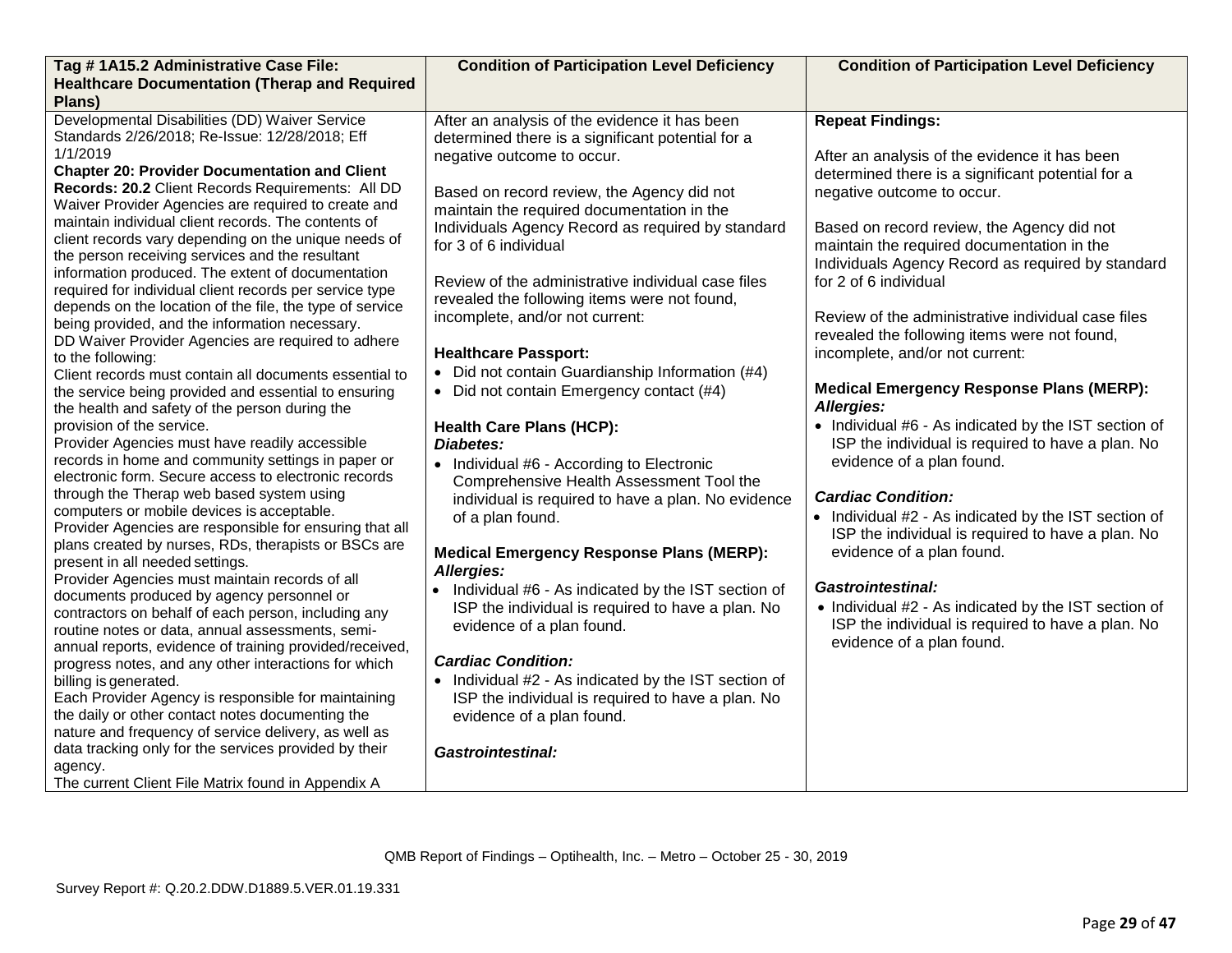| Client File Matrix details the minimum requirements for   | Individual #2 - As indicated by the IST section of |  |
|-----------------------------------------------------------|----------------------------------------------------|--|
| records to be stored in agency office files, the delivery | ISP the individual is required to have a plan. No  |  |
| site, or with DSP while providing services in the         | evidence of a plan found.                          |  |
| community.                                                |                                                    |  |
| All records pertaining to JCMs must be retained           |                                                    |  |
| permanently and must be made available to DDSD            |                                                    |  |
| upon request, upon the termination or expiration of a     |                                                    |  |
| provider agreement, or upon provider withdrawal from      |                                                    |  |
| services.                                                 |                                                    |  |
| <b>Chapter 3 Safeguards: 3.1.1 Decision Consultation</b>  |                                                    |  |
| Process (DCP): Health decisions are the sole domain       |                                                    |  |
| of waiver participants, their guardians or healthcare     |                                                    |  |
| decision makers. Participants and their healthcare        |                                                    |  |
| decision makers can confidently make decisions that       |                                                    |  |
| are compatible with their personal and cultural values.   |                                                    |  |
| Provider Agencies are required to support the informed    |                                                    |  |
| decision making of waiver participants by supporting      |                                                    |  |
| access to medical consultation, information, and other    |                                                    |  |
| available resources according to the following:           |                                                    |  |
| The DCP is used when a person or his/her                  |                                                    |  |
| guardian/healthcare decision maker has concerns,          |                                                    |  |
| needs more information about health-related issues, or    |                                                    |  |
| has decided not to follow all or part of an order,        |                                                    |  |
| recommendation, or suggestion. This includes, but is      |                                                    |  |
| not limited to:                                           |                                                    |  |
| 1. medical orders or recommendations from the             |                                                    |  |
| Primary Care Practitioner, Specialists or other           |                                                    |  |
| licensed medical or healthcare practitioners such         |                                                    |  |
| as a Nurse Practitioner (NP or CNP), Physician            |                                                    |  |
| Assistant (PA) or Dentist;                                |                                                    |  |
| 2. clinical recommendations made by                       |                                                    |  |
| registered/licensed clinicians who are either             |                                                    |  |
| members of the IDT or clinicians who have                 |                                                    |  |
| performed an evaluation such as a video-                  |                                                    |  |
| fluoroscopy;                                              |                                                    |  |
| 3. health related recommendations or suggestions          |                                                    |  |
| from oversight activities such as the Individual          |                                                    |  |
| Quality Review (IQR) or other DOH review or               |                                                    |  |
| oversight activities; and                                 |                                                    |  |
| 4. recommendations made through a Healthcare              |                                                    |  |
| Plan (HCP), including a Comprehensive                     |                                                    |  |
| Aspiration Risk Management Plan (CARMP), or               |                                                    |  |
| another plan.                                             |                                                    |  |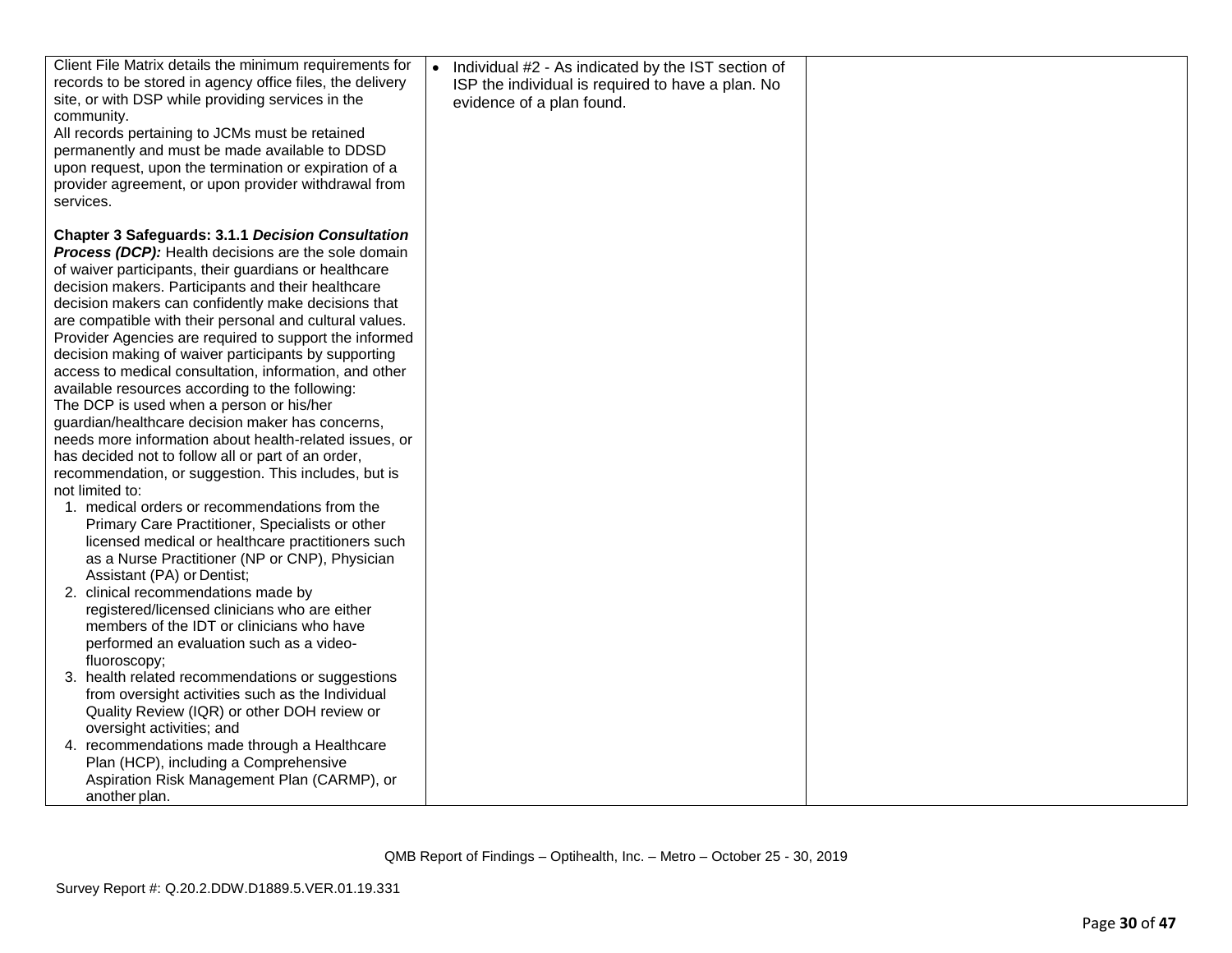| 2. When the person/guardian disagrees with a     |
|--------------------------------------------------|
| recommendation or does not agree with the        |
| implementation of that recommendation, Provider  |
| Agencies follow the DCP and attend the meeting   |
| coordinated by the CM. During this meeting:      |
| 1. Providers inform the person/guardian of the   |
| rationale for that recommendation, so that the   |
| benefit is made clear. This will be done in      |
| layman's terms and will include basic sharing of |
| information designed to assist the               |

and benefits of the recommendation. **2.** The information will be focused on the specific area of concern by the person/guardian. Alternatives should be presented, when available, if the guardian is interested in considering other options for implementation.

person/guardian with understanding the risks

- c. Providers support the person/guardian to make an informed decision.
- d. The decision made by the person/guardian during the meeting is accepted; plans are modified; and the IDT honors this health decision in every setting.

**Chapter 13 Nursing Services:** *13.2.5 Electronic Nursing Assessment and Planning Process:* The nursing assessment process includes several DDSD mandated tools: the electronic Comprehensive Nursing Assessment Tool (e-CHAT), the Aspiration Risk Screening Tool (ARST) and the Medication Administration Assessment Tool (MAAT) . This process includes developing and training Health Care Plans and Medical Emergency Response Plans. The following hierarchy is based on budgeted services and is used to identify which Provider Agency nurse has primary responsibility for completion of the nursing assessment process and related subsequent planning and training. Additional communication and collaboration for planning specific to CCS or CIE services may be needed. The hierarchy for Nursing Assessment and Planning responsibilities is: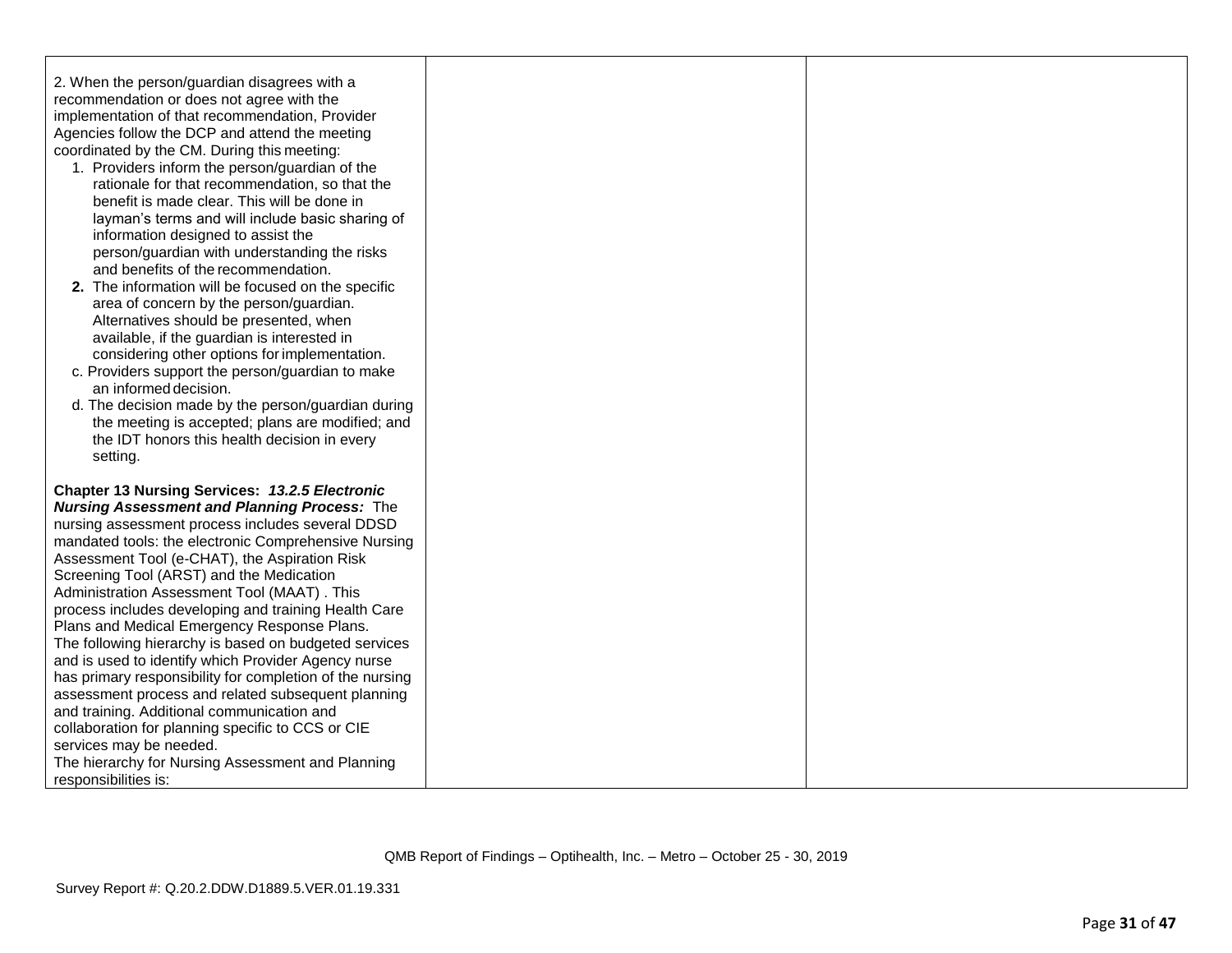| Living Supports: Supported Living, IMLS or Family       |  |
|---------------------------------------------------------|--|
| Living via ANS;                                         |  |
| Customized Community Supports- Group; and               |  |
| Adult Nursing Services (ANS):                           |  |
| 1.<br>for persons in Community Inclusion with           |  |
| health-related needs; or                                |  |
| 2.<br>if no residential services are budgeted but       |  |
| assessment is desired and health needs may              |  |
| exist.                                                  |  |
| 13.2.6 The Electronic Comprehensive Health              |  |
| <b>Assessment Tool (e-CHAT)</b>                         |  |
| The e-CHAT is a nursing assessment. It may not be       |  |
| delegated by a licensed nurse to a non-licensed         |  |
| person.                                                 |  |
| The nurse must see the person face-to-face to           |  |
| complete the nursing assessment. Additional             |  |
| information may be gathered from members of the IDT     |  |
| and other sources.                                      |  |
| An e-CHAT is required for persons in FL, SL, IMLS, or   |  |
| CCS-Group. All other DD Waiver recipients may obtain    |  |
| an e-CHAT if needed or desired by adding ANS hours      |  |
| for assessment and consultation to their budget.        |  |
| When completing the e-CHAT, the nurse is required to    |  |
| review and update the electronic record and consider    |  |
| the diagnoses, medications, treatments, and overall     |  |
| status of the person. Discussion with others may be     |  |
| needed to obtain critical information.                  |  |
| The nurse is required to complete all the e-CHAT        |  |
| assessment questions and add additional pertinent       |  |
| information in all comment sections.                    |  |
|                                                         |  |
| 13.2.7 Aspiration Risk Management Screening Tool        |  |
| (ARST)                                                  |  |
| <b>13.2.8 Medication Administration Assessment Tool</b> |  |
| $(MAAT)$ :                                              |  |
| A licensed nurse completes the DDSD                     |  |
| Medication Administration Assessment Tool               |  |
| (MAAT) at least two weeks before the annual             |  |
| ISP meeting.                                            |  |
| After completion of the MAAT, the nurse will present    |  |
| recommendations regarding the level of assistance       |  |
|                                                         |  |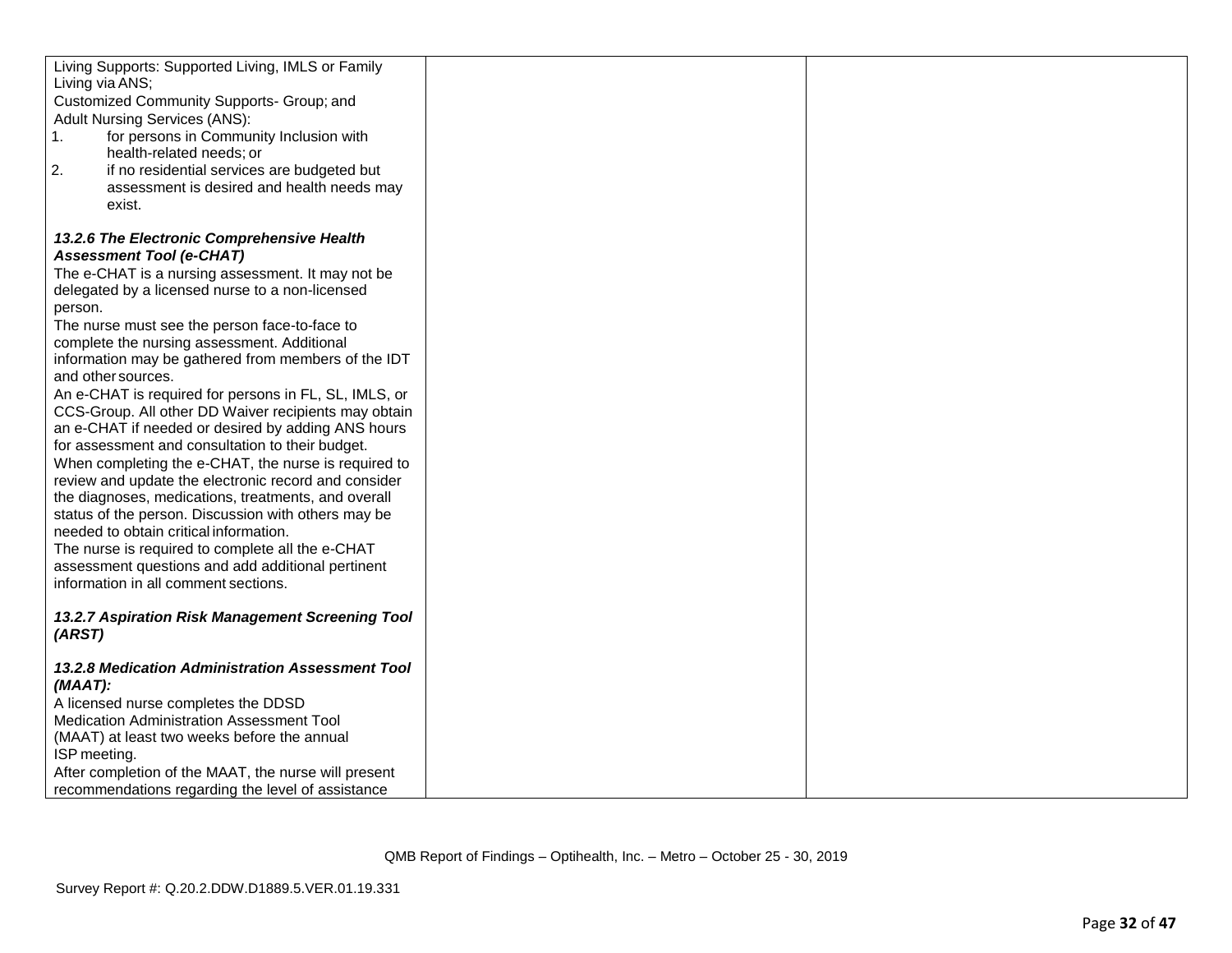| with medication delivery (AWMD) to the IDT. A copy      |  |
|---------------------------------------------------------|--|
| of the MAAT will be sent to all the team members two    |  |
| weeks before the annual ISP meeting and the original    |  |
| MAAT will be retained in the Provider Agency            |  |
| records.                                                |  |
| Decisions about medication delivery are made            |  |
| by the IDT to promote a person's maximum                |  |
| independence and community integration. The             |  |
| IDT will reach consensus regarding which                |  |
| criteria the person meets, as indicated by the          |  |
| results of the MAAT and the nursing                     |  |
| recommendations, and the decision is                    |  |
| documented this in the ISP.                             |  |
|                                                         |  |
| 13.2.9 Healthcare Plans (HCP):                          |  |
| • At the nurse's discretion, based on prudent nursing   |  |
| practice, interim HCPs may be developed to address      |  |
| issues that must be implemented immediately after       |  |
| admission, readmission or change of medical condition   |  |
| to provide safe services prior to completion of the e-  |  |
| CHAT and formal care planning process. This includes    |  |
| interim ARM plans for those persons newly identified at |  |
| moderate or high risk for aspiration. All interim plans |  |
| must be removed if the plan is no longer needed or      |  |
| when final HCP including CARMPs are in place to         |  |
| avoid duplication of plans.                             |  |
| In collaboration with the IDT, the agency nurse is      |  |
| required to create HCPs that address all the areas      |  |
| identified as required in the most current e-CHAT       |  |
| summary report which is indicated by "R" in the HCP     |  |
| column. At the nurse's sole discretion, based on        |  |
| prudent nursing practice, HCPs may be combined          |  |
| where clinically appropriate. The nurse should use      |  |
| nursing judgment to determine whether to also include   |  |
| HCPs for any of the areas indicated by "C" on the e-    |  |
| CHAT summary report. The nurse may also create          |  |
| other HCPs plans that the nurse determines are          |  |
| warranted.                                              |  |
|                                                         |  |
| 13.2.10 Medical Emergency Response Plan                 |  |
| (MERP):                                                 |  |
| The agency nurse is required to develop a Medical       |  |
| Emergency Response Plan (MERP) for all conditions       |  |
|                                                         |  |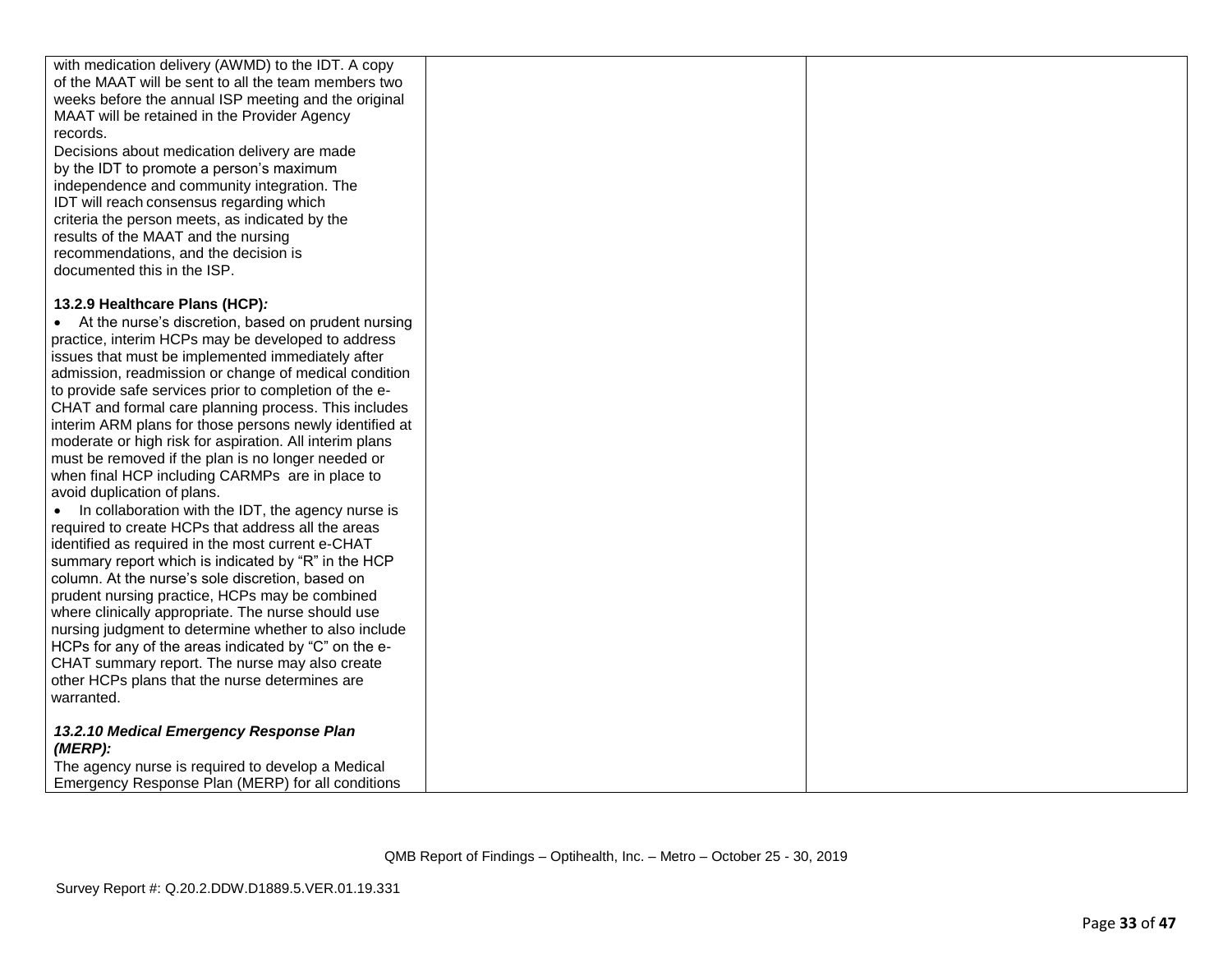| marked with an "R" in the e-CHAT summary report.          |  |
|-----------------------------------------------------------|--|
| The agency nurse should use her/his clinical judgment     |  |
| and input from the Interdisciplinary Team (IDT) to        |  |
| determine whether shown as "C" in the e-CHAT              |  |
| summary report or other conditions also warrant a         |  |
| MERP.                                                     |  |
| MERPs are required for persons who have one or            |  |
| more conditions or illnesses that present a likely        |  |
| potential to become a life-threatening situation.         |  |
| <b>Chapter 20: Provider Documentation and Client</b>      |  |
| Records: 20.5.3 Health Passport and Physician             |  |
| <b>Consultation Form: All Primary and Secondary</b>       |  |
| Provider Agencies must use the Health Passport and        |  |
| Physician Consultation form from the Therap system.       |  |
| This standardized document contains individual,           |  |
| physician and emergency contact information, a            |  |
| complete list of current medical diagnoses, health and    |  |
| safety risk factors, allergies, and information regarding |  |
| insurance, guardianship, and advance directives. The      |  |
| Health Passport also includes a standardized form to      |  |
| use at medical appointments called the Physician          |  |
| Consultation form.                                        |  |
|                                                           |  |
|                                                           |  |
|                                                           |  |
|                                                           |  |
|                                                           |  |
|                                                           |  |
|                                                           |  |
|                                                           |  |
|                                                           |  |
|                                                           |  |
|                                                           |  |
|                                                           |  |
|                                                           |  |
|                                                           |  |
|                                                           |  |
|                                                           |  |
|                                                           |  |
|                                                           |  |
|                                                           |  |
|                                                           |  |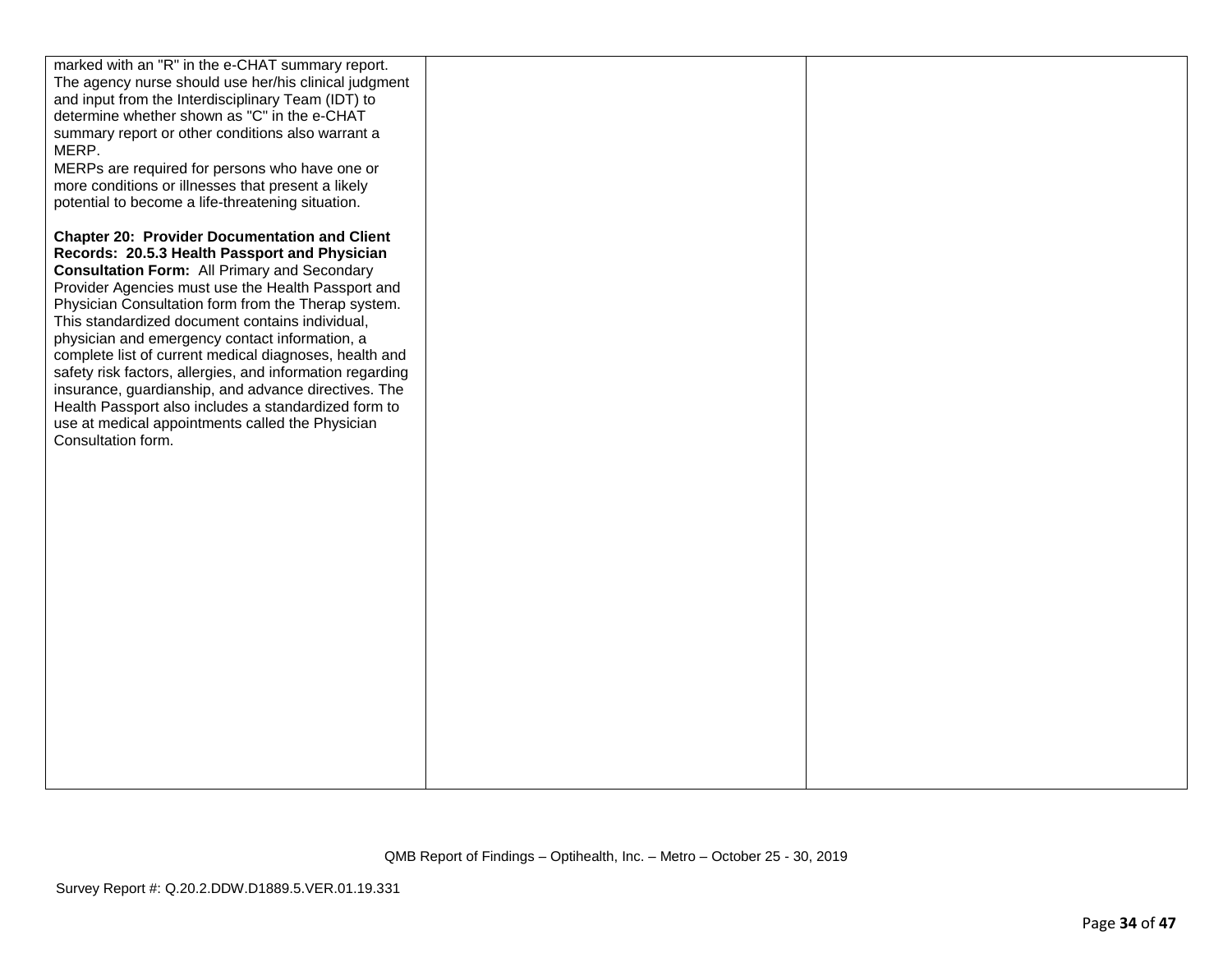| Tag #1A31 Client Rights/Human Rights                                                     | <b>Condition of Participation Level Deficiency</b>          | <b>Condition of Participation Level Deficiency</b>      |
|------------------------------------------------------------------------------------------|-------------------------------------------------------------|---------------------------------------------------------|
| NMAC 7.26.3.11 RESTRICTIONS OR                                                           | After an analysis of the evidence it has been               | <b>Repeat Finding:</b>                                  |
| <b>LIMITATION OF CLIENT'S RIGHTS:</b>                                                    | determined there is a significant potential for a           |                                                         |
| A. A service provider shall not restrict or limit a                                      | negative outcome to occur.                                  | After an analysis of the evidence it has been           |
| client's rights except:                                                                  |                                                             | determined there is a significant potential for a       |
| (1) where the restriction or limitation is allowed in                                    | Based on record review, the Agency did not ensure           | negative outcome to occur.                              |
| an emergency and is necessary to prevent                                                 | the rights of Individuals was not restricted or limited     |                                                         |
| imminent risk of physical harm to the client or                                          | for 2 of 6 Individuals.                                     | Based on record review, the Agency did not ensure       |
| another person; or                                                                       |                                                             | the rights of Individuals was not restricted or limited |
| (2) where the interdisciplinary team has                                                 | A review of Agency Individual files indicated Human         | for 1 of 6 Individuals.                                 |
| determined that the client's limited capacity to                                         | Rights Committee Approval was required for                  |                                                         |
| exercise the right threatens his or her physical                                         | restrictions.                                               | A review of Agency Individual files indicated Human     |
| safety; or                                                                               |                                                             | Rights Committee Approval was required for              |
| (3) as provided for in Section 10.1.14 [now                                              | No current Human Rights Approval was found for              | restrictions.                                           |
| Subsection N of 7.26.3.10 NMAC].                                                         | the following:                                              |                                                         |
|                                                                                          |                                                             | No current Human Rights Approval was found for          |
| B. Any emergency intervention to prevent physical                                        | • Law Enforcement Involvement. Last Review was              | the following:                                          |
| harm shall be reasonable to prevent harm, shall                                          | dated 4/25/2017. (Individual #3)                            |                                                         |
| be the least restrictive intervention necessary to                                       |                                                             | • Law Enforcement Involvement. Last Review was          |
| meet the emergency, shall be allowed no longer<br>than necessary and shall be subject to | Physical Restraint (Handle with Care) Last                  | dated 4/25/2017. (Individual #3)                        |
| interdisciplinary team (IDT) review. The IDT upon                                        | Review was dated 4/25/2017. (Individual #3)                 |                                                         |
| completion of its review may refer its findings to                                       |                                                             |                                                         |
| the office of quality assurance. The emergency                                           | • Psychotropic Medications to control behaviors.            |                                                         |
| intervention may be subject to review by the                                             | Last Review was dated 4/25/2017. (Individual #3)            |                                                         |
| service provider's behavioral support committee or                                       |                                                             |                                                         |
| human rights committee in accordance with the                                            | Psychotropic Medications to control behaviors.<br>$\bullet$ |                                                         |
| behavioral support policies or other department                                          | Last Review was dated 4/25/2017. (Individual #6)            |                                                         |
| regulation or policy.                                                                    |                                                             |                                                         |
| C. The service provider may adopt reasonable                                             |                                                             |                                                         |
| program policies of general applicability to clients                                     |                                                             |                                                         |
| served by that service provider that do not violate                                      |                                                             |                                                         |
| client rights. [09/12/94; 01/15/97; Recompiled                                           |                                                             |                                                         |
| 10/31/01]                                                                                |                                                             |                                                         |
|                                                                                          |                                                             |                                                         |
| Developmental Disabilities (DD) Waiver Service                                           |                                                             |                                                         |
| Standards 2/26/2018; Re-Issue: 12/28/2018; Eff                                           |                                                             |                                                         |
| 1/1/2019                                                                                 |                                                             |                                                         |
| Chapter 2: Human Rights: Civil rights apply to                                           |                                                             |                                                         |
| everyone, including all waiver participants, family                                      |                                                             |                                                         |
| members, guardians, natural supports, and Provider                                       |                                                             |                                                         |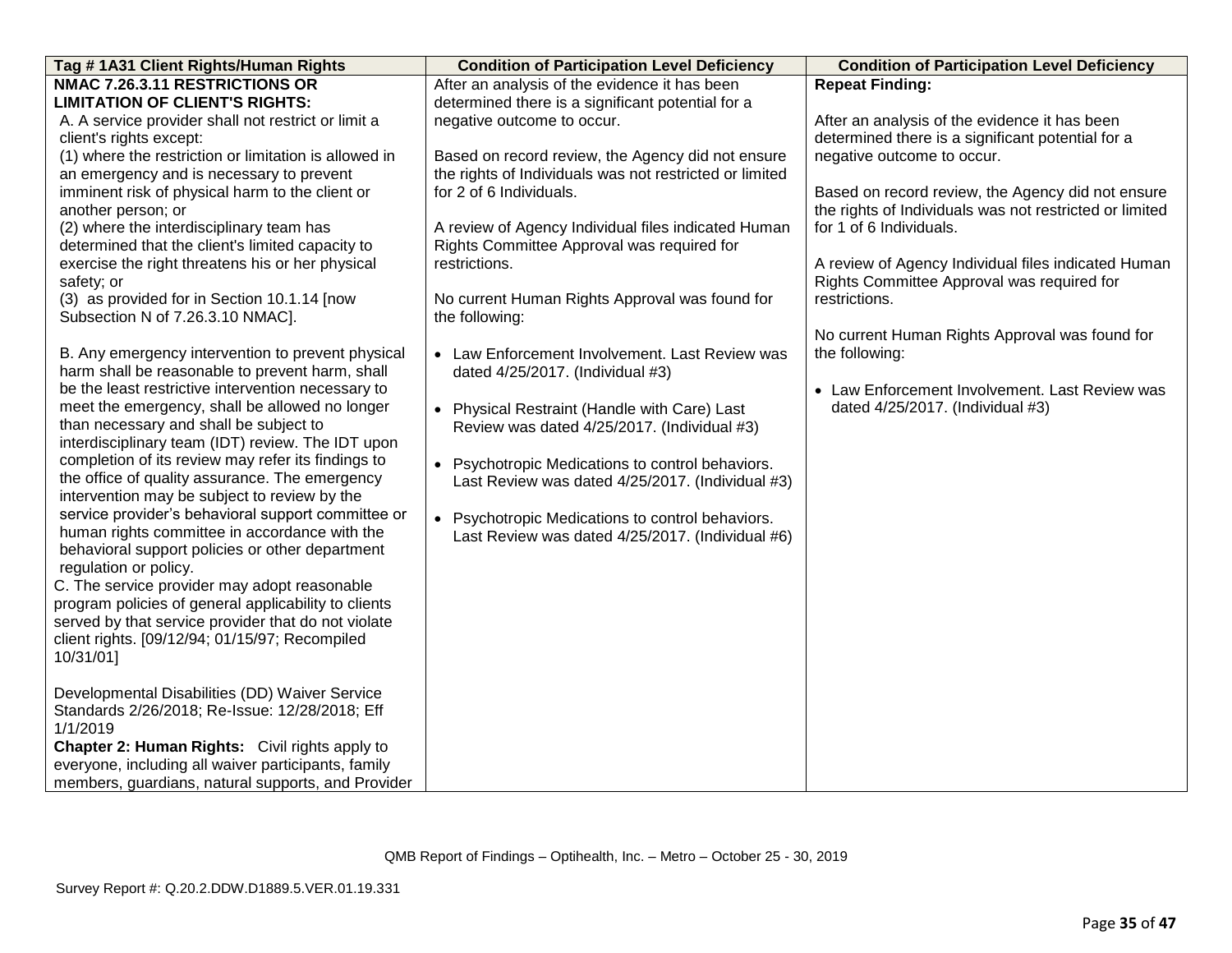| Agencies. Everyone has a responsibility to make           |  |
|-----------------------------------------------------------|--|
| sure those rights are not violated. All Provider          |  |
| Agencies play a role in person-centered planning          |  |
| (PCP) and have an obligation to contribute to the         |  |
| planning process, always focusing on how to best          |  |
| support the person.                                       |  |
| Chapter 3 Safeguards: 3.3.1 HRC Procedural                |  |
| <b>Requirements:</b>                                      |  |
| An invitation to participate in the HRC meeting of a      |  |
| rights restriction review will be given to the person     |  |
| (regardless of verbal or cognitive ability), his/her      |  |
| guardian, and/or a family member (if desired by the       |  |
| person), and the Behavior Support Consultant (BSC)        |  |
| at least 10 working days prior to the meeting (except     |  |
| for in emergency situations). If the person (and/or       |  |
| the guardian) does not wish to attend, his/her stated     |  |
| preferences may be brought to the meeting by              |  |
| someone whom the person chooses as his/her                |  |
| representative.                                           |  |
| The Provider Agencies that are seeking to                 |  |
| temporarily limit the person's right(s) (e.g., Living     |  |
| Supports, Community Inclusion, or BSC) are                |  |
| required to support the person's informed consent         |  |
| regarding the rights restriction, as well as their timely |  |
| participation in the review.                              |  |
|                                                           |  |

The plan's author, designated staff (e.g., agency service coordinator) and/or the CM makes a written or oral presentation to the HRC.

The results of the HRC review are reported in writing to the person supported, the guardian, the BSC, the mental health or other specialized therapy provider, and the CM within three working days of the meeting.

• HRC committees are required to meet at least on a quarterly basis.

• A quorum to conduct an HRC meeting is at least three voting members eligible to vote in each situation and at least one must be a community member at large. • HRC members who are directly involved in the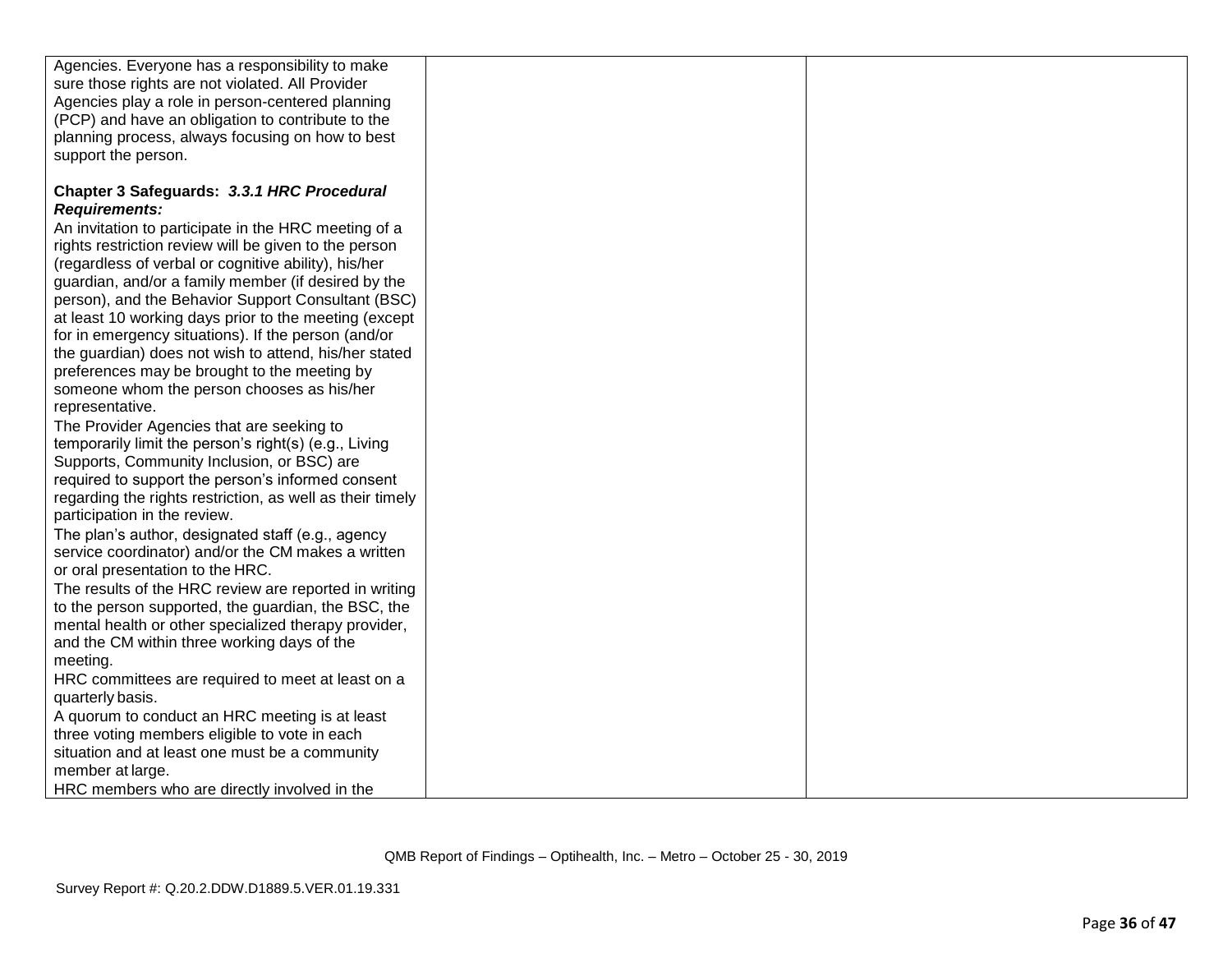services provided to the person must excuse themselves from voting in that situation. Each HRC is required to have a provision for emergency approval of rights restrictions based upon credible threats of harm against self or others that may arise between scheduled HRC meetings (e.g., locking up sharp knives after a serious attempt to injure self or others or a disclosure, with a credible plan, to seriously injure or kill someone). The confidential and HIPAA compliant emergency meeting may be via telephone, video or conference call, or secure email. Procedures may include an initial emergency phone meeting, and a subsequent follow -up emergency meeting in complex and/or ongoing situations.

The HRC with primary responsibility for implementation of the rights restriction will record all meeting minutes on an individual basis, i.e., each meeting discussion for an individual will be recorded separately, and minutes of all meetings will be retained at the agency for at least six years from the final date of continuance of the restriction.

*3.3.3 HRC and Behavioral Support:* The HRC reviews temporary restrictions of rights that are related to medical issues or health and safety considerations such as decreased mobility (e.g., the use of bed rails due to risk of falling during the night while getting out of bed). However, other temporary restrictions may be implemented because of health and safety considerations arising from behavioral issues.

Positive Behavioral Supports (PBS) are mandated and used when behavioral support is needed and desired by the person and/or the IDT. PBS emphasizes the acquisition and maintenance of positive skills (e.g. building healthy relationships) to increase the person's quality of life understanding that a natural reduction in other challenging behaviors will follow. At times, aversive interventions may be temporarily included as a part of a person's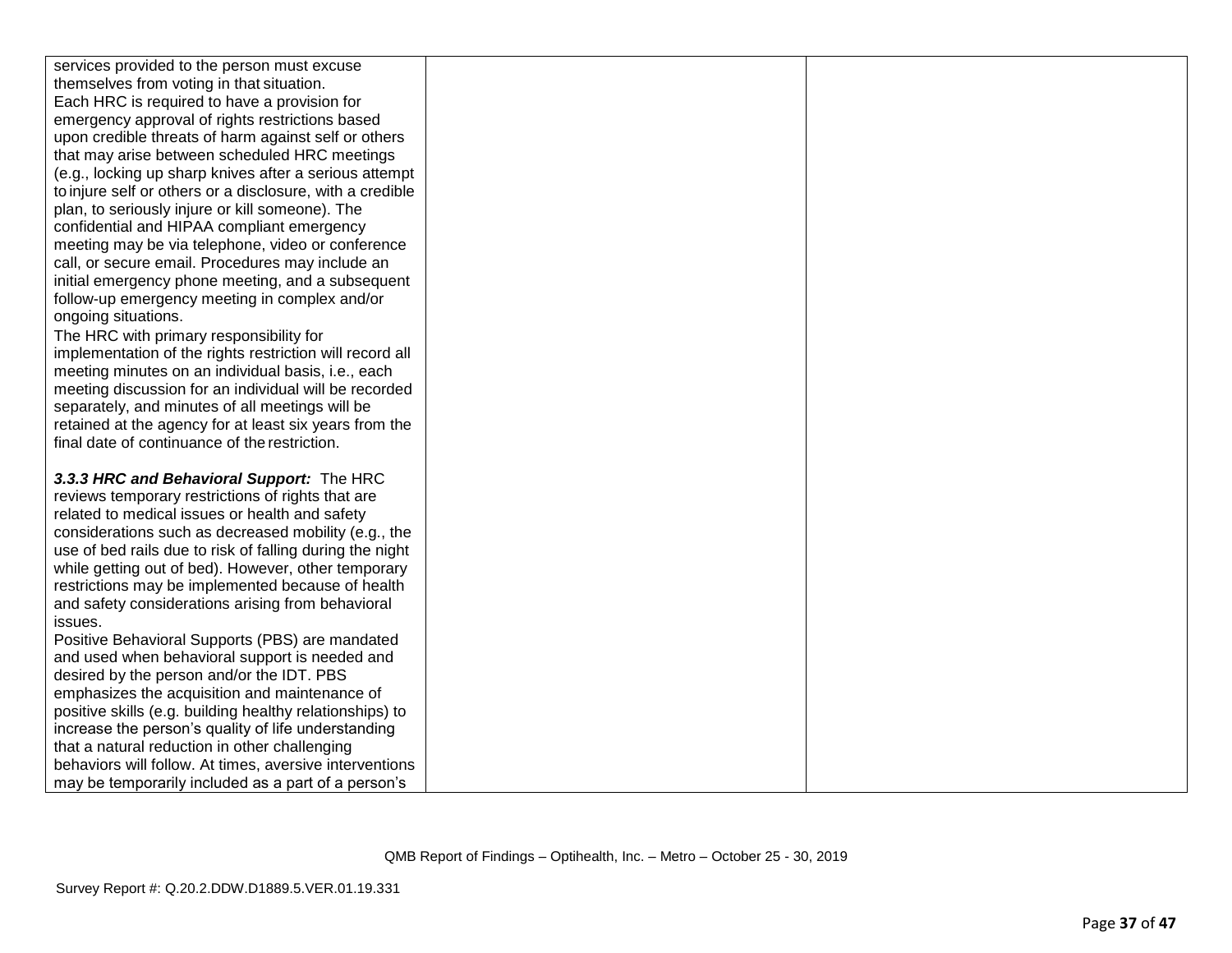|           | behavioral support (usually in the BCIP), and     |  |
|-----------|---------------------------------------------------|--|
|           | therefore, need to be reviewed prior to           |  |
|           | implementation as well as periodically while the  |  |
|           | restrictive intervention is in place. PBSPs not   |  |
|           | containing aversive interventions do not require  |  |
|           | HRC review or approval.                           |  |
|           | Plans (e.g., ISPs, PBSPs, BCIPs PPMPs, and/or     |  |
|           | RMPs) that contain any aversive interventions are |  |
|           | submitted to the HRC in advance of a meeting,     |  |
|           | except in emergency situations.                   |  |
|           |                                                   |  |
|           | 3.3.4 Interventions Requiring HRC Review and      |  |
|           | Approval: HRCs must review prior to               |  |
|           | implementation, any plans (e.g. ISPs, PBSPs,      |  |
|           | BCIPs and/or PPMPs, RMPs), with strategies,       |  |
|           | including but not limited to:                     |  |
|           | response cost;                                    |  |
| $\bullet$ | restitution;                                      |  |
| $\bullet$ | emergency physical restraint (EPR);               |  |
| $\bullet$ | routine use of law enforcement as part of a       |  |
|           | BCIP;                                             |  |
| $\bullet$ | routine use of emergency hospitalization          |  |
|           | procedures as part of a BCIP;                     |  |
| $\bullet$ | use of point systems;                             |  |
| $\bullet$ | use of intense, highly structured, and            |  |
|           | specialized treatment strategies, including       |  |
|           | level systems with response cost or failure to    |  |
|           | earn components;                                  |  |
| $\bullet$ | a 1:1 staff to person ratio for behavioral        |  |
|           | reasons, or, very rarely, a 2:1 staff to person   |  |
|           | ratio for behavioral or medical reasons;          |  |
| $\bullet$ | use of PRN psychotropic medications;              |  |
| $\bullet$ | use of protective devices for behavioral          |  |
|           | purposes (e.g., helmets for head banging,         |  |
|           | Posey gloves for biting hand);                    |  |
|           | use of bed rails:                                 |  |
| $\bullet$ | use of a device and/or monitoring system          |  |
|           | through PST may impact the person's privacy       |  |
|           | or other rights; or                               |  |
|           | use of any alarms to alert staff to a person's    |  |
|           | whereabouts.                                      |  |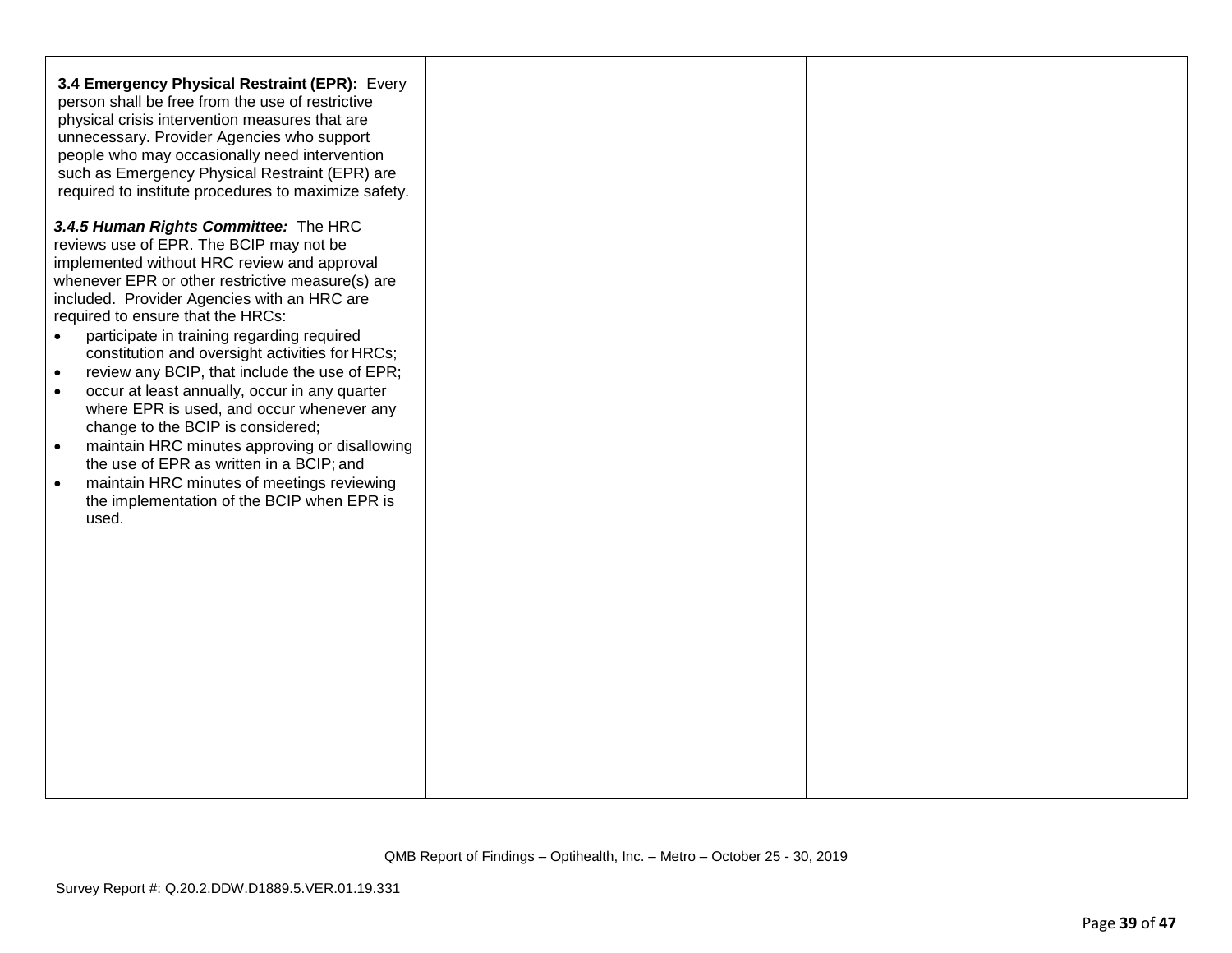| <b>Standard of Care</b>                                                                                                                                                                                                                                                                                               | <b>Routine Survey Deficiencies</b><br>March 1-6, 2019                                                                                                                                                                                                                                                          | <b>Verification Survey New and Repeat Deficiencies</b><br>October 25 - 30, 2019 |  |  |
|-----------------------------------------------------------------------------------------------------------------------------------------------------------------------------------------------------------------------------------------------------------------------------------------------------------------------|----------------------------------------------------------------------------------------------------------------------------------------------------------------------------------------------------------------------------------------------------------------------------------------------------------------|---------------------------------------------------------------------------------|--|--|
| Service Domain: Service Plans: ISP Implementation - Services are delivered in accordance with the service plan, including type, scope, amount, duration and<br>frequency specified in the service plan.                                                                                                               |                                                                                                                                                                                                                                                                                                                |                                                                                 |  |  |
| Tag # 1A08 Administrative Case File (Other<br><b>Required Documents)</b>                                                                                                                                                                                                                                              | <b>Standard Level Deficiency</b>                                                                                                                                                                                                                                                                               | <b>COMPLETE</b>                                                                 |  |  |
| Tag #1A08.1 Administrative and Residential<br><b>Case File: Progress Notes</b>                                                                                                                                                                                                                                        | <b>Standard Level Deficiency</b>                                                                                                                                                                                                                                                                               | <b>COMPLETE</b>                                                                 |  |  |
| Tag #1A08.3 Administrative Case File: Individual<br><b>Service Plan / ISP Components</b>                                                                                                                                                                                                                              | <b>Condition of Participation Level Deficiency</b>                                                                                                                                                                                                                                                             | <b>COMPLETE</b>                                                                 |  |  |
| Tag # IS04 Community Life Engagement                                                                                                                                                                                                                                                                                  | <b>Standard Level Deficiency</b>                                                                                                                                                                                                                                                                               | <b>COMPLETE</b>                                                                 |  |  |
| Tag # IS12 Person Centered Assessment<br>(Inclusion Services)                                                                                                                                                                                                                                                         | <b>Standard Level Deficiency</b>                                                                                                                                                                                                                                                                               | <b>COMPLETE</b>                                                                 |  |  |
| Tag # LS14.1 Residential Case File (Other<br><b>Required Documentation)</b>                                                                                                                                                                                                                                           | <b>Standard Level Deficiency</b>                                                                                                                                                                                                                                                                               | <b>COMPLETE</b>                                                                 |  |  |
| Tag # IS14 CCS / CIES Service Delivery Site -<br><b>Case File (ISP and Healthcare Requirements)</b>                                                                                                                                                                                                                   | <b>Condition of Participation Level Deficiency</b>                                                                                                                                                                                                                                                             | <b>COMPLETE</b>                                                                 |  |  |
|                                                                                                                                                                                                                                                                                                                       | Service Domain: Qualified Providers - The State monitors non-licensed/non-certified providers to assure adherence to waiver requirements. The State<br>implements its policies and procedures for verifying that provider training is conducted in accordance with State requirements and the approved waiver. |                                                                                 |  |  |
| Tag #1A20 Direct Support Personnel Training                                                                                                                                                                                                                                                                           | <b>Standard Level Deficiency</b>                                                                                                                                                                                                                                                                               | <b>COMPLETE</b>                                                                 |  |  |
| Tag #1A25 Caregiver Criminal History Screening                                                                                                                                                                                                                                                                        | <b>Standard Level Deficiency</b>                                                                                                                                                                                                                                                                               | <b>COMPLETE</b>                                                                 |  |  |
| Tag #1A26 Consolidated On-line<br><b>Registry/Employee Abuse Registry</b>                                                                                                                                                                                                                                             | <b>Standard Level Deficiency</b>                                                                                                                                                                                                                                                                               | <b>COMPLETE</b>                                                                 |  |  |
| Tag #1A26.1 Consolidated On-line Registry<br><b>Employee Abuse Registry (Upheld by IRF during</b><br><b>RTN survey)</b>                                                                                                                                                                                               | <b>Condition of Participation Level Deficiency</b>                                                                                                                                                                                                                                                             | <b>COMPLETE</b>                                                                 |  |  |
| Tag #1A43.1 General Events Reporting -<br><b>Individual Reporting</b>                                                                                                                                                                                                                                                 | <b>Standard Level Deficiency</b>                                                                                                                                                                                                                                                                               | <b>COMPLETE</b>                                                                 |  |  |
| Service Domain: Health and Welfare - The state, on an ongoing basis, identifies, addresses and seeks to prevent occurrences of abuse, neglect and exploitation.<br>Individuals shall be afforded their basic human rights. The provider supports individuals to access needed healthcare services in a timely manner. |                                                                                                                                                                                                                                                                                                                |                                                                                 |  |  |
| Tag #1A03 Continuous Quality Improvement<br><b>System &amp; Key Performance Indicators (KPIs)</b>                                                                                                                                                                                                                     | <b>Standard Level Deficiency</b>                                                                                                                                                                                                                                                                               | <b>COMPLETE</b>                                                                 |  |  |
| Tag #1A09 Medication Delivery - Routine<br><b>Medication Administration</b>                                                                                                                                                                                                                                           | <b>Condition of Participation Level Deficiency</b>                                                                                                                                                                                                                                                             | <b>COMPLETE</b>                                                                 |  |  |
| Tag #1A09.1 Medication Delivery PRN<br><b>Medication Administration</b>                                                                                                                                                                                                                                               | <b>Condition of Participation Level Deficiency</b>                                                                                                                                                                                                                                                             | <b>COMPLETE</b>                                                                 |  |  |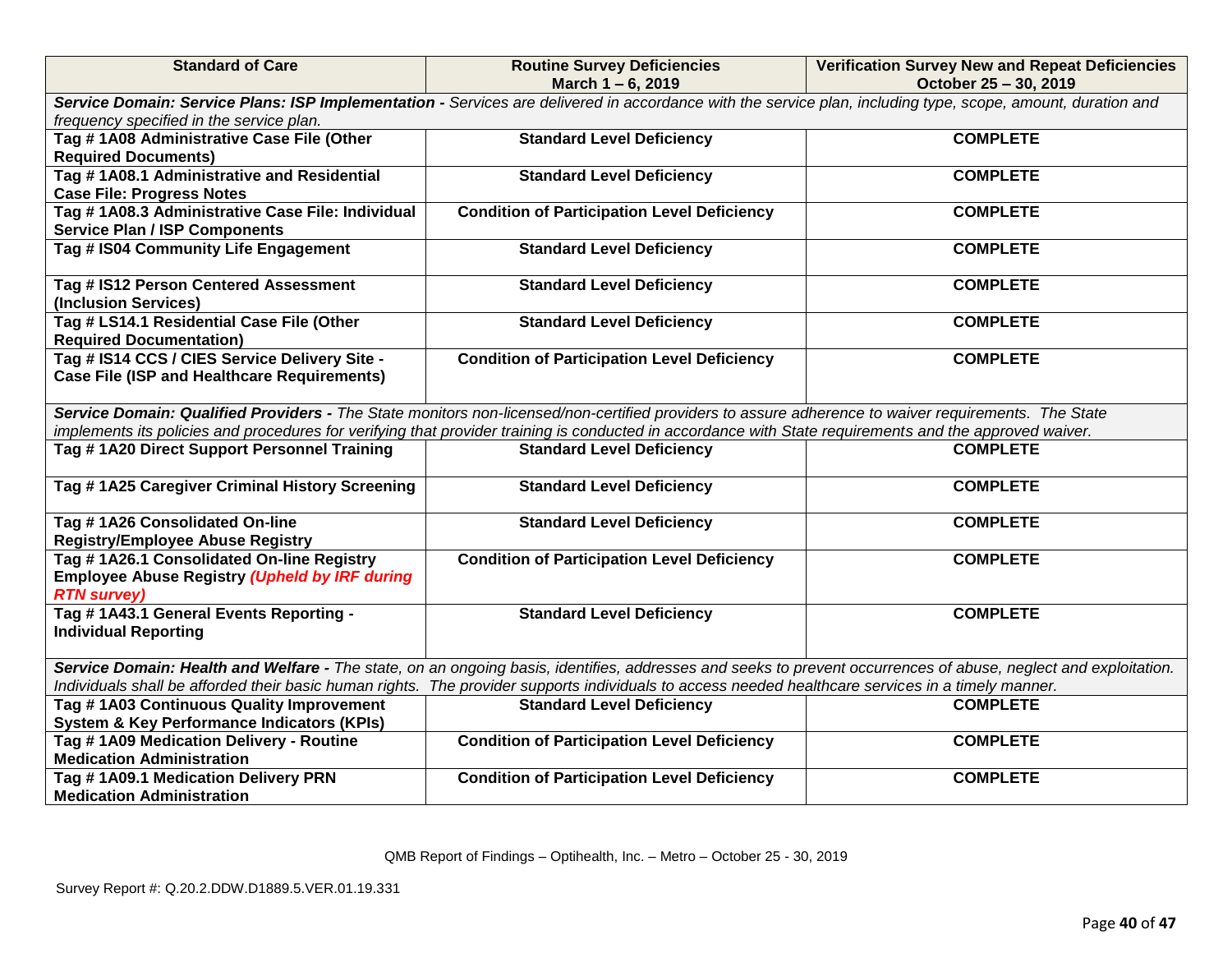| Tag #1A29 Complaints / Grievances<br>Acknowledgement                                                                                                  | <b>Standard Level Deficiency</b> | <b>COMPLETE</b> |  |
|-------------------------------------------------------------------------------------------------------------------------------------------------------|----------------------------------|-----------------|--|
| Tag # LS25 Residential Health & Safety<br>(Supported Living / Family Living / Intensive<br><b>Medical Living)</b>                                     | <b>Standard Level Deficiency</b> | <b>COMPLETE</b> |  |
| Service Domain: Medicaid Billing/Reimbursement - State financial oversight exists to assure that claims are coded and paid for in accordance with the |                                  |                 |  |
| reimbursement methodology specified in the approved waiver.                                                                                           |                                  |                 |  |
| Tag # IS30 Customized Community Supports                                                                                                              | <b>Standard Level Deficiency</b> | <b>COMPLETE</b> |  |
| <b>Reimbursement (Modified by IRF during RTN</b>                                                                                                      |                                  |                 |  |
| survey)                                                                                                                                               |                                  |                 |  |
| Tag # LS26 Supported Living Reimbursement<br>(Upheld by IRF during RTN survey)                                                                        | <b>Standard Level Deficiency</b> | <b>COMPLETE</b> |  |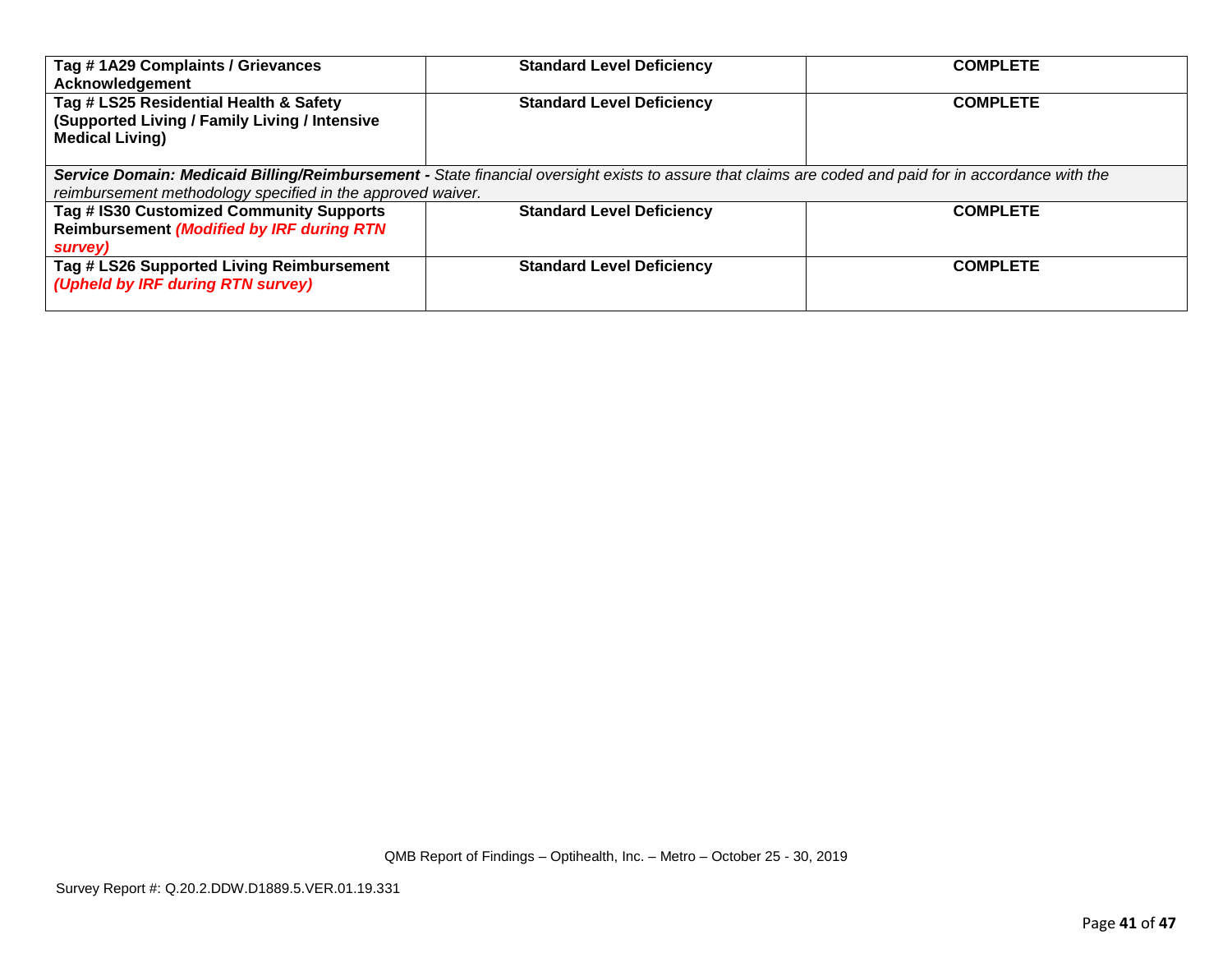|                                                                                                 | Verification Survey Plan of Correction, On-going QA/QI and Responsible Party                                                                                                                                                                                                                                                                                                                                                                  | <b>Date Due</b> |
|-------------------------------------------------------------------------------------------------|-----------------------------------------------------------------------------------------------------------------------------------------------------------------------------------------------------------------------------------------------------------------------------------------------------------------------------------------------------------------------------------------------------------------------------------------------|-----------------|
| Tag # 1A32 Administrative<br><b>Case File: Individual Service</b><br><b>Plan Implementation</b> | Provider:<br>State your Plan of Correction for the deficiencies cited in this tag here (How is the deficiency going to<br>be corrected? This can be specific to each deficiency cited or if possible an overall correction?): $\rightarrow$                                                                                                                                                                                                   |                 |
|                                                                                                 | Provider:<br>Enter your ongoing Quality Assurance/Quality Improvement processes as it related to this tag<br>number here (What is going to be done? How many individuals is this going to affect? How often will this be<br>completed? Who is responsible? What steps will be taken if issues are found?): $\rightarrow$                                                                                                                      |                 |
| Tag # 1A32.1 Administrative<br><b>Case File: Individual Service</b>                             | Provider:<br>State your Plan of Correction for the deficiencies cited in this tag here (How is the deficiency going to                                                                                                                                                                                                                                                                                                                        |                 |
| <b>Plan Implementation (Not</b><br><b>Completed at Frequency)</b>                               | be corrected? This can be specific to each deficiency cited or if possible an overall correction?): $\rightarrow$<br>Provider:<br>Enter your ongoing Quality Assurance/Quality Improvement processes as it related to this tag<br>number here (What is going to be done? How many individuals is this going to affect? How often will this be<br>completed? Who is responsible? What steps will be taken if issues are found?): $\rightarrow$ |                 |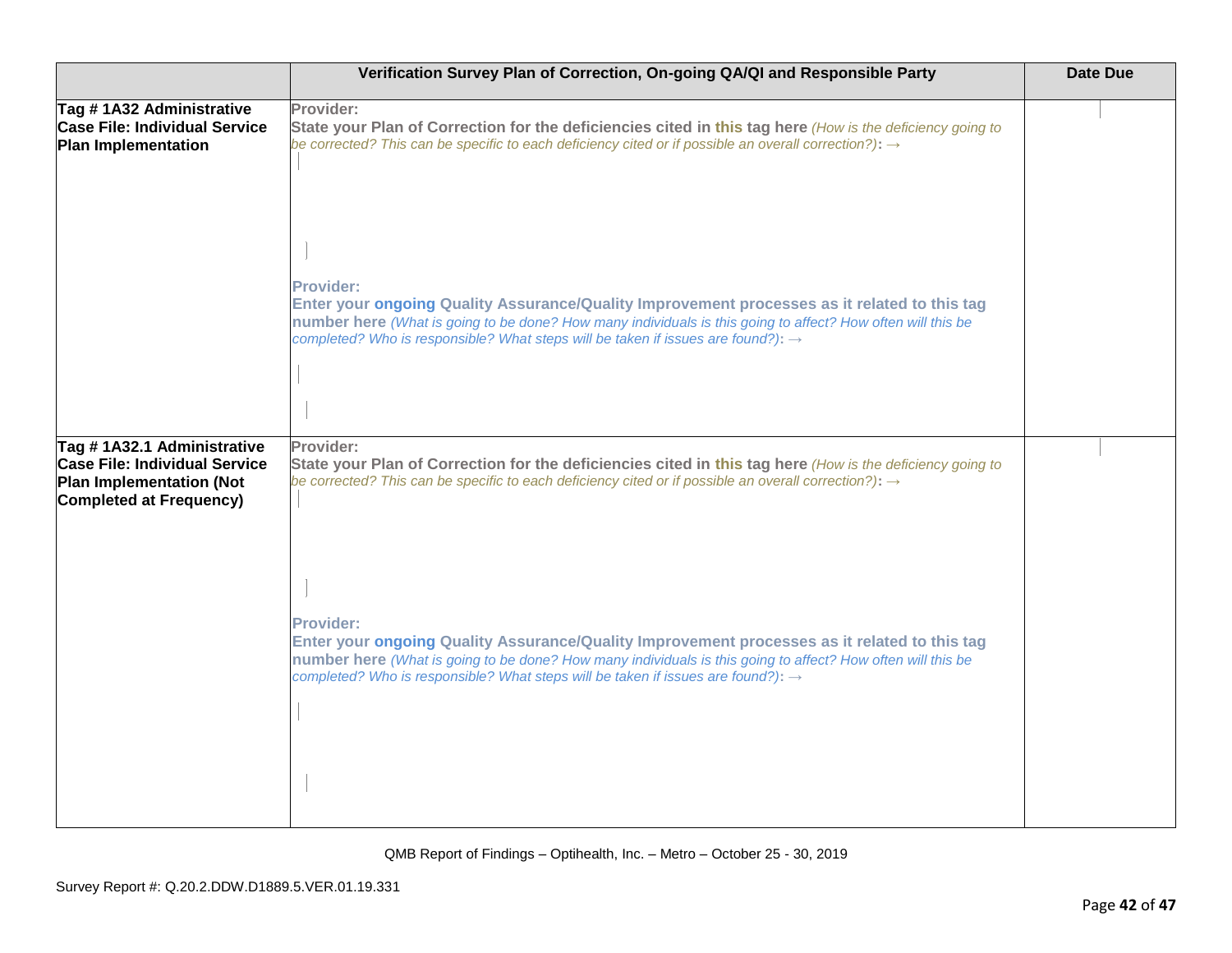| Tag # 1A38 Living Care          | Provider:                                                                                                         |  |
|---------------------------------|-------------------------------------------------------------------------------------------------------------------|--|
| <b>Arrangement / Community</b>  | State your Plan of Correction for the deficiencies cited in this tag here (How is the deficiency going to         |  |
|                                 | be corrected? This can be specific to each deficiency cited or if possible an overall correction?): $\rightarrow$ |  |
| <b>Inclusion Reporting</b>      |                                                                                                                   |  |
| <b>Requirements (Upheld by</b>  |                                                                                                                   |  |
| <b>IRF during RTN survey)</b>   |                                                                                                                   |  |
|                                 |                                                                                                                   |  |
|                                 |                                                                                                                   |  |
|                                 |                                                                                                                   |  |
|                                 |                                                                                                                   |  |
|                                 |                                                                                                                   |  |
|                                 | <b>Provider:</b>                                                                                                  |  |
|                                 | Enter your ongoing Quality Assurance/Quality Improvement processes as it related to this tag                      |  |
|                                 | number here (What is going to be done? How many individuals is this going to affect? How often will this be       |  |
|                                 | completed? Who is responsible? What steps will be taken if issues are found?): $\rightarrow$                      |  |
|                                 |                                                                                                                   |  |
|                                 |                                                                                                                   |  |
|                                 |                                                                                                                   |  |
|                                 |                                                                                                                   |  |
|                                 |                                                                                                                   |  |
|                                 |                                                                                                                   |  |
|                                 |                                                                                                                   |  |
| Tag # LS14 Residential Case     | Provider:                                                                                                         |  |
|                                 |                                                                                                                   |  |
| <b>File (ISP and Healthcare</b> | State your Plan of Correction for the deficiencies cited in this tag here (How is the deficiency going to         |  |
| <b>Requirements)</b>            | be corrected? This can be specific to each deficiency cited or if possible an overall correction?): $\rightarrow$ |  |
|                                 |                                                                                                                   |  |
|                                 |                                                                                                                   |  |
|                                 |                                                                                                                   |  |
|                                 |                                                                                                                   |  |
|                                 |                                                                                                                   |  |
|                                 |                                                                                                                   |  |
|                                 |                                                                                                                   |  |
|                                 | Provider:                                                                                                         |  |
|                                 | Enter your ongoing Quality Assurance/Quality Improvement processes as it related to this tag                      |  |
|                                 | number here (What is going to be done? How many individuals is this going to affect? How often will this be       |  |
|                                 | completed? Who is responsible? What steps will be taken if issues are found?): $\rightarrow$                      |  |
|                                 |                                                                                                                   |  |
|                                 |                                                                                                                   |  |
|                                 |                                                                                                                   |  |
|                                 |                                                                                                                   |  |
|                                 |                                                                                                                   |  |
|                                 |                                                                                                                   |  |
|                                 |                                                                                                                   |  |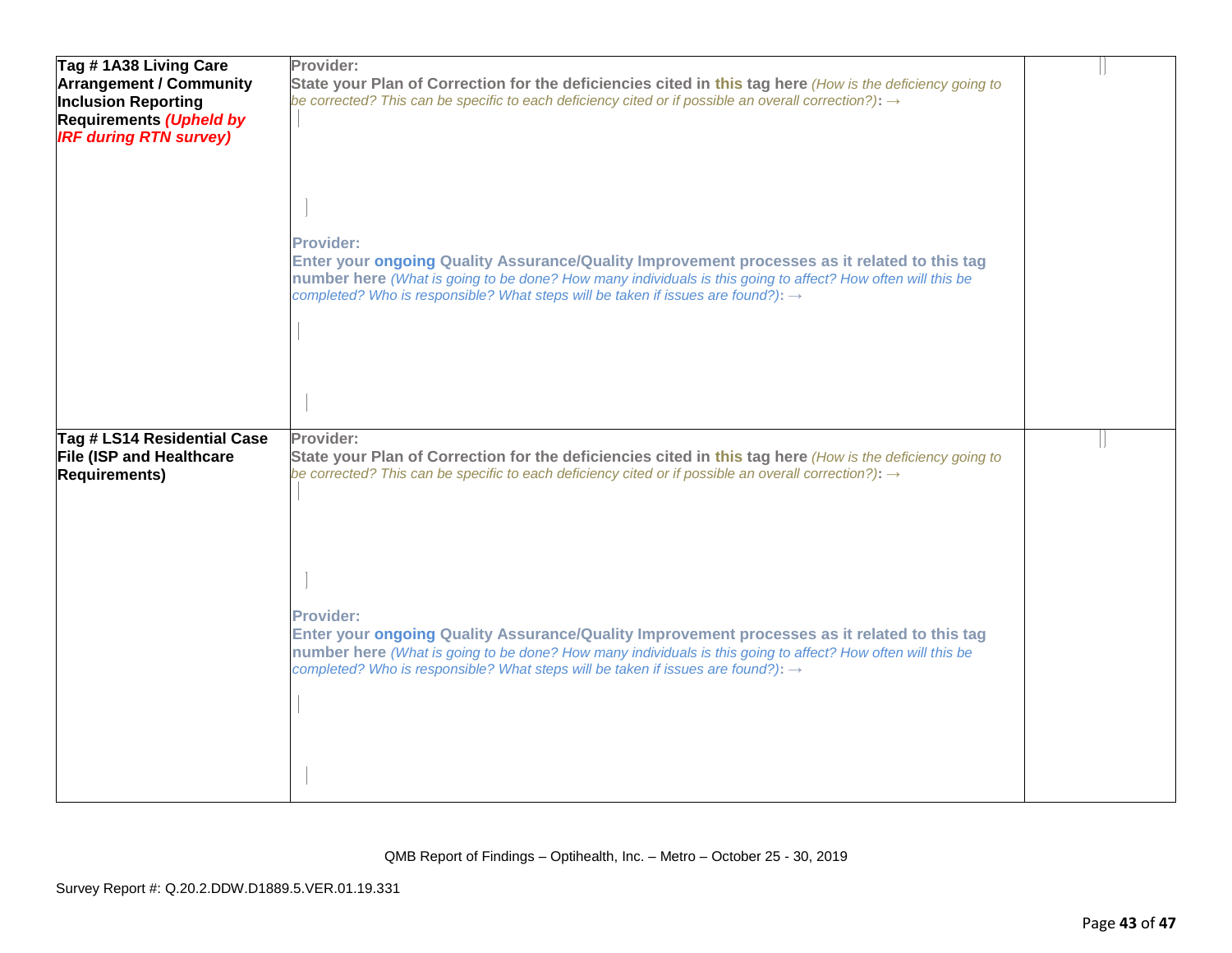| Tag #1A22 Agency<br><b>Personnel Competency</b>                                                   | Provider:<br>State your Plan of Correction for the deficiencies cited in this tag here (How is the deficiency going to<br>be corrected? This can be specific to each deficiency cited or if possible an overall correction?): $\rightarrow$                                                                              |  |
|---------------------------------------------------------------------------------------------------|--------------------------------------------------------------------------------------------------------------------------------------------------------------------------------------------------------------------------------------------------------------------------------------------------------------------------|--|
|                                                                                                   | Provider:<br>Enter your ongoing Quality Assurance/Quality Improvement processes as it related to this tag<br>number here (What is going to be done? How many individuals is this going to affect? How often will this be<br>completed? Who is responsible? What steps will be taken if issues are found?): $\rightarrow$ |  |
| Tag #1A08.2 Administrative<br><b>Case File: Healthcare</b><br><b>Requirements &amp; Follow-up</b> | Provider:<br>State your Plan of Correction for the deficiencies cited in this tag here (How is the deficiency going to<br>be corrected? This can be specific to each deficiency cited or if possible an overall correction?): $\rightarrow$                                                                              |  |
|                                                                                                   | Provider:<br>Enter your ongoing Quality Assurance/Quality Improvement processes as it related to this tag<br>number here (What is going to be done? How many individuals is this going to affect? How often will this be<br>completed? Who is responsible? What steps will be taken if issues are found?): $\rightarrow$ |  |
|                                                                                                   |                                                                                                                                                                                                                                                                                                                          |  |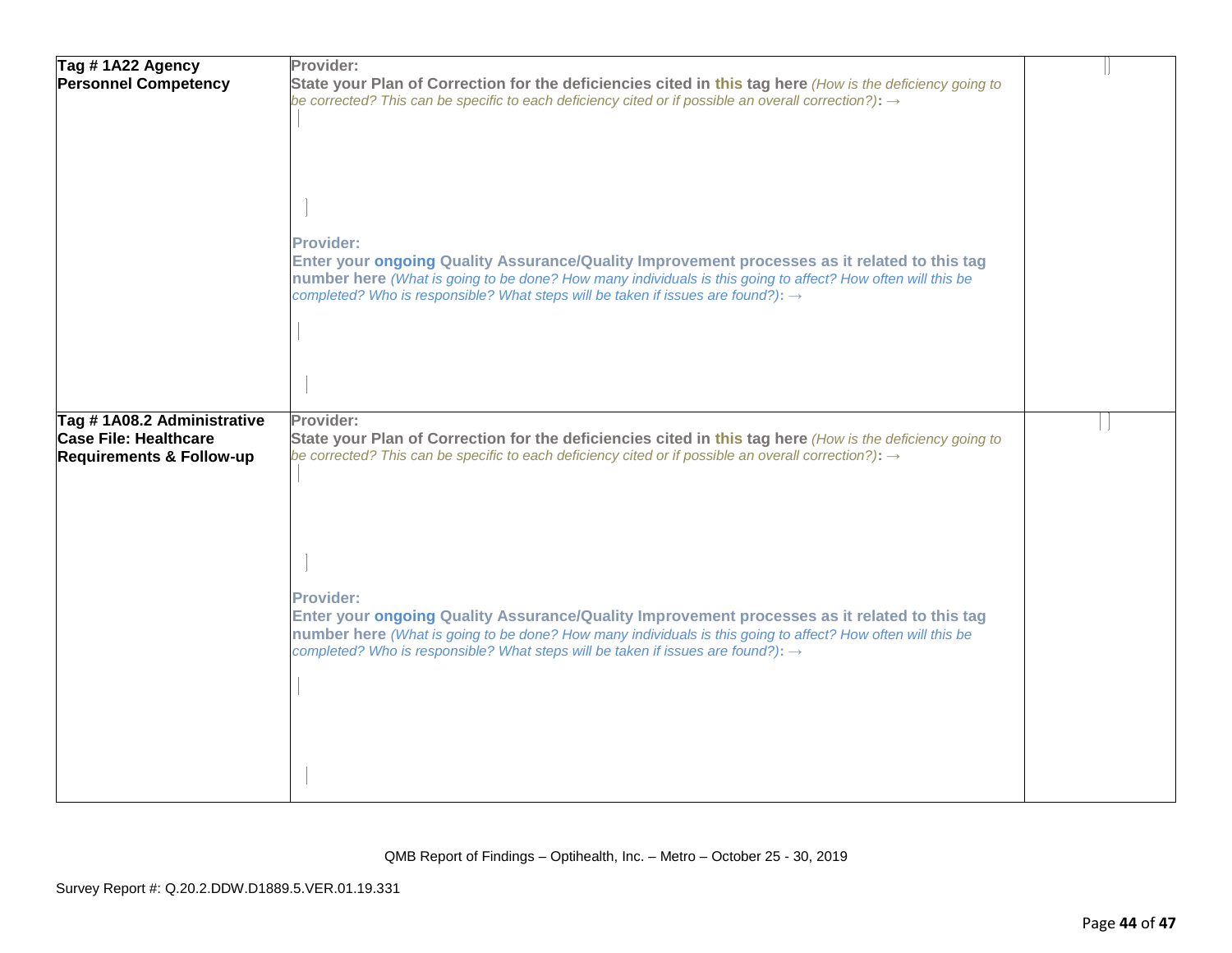| Tag #1A15.2 Administrative   | Provider:                                                                                                                                                                                                                                                                                                                       |  |
|------------------------------|---------------------------------------------------------------------------------------------------------------------------------------------------------------------------------------------------------------------------------------------------------------------------------------------------------------------------------|--|
| <b>Case File: Healthcare</b> | State your Plan of Correction for the deficiencies cited in this tag here (How is the deficiency going to                                                                                                                                                                                                                       |  |
| Documentation (Therap and    | be corrected? This can be specific to each deficiency cited or if possible an overall correction?): $\rightarrow$                                                                                                                                                                                                               |  |
| <b>Required Plans)</b>       |                                                                                                                                                                                                                                                                                                                                 |  |
|                              | Provider:<br>Enter your ongoing Quality Assurance/Quality Improvement processes as it related to this tag<br>number here (What is going to be done? How many individuals is this going to affect? How often will this be<br>completed? Who is responsible? What steps will be taken if issues are found?): $\rightarrow$        |  |
| Tag # 1A31 Client            | Provider:                                                                                                                                                                                                                                                                                                                       |  |
| <b>Rights/Human Rights</b>   | State your Plan of Correction for the deficiencies cited in this tag here (How is the deficiency going to<br>be corrected? This can be specific to each deficiency cited or if possible an overall correction?): $\rightarrow$                                                                                                  |  |
|                              | <b>Provider:</b><br>Enter your ongoing Quality Assurance/Quality Improvement processes as it related to this tag<br>number here (What is going to be done? How many individuals is this going to affect? How often will this be<br>completed? Who is responsible? What steps will be taken if issues are found?): $\rightarrow$ |  |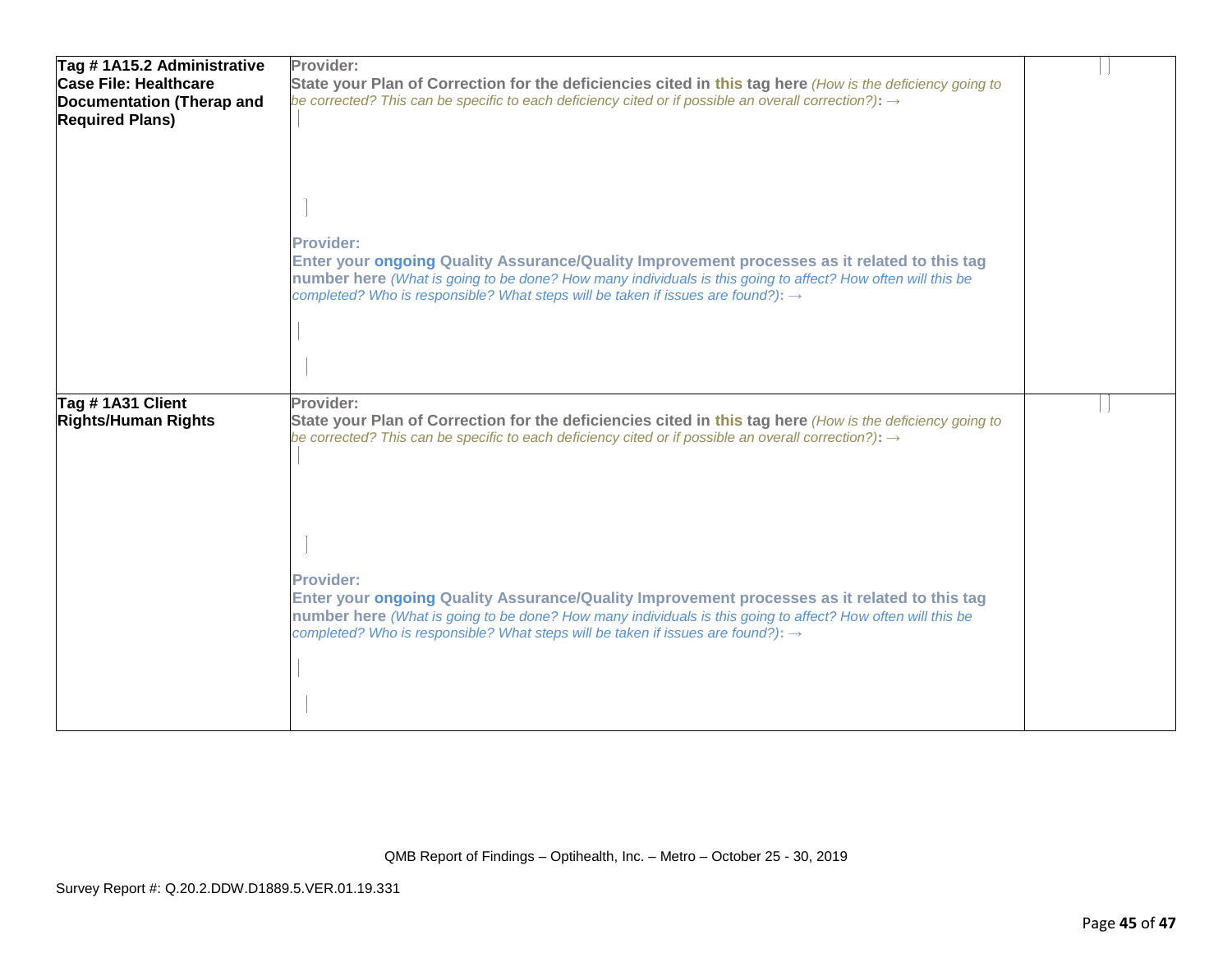MICHELLE LUJAN GRISHAM **GOVERNOR** 



KATHYLEEN M. KUNKEL **CABINET SECRETARY** 

Date: May 4, 2020

| To:<br>Provider:<br>Address:<br>City, State, Zip:                | Mrs. Chitra Roy, President and Owner<br>Optihealth, Inc.<br>4620 Jefferson Lane NE<br>Albuquerque, New Mexico 87109 |
|------------------------------------------------------------------|---------------------------------------------------------------------------------------------------------------------|
| E-mail Address:                                                  | croy@optihealthnm.com                                                                                               |
| Region:<br><b>Routine Survey:</b><br><b>Verification Survey:</b> | Metro<br>March 1 - 6, 2019<br>October 25 - 30, 2019                                                                 |
| Program Surveyed:                                                | Developmental Disabilities Waiver                                                                                   |
| Service Surveyed:                                                | 2018: Supported Living, Customized In-Home Supports, Customized<br><b>Community Supports</b>                        |
| Survey Type:                                                     | Verification                                                                                                        |

Dear Mrs. Roy:

The Division of Health Improvement Quality Management Bureau received and reviewed the documents you submitted for your Plan of Correction. Due to the Non-Compliance received during the Verification Survey, your Plan of Correction is not closed. **Your Plan of Correction will be considered for closure when a second Verification survey confirms that you have corrected all survey deficiencies and sustained all corrections.** 

As well as the above, you must continue working with the Internal Review Committee (IRC) to address areas under review by the IRC.

The Quality Management Bureau will need to conduct a second verification survey to ensure previously cited deficiencies have been corrected and that systemic Quality Improvement and Quality Assurance processes have been effective at sustaining corrections.

If the Verification survey determines survey deficiencies have been corrected and corrective measures have effectively maintained compliance with DDW Standards, your Plan of Correction will be considered for closure.

If the Verification survey identifies repeat deficiencies, the Plan of Correction process will continue and your case may be referred to the Internal Review Committee for discussion of possible civil monetary penalties possible monetary fines and/or other sanctions.

Thank you for your cooperation with the Plan of Correction process.